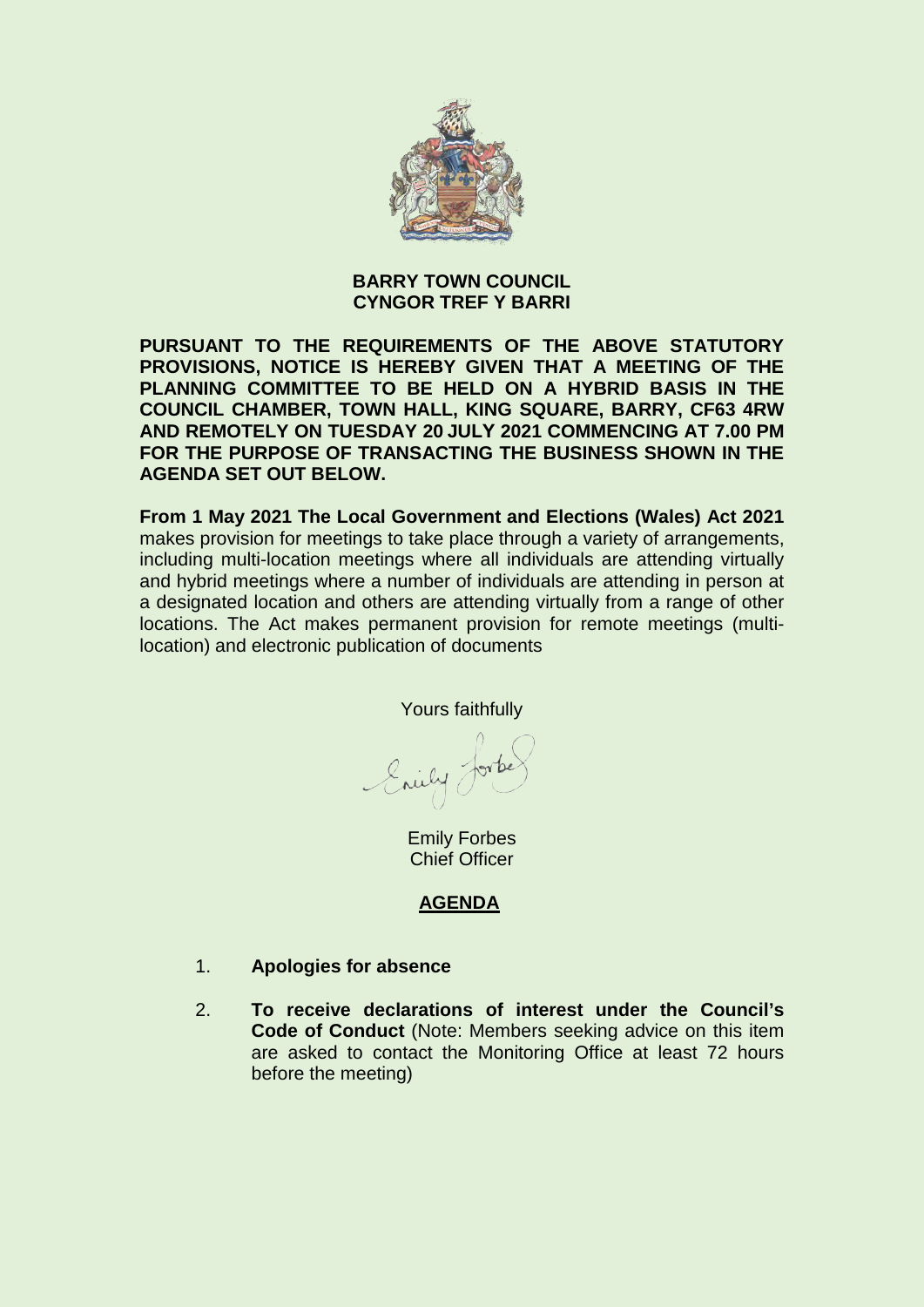## 3. **Well-being of Future Generations (Wales) Act 2015**

#### **(To note)**

*Planning Committee members will note that this Act sets out the requirement for a public body to act in a manner which seeks to ensure that the needs of the present are met without compromising the ability of future generations to meet their own needs.*

*In order to act in that manner, a public body must take account of the following things:*

- *(a) the importance of balancing short term needs with the need to safeguard the ability to meet long term needs, especially where things done to meet short term needs may have detrimental long term effect;*
- *(b) the need to take an integrated approach, by considering how* 
	- *i. the body's well-being objectives may impact upon each of the well-being goals;*
	- *ii. the body's well-being objectives impact upon each other or upon other public bodies' objectives, in particular where steps taken by the body may contribute to meeting one objective but may be detrimental to meeting another;*
- *(c) the importance of involving other persons with an interest in achieving the well-being goals and of ensuring those persons reflect the diversity of the population of the part of Wales in relation to which the body exercises functions;*
- *(d) how acting in collaboration with any other person (or how different parts of the body acting together) could assist the body to meet its well-being objectives, or assist another body to meet its objectives;*
- *(e) how deploying resources to prevent problems occurring or getting worse may contribute to meeting the body's wellbeing objectives, or another body's objectives.*
- 4. **To approve the minutes of the Planning Committee's Meeting held on 8 June 2021**

 **(Pages 2328-2331)** 

#### **Planning Issues**

5. **To consider Planning Applications:** 

 **(Pages 2332-2359)** 

a) Planning Application No. 2021/00156/FUL – Single storey side extension with balcony above at 65, Fford Pentre, Barry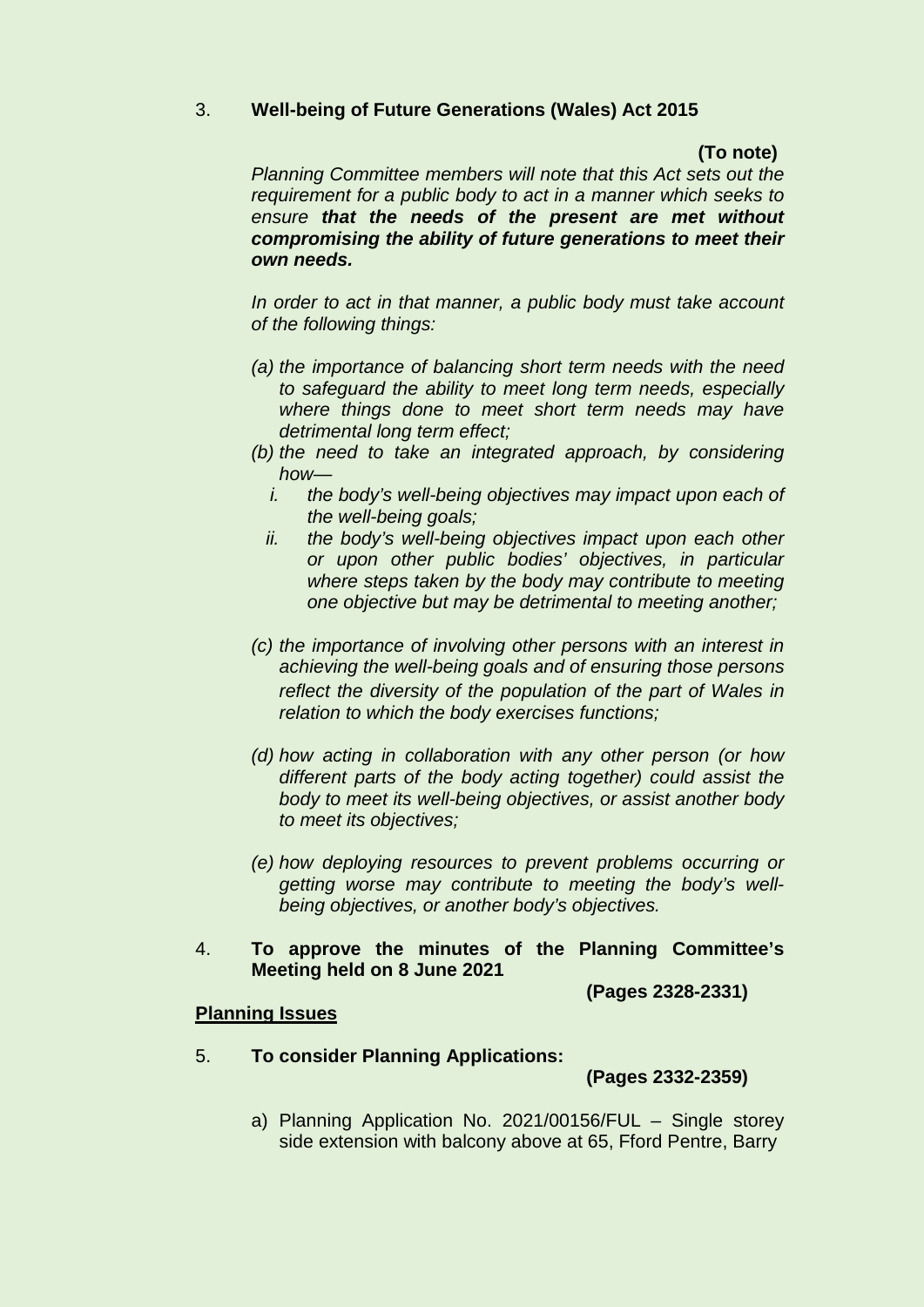- b) Planning Application No. 2021/00744/FUL Renovation of existing outbuilding, including replacement of roof damaged in storm at 76, Broad Street, Barry
- c) Planning Application No. 2021/00753/FUL Decking and associated structures to the rear of the property – to also include a change of use of land to the rear for use as garden at 72, St. Pauls Avenue, Barry
- d) Planning Application No. 2021/00770/RG3 Refurbishment of existing golf hut, increasing the height to 5.2m and recladding the exterior shell of the building. The building will be used to provide extra tourism opportunities at Golf Hut, Porthkerry Country Park, Park Road, Barry
- e) Planning Application No. 2021/00819/FUL Single storey rear extension and use of disused garage as part of dwelling and loft conversion with rear dormer and external alterations at 8, Norwood Crescent, Barry
- f) Planning Application No. 2021/00822/FUL Alter the flat roof design to get an improved finish between the roof and the main building. French windows to the upper rear bedrooms. Flat roof as a roof terrace. Retention of a games room at the bottom of the garden at 49, Pontypridd Road, Barry
- g) Planning Application No. 2021/00825/RG3 Change of use from existing dwelling house (C3) into a young person's social care home (C2) – with external alterations including the formation of a new off-street car parking space at 7, St. Pauls Avenue, Barry
- h) Planning Application No. 2021/00870/FUL Increase the overall parking on site by 7 car parking spaces with the creation of 10 new overflow car parking spaces accessed via the conversion of existing car parking spaces (losing 3 existing spaces) at Briscome Retail Park, Cardiff Road, Barry
- i) Planning Application No. 2021/00871/FUL Proposed two storey extension to side of existing domestic dwelling at 1, Pendoylan Close, Barry
- j) Planning Application No. 2021/00874/FUL Single storey side extension for utility area and downstairs WC at 17, Whitmore Park Drive, Barry
- k) Planning Application No. 2021/00878/FUL Proposed single storey side extension, with change of use from garage to B1 office use with associated external works at 34a Tynewydd Road, Barry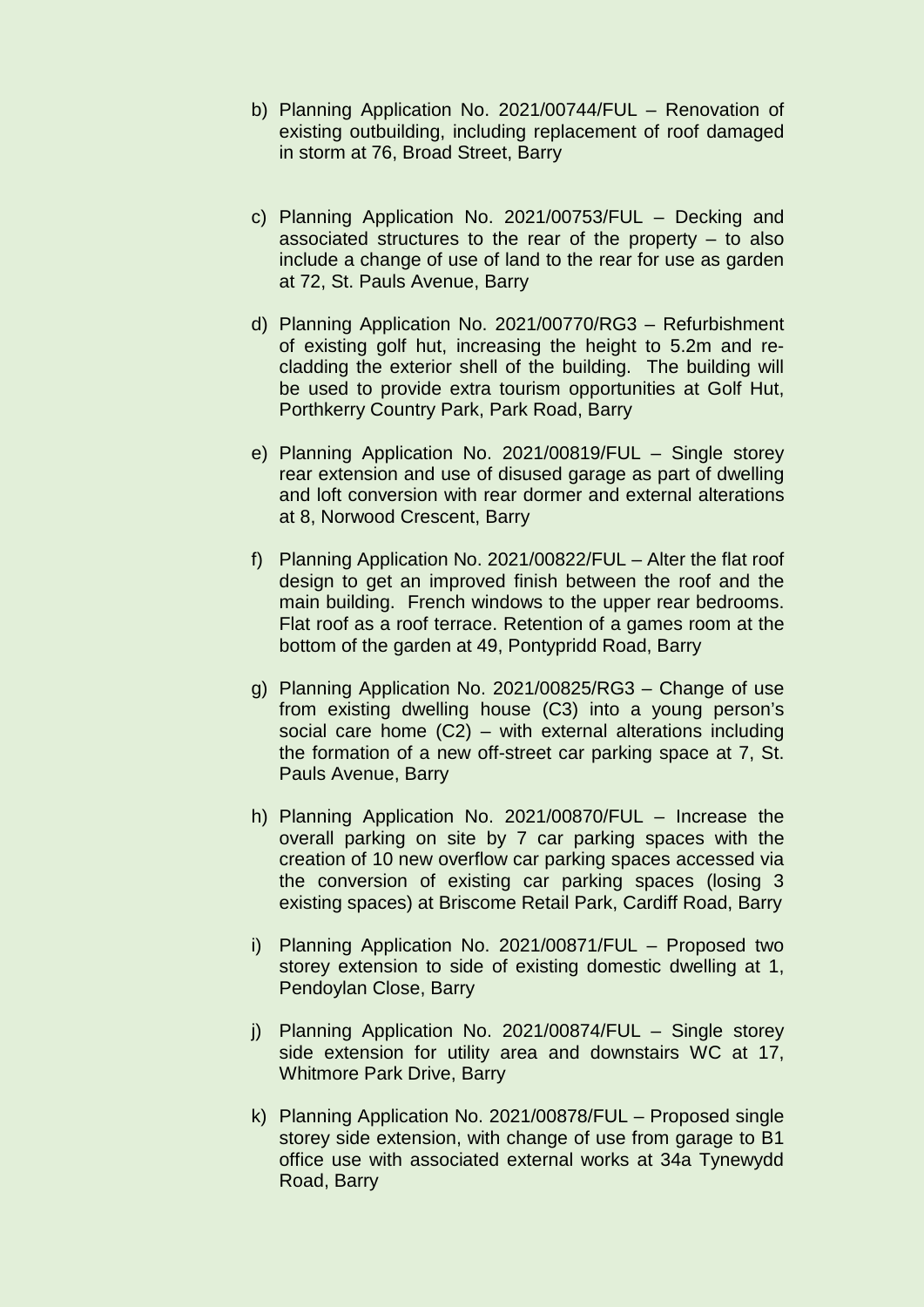- l) Planning Application No. 2021/00925/FUL Proposed rear extension and rear dormer loft conversion at 11, Dyfrig Street, Barry
- m) Planning Application No. 2021/00931/FUL Single storey side and first floor side extensions and replacement canopy at Ty Creigiau, 1, Cwt Dyfed, Barry
- n) Planning Application No. 2021/00932/FUL Retrospective application for a timber outbuilding, used as a home gymnasium, located at the rear of the property at 46, Clos Yr Wylan, Barry
- 6. **To Consider Tabled Applications (None)**
- 7. **Local Planning Authority Decisions**

**(Pages 2360-2364)**

- 8. **Application for a Premises Licence The Licensing Act 2003 (Pages 2365-2366)** a) 96, High Street, Barry
	-
	- b) Lounge, Unit 2, Nells Point, Barry

#### 9. **Applications Dealt with Under Delegated Powers** – **For information only**

#### **(Verbal)**

- a) Planning Application No. 2021/00539/FUL Loft conversion with dormers to front and rear at 48, Port Road East, Barry
- b) Planning Application No. 2021/00589/FUL Redevelopment of existing flat internally to give more rooms and externally with an extension, updated roof and new cladding finishes. New external metal staircase and balcony. The redesign looks to use the space from the first floor of the adjacent building (address the Willows, 29, Park road, Barry)
- c) Planning Application No. 2021/00593/FUL Two storey side extension for granny flat at 7, Nant Talwg Way, Barry
- d) Planning Application No. 2021/00653/FUL Loft conversion with dormer windows and a 3 storey extension to side of house, to include the loft area at 6, Bull Cliff Walk, Barry
- e) Planning Application No. 2021/00666/FUL Variation of Condition 3 (Use Class) of 2016/00219/FUL: Conversion and minor extension of the existing church and school buildings to create live-work units (C3) office space (Class A2/B1a)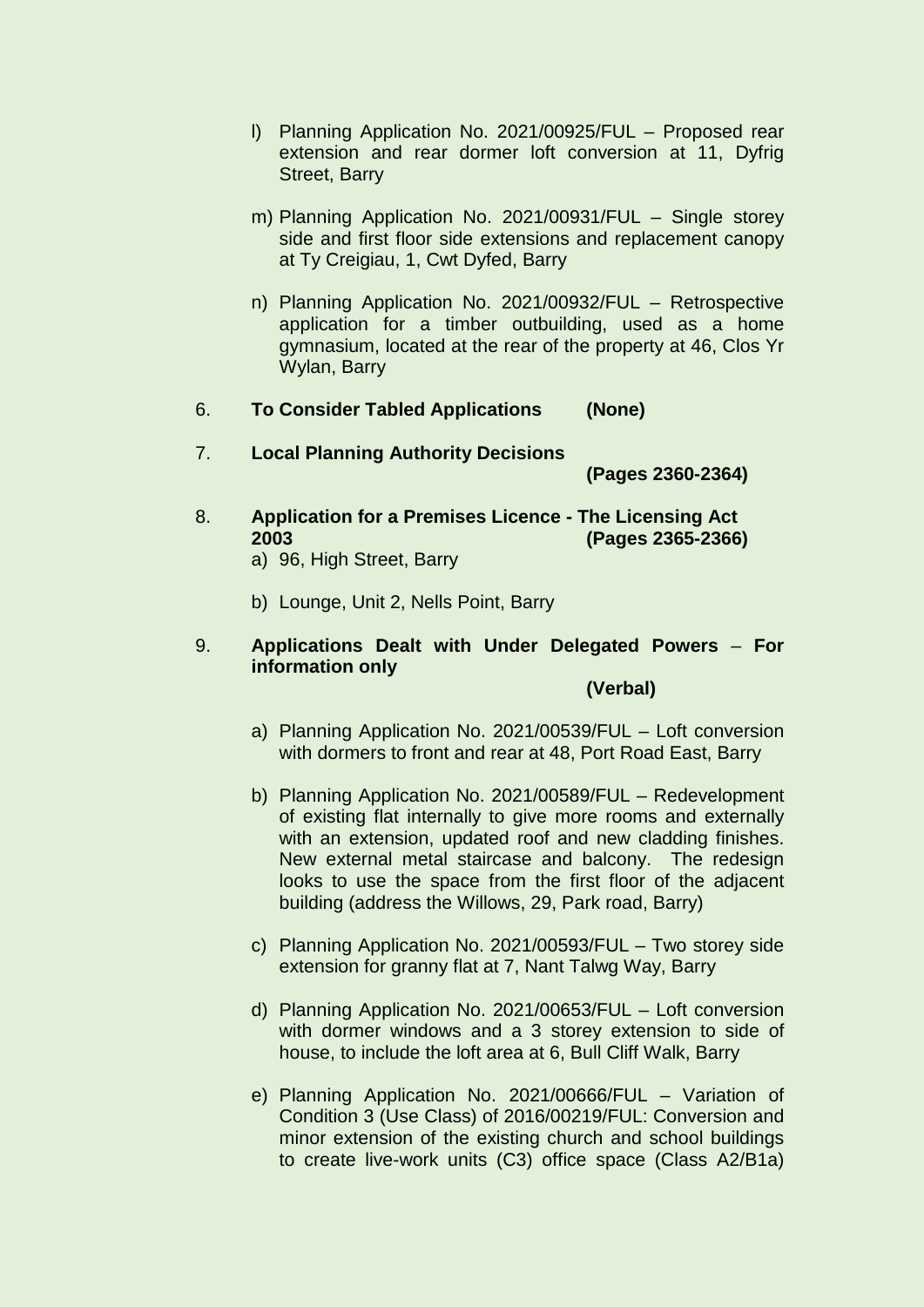and associated works at Former United Reformed Church, Windsor Road, Barry

- f) Planning Application No. 2021/00672/FUL Proposed two storey extension to side and new porch to front of existing domestic dwelling at 4, Hinchsliff Avenue, Barry
- g) Planning Application No. 2021/00688/FUL Two storey side extension. Entrance porch. Loft conversion with dormer on rear at 77, North Walk, Barry
- h) Planning Application No. 2021/00698/FUL Addition of outside serving space and storage at Bay 5 Coffee, Old Lifeguard Station, Promenade, Barry Island
- i) Planning Application No. 2021/00704/FUL Demolish existing garage. Proposed part single/part two storey side and rear extensions at 1, Lakeside, Barry
- j) Planning Application No. 2021/00747/FUL Single storey rear extension that would ordinarily fall under permitted development but requiring planning approval due to Nells Point original development planning conditions/covenants at 3, Clos Yr Wylan, Barry
- k) Planning Application No. 2021/00752/FUL First floor extension on top of existing extension at 33, Pontypridd Road, Barry
- l) Planning Application No. 2021/00753/FUL Decking and associated structures to the rear of the property at 72, St. Pauls Avenue, Barry
- m) Planning Application No. 2021/00754/FUL Variation to planning permission 2021/01317/FUL: to amend the layout of building 4, from 7 units to one complete building for single occupancy, including associated amendments to the external elevations and addition of a first floor mezzanine for ancillary offices at Building No. 4 (7 Bay), Atlantic Business Park, Hayes Lane, Barry
- n) Planning Application No. 2021/00762/FUL Timber fencing o rear garden. Retention of existing fence with height reduced from existing to 2.15m above ground level at 29, Clos Peiriant, Barry
- o) Planning Application No. 2021/00766/FUL Extend rear of dwelling and raise roof to link 17, Oxford Street – to incorporate new toilet and utility room at 19, Oxford Street, **Barry**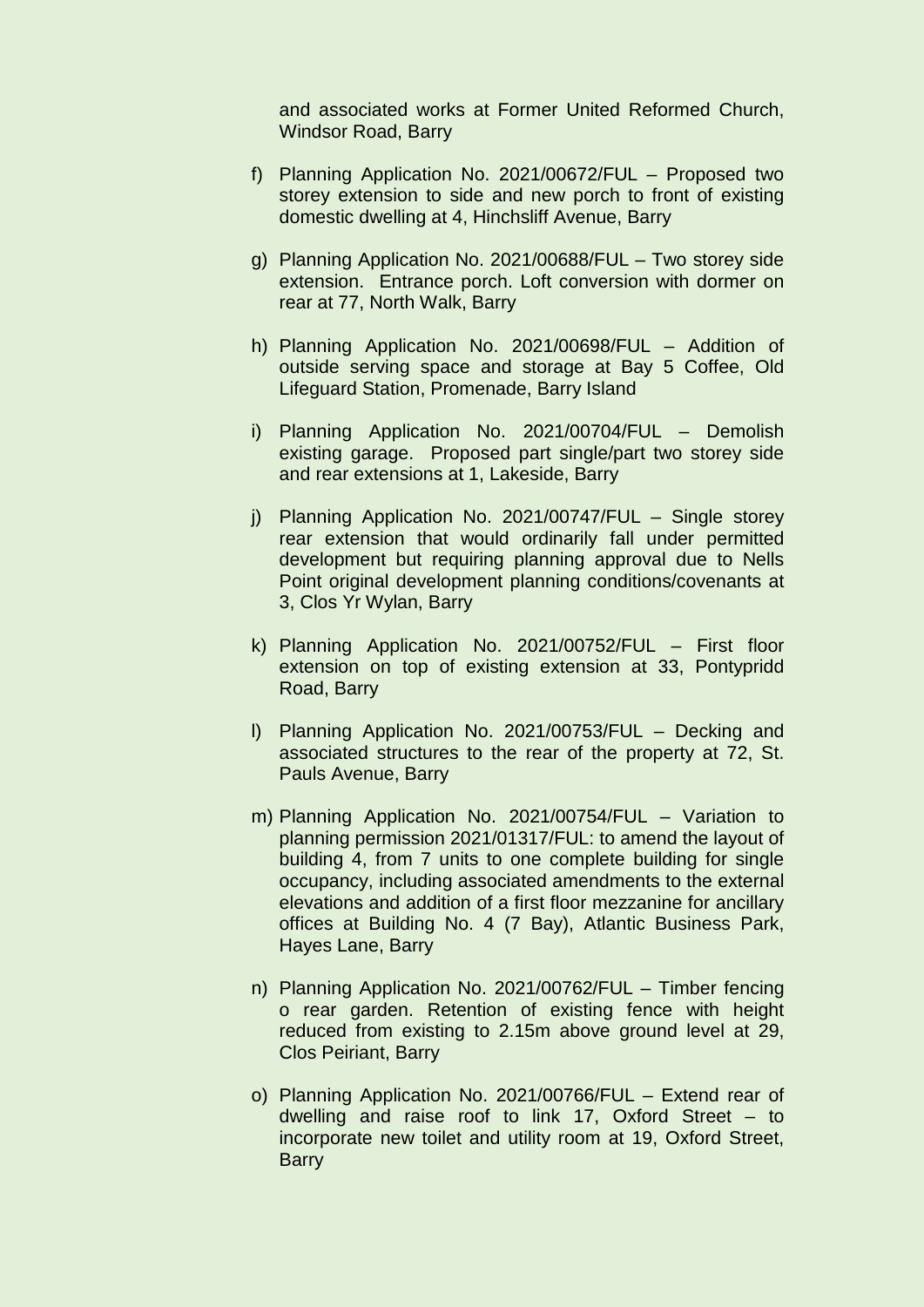- p) Planning Application No. 2021/00787/PNT Removal of existing 6No. antennas, 6No. RRU units, 2No. equipment cabinets and other ancillary equipment; Relocation of existing 3m sp. Free standing support frame c/w yoke bracket; Installation of 6No. replacement antennas, with the height to top of antennas at 16.90m AGL; 15No. ERS units; 2No. replacement equipment cabinets and ancillary equipment thereto at Barry Gymnasium, 8, Paget Road, **Barry**
- q) Planning Application No. 2021/00788/OUT Proposed water activity centre providing accommodation for existing/new office buildings and secure container storage facilities. 20 parking spaces and 40 dinghy storage spaces at part of the area to be known as East Quay Park, land adjacent to No1. Dock and the Graving Dock
- r) Planning Application No. 2021/00799/FUL Proposed extension to the side and new porch to front of existing domestic dwelling at 22, Hinchsliff Avenue, Barry
- s) Planning Application No. 2021/00808/FUL Wraparound side and rear single storey extension at 166, Port Road East, **Barry**
- t) Planning Application No. 2021/00814/FUL Proposed loft conversion with roof alterations and additional timber sash window to loft front façade. Also as part of this application, an additional identical timber sash window is proposed for No.2 in order to retain the symmetry of the 2 linked semidetached properties as viewed from The Parade at 2, The Parade, Barry
- u) Planning Application No. 2021/00817/FUL Proposed conversion of the existing loft space including insertion of flat roof dormer at the rear at 94, Phyllis Street, Barry
- v) Planning Application No. 2021/00823/FUL Single storey rear extension, loft conversion with rear dormer, new garage and outbuilding in rear garden with rain shelter to side drive at 17, Ewbank Close, Barry
- w) Planning Application No. 2021/00832/FUL Demolition of the existing St. Barucs Church and redevelopment to provide residential development of 4no. one-bedroom apartments over two storeys and associated works at Church of Saint Baruc, Phyllis Street, Barry
- x) Planning Application No. 2021/00842/FUL Ground floor rear extension, to allow for a wheelchair access bedroom and shower room at 94, Pontypridd Road, Barry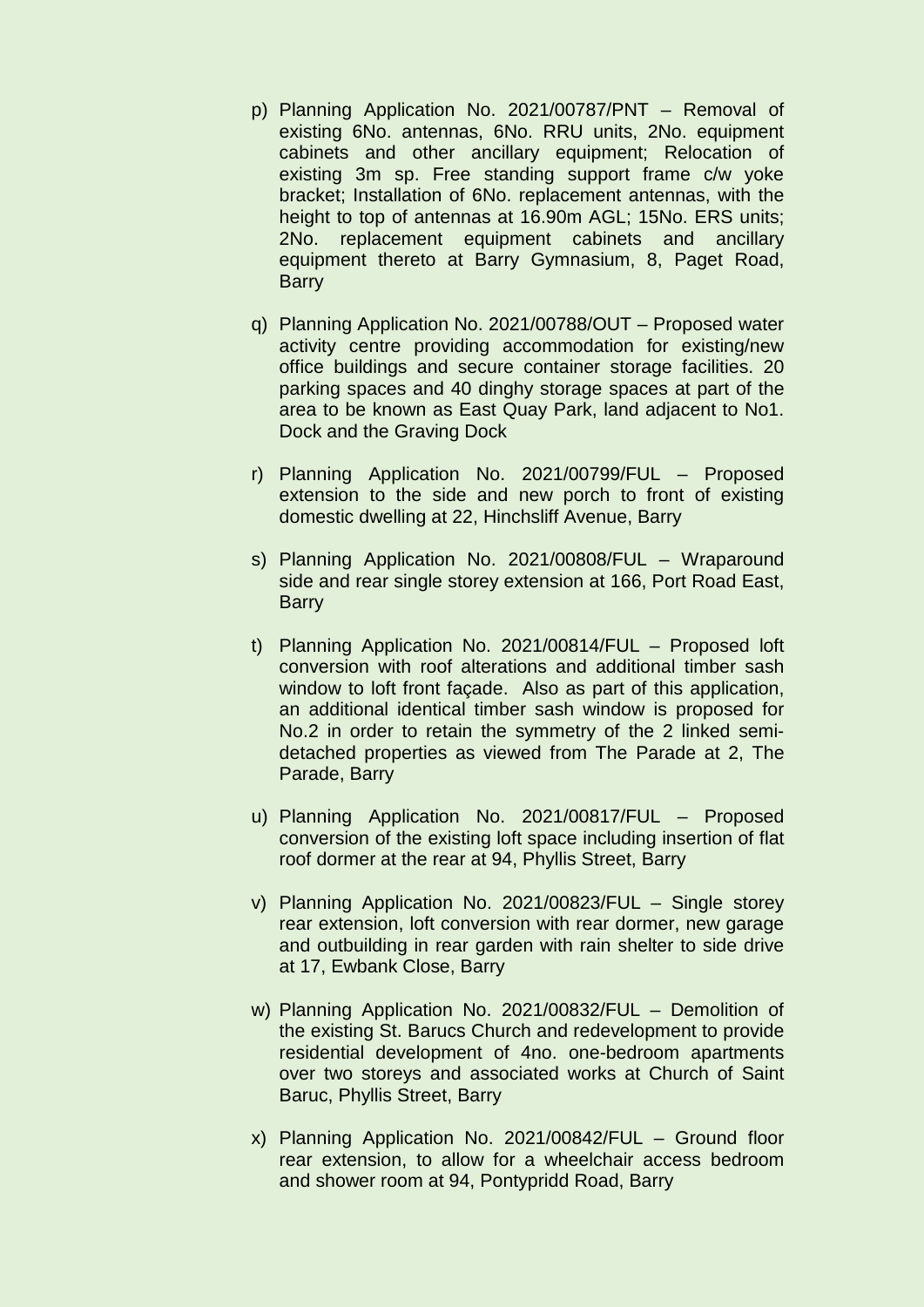- y) Planning Application No. 2021/00850/FUL Form balcony off 3<sup>rd</sup> floor bedroom with glass balustrade to rear of property at 1, Pioden For, Barry
- z) Planning Application No. 2021/00855/FUL Single storey extension to rear of existing domestic dwelling at 68, White Farm, Barry
- aa)Planning Application No. 2021/00869/FUL Proposed single storey side extension to form a store and playroom/home working extension at 22, Coed Bach, Barry

#### 10. **Date of Next Meeting**

The date of the next Planning Committee is scheduled for Wednesday, 1 September 2021

#### **Distribution**

Electronic notification of summons and front page agenda to all Committee members. Email notification of electronic papers to all Barry Town Councillors (22). A full copy of the agenda and papers for this meeting (with the exception of confidential items) will be available at the Town Council Offices and at Barry Library for inspection; electronic copies to Barry & District News and Councillor A Hampton.

**This document is available in large print and other formats upon request/Cewch y ddogfen hon mewn pring bras a ffor matiau eraill drwy holi.**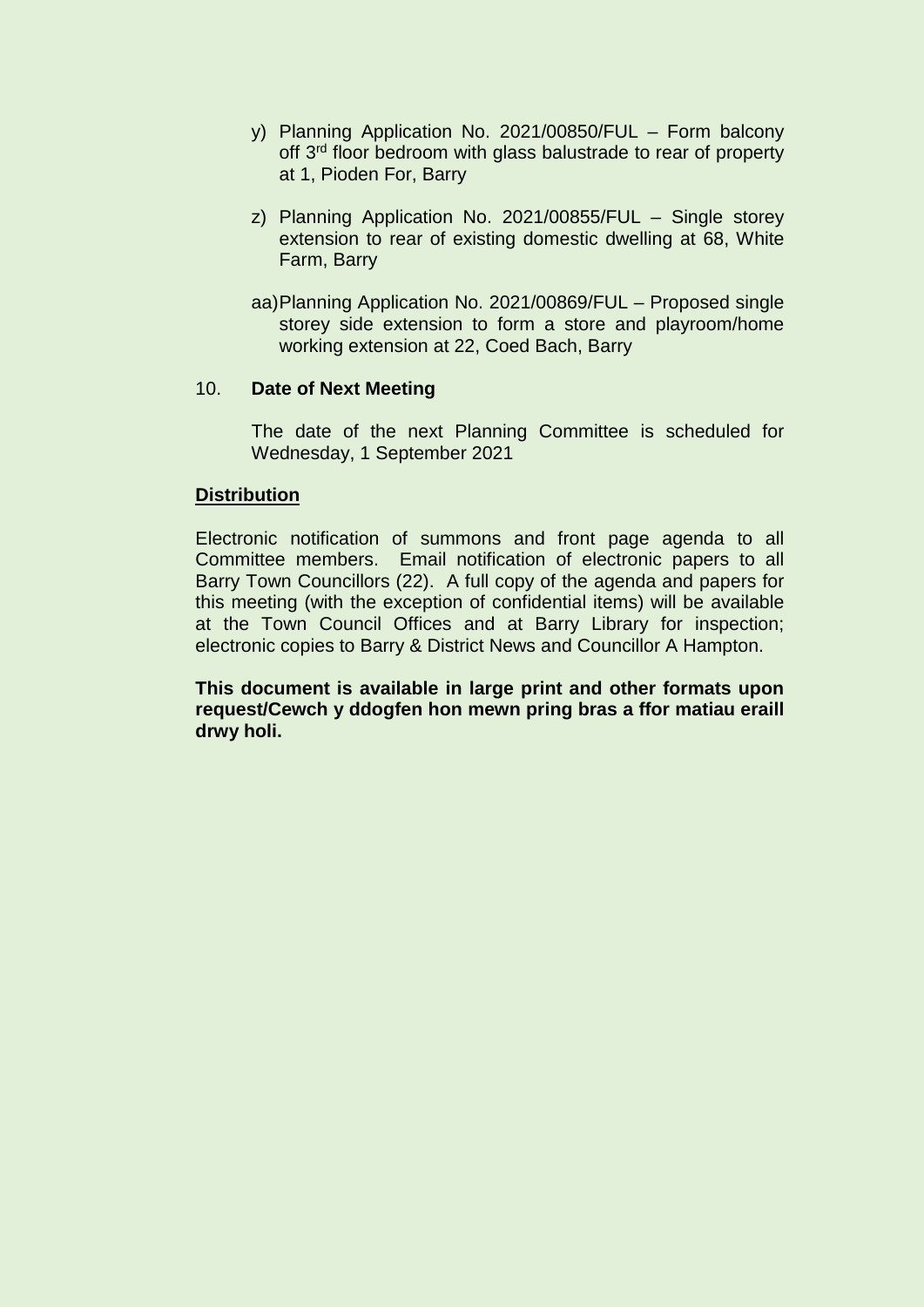#### **DRAFT MINUTES OF A MEETING OF THE PLANNING COMMITTEE HELD ON TUESDAY 8 JUNE 2021 AT 7PM**

**PRESENT:** Councillors Hawkins (Chair) plus Councillors S Hodges, Payne and Perkes.

**ALSO PRESENT:** David Watkins – Planning Officer Rebecca Blackwell – Office Team Leader Councillor Clarke – Observer

#### PL555. **APOLOGIES FOR ABSENCE**

Apologies were received from Councillors Aviet, Charles and Collins.

#### PL556. **TO RECEIVE DECLARATIONS OF INTEREST UNDER THE COUNCIL'S CODE OF CONDUCT**

None received

#### PL557. **WELL-BEING OF FUTURE GENERATIONS (WALES) ACT 2015**

That the Well-Being of Future Generations (Wales) Act information be received and noted

#### PL558. **TO NOTE THE PLANNING COMMITTEES TERMS OF REFERENCE**

**RESOLVED: That the Planning Committees Terms of Reference be received and noted.** 

## PL559. **TO APPROVE THE MINUTES OF THE PLANNING COMMITTEE'S MEETING HELD ON 12 JANUARY 2021**

**RESOLVED: That the minutes of the Planning Committees meeting held on Tuesday 12 January 2021 be approved and signed as a correct record.** 

#### PL560. **TO CONSIDER PLANNING APPLICATIONS**

#### **a) Planning Application No. 2021/00524/HAZ**

**Location:** Windward Terminal, Atlantic Way, Barry Docks, Barry **Development:** Change of use from general industrial to LPG storage and distribution facility (sui generis) with ancillary structures.

The Planning Officer advised members that he had not received an update from NRW in relation to the previous application made in May 2021. Members raised concerns in relation to fire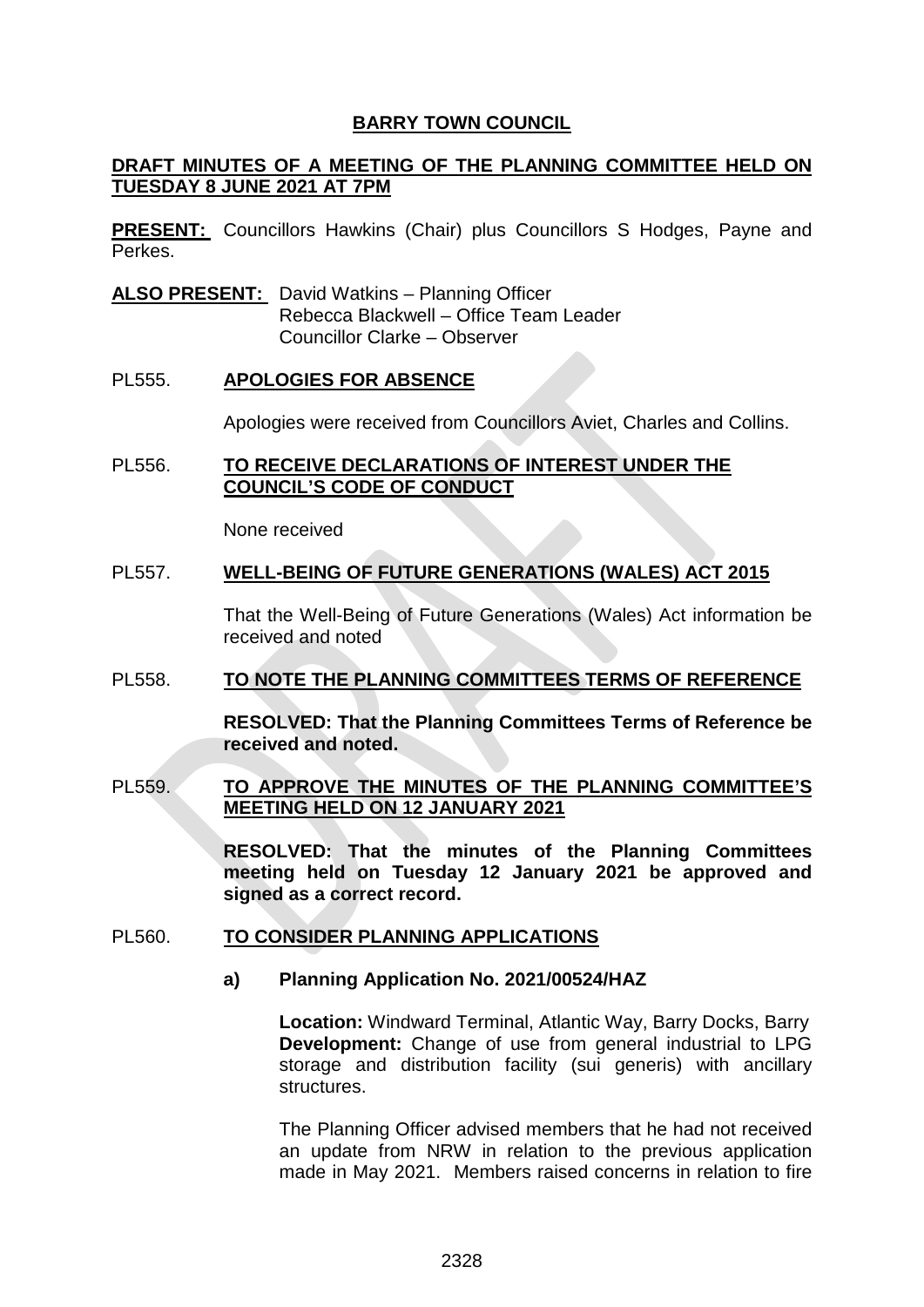safety and the proposed development being in a COMAH site. Members also raised concerns to the close proximity to residential areas and that it does not comply with the policy and guidelines advocated in the Well Being and Future Generations (Act) 2015.

**RESOLVED: Barry Town Council strongly objects to the proposed development for the following reasons;**

- **The Hazardous Subsistence's Consent application is premature as the applicants have failed to provide satisfactory information and details as are required by a statutory consultee- i.e. Natural Resources Wales and the Vale of Glamorgan Drainage department.**
- **The proposed development will be detrimental to the current residential amenity enjoyed by local residents by virtue of noise; traffic flows and general disturbance.**
- **The proposed development does not comply with the policy and guidelines advocated within The Well Being and Future Generations (Wales) Act 2015.**

## **b) Planning Application No. 2021/00636/FUL**

**Location:** 17, Clement Place, Barry **Development:** Demolish existing lean-to conservatory and utility room and construct a rear single storey extension with dormer bedroom above

## **RESOLVED: No objections**

**c) Planning Application No. 2021/00671/FUL**

**Location:** 12, Pontypridd Road, Barry **Development:** Proposed velux loft conversion and alteration to main access from side elevation to front elevation

**RESOLVED: No objections subject to the satisfaction of the Vale of Glamorgan Highways department regarding the new vehicular access off Pontypridd Road, Barry.**

#### **d) Planning Application No. 2021/00680/FUL**

**Location:** 5, Plas Gwernen, Barry **Development:** Single storey extension to rear elevation

#### **RESOLVED: No objections**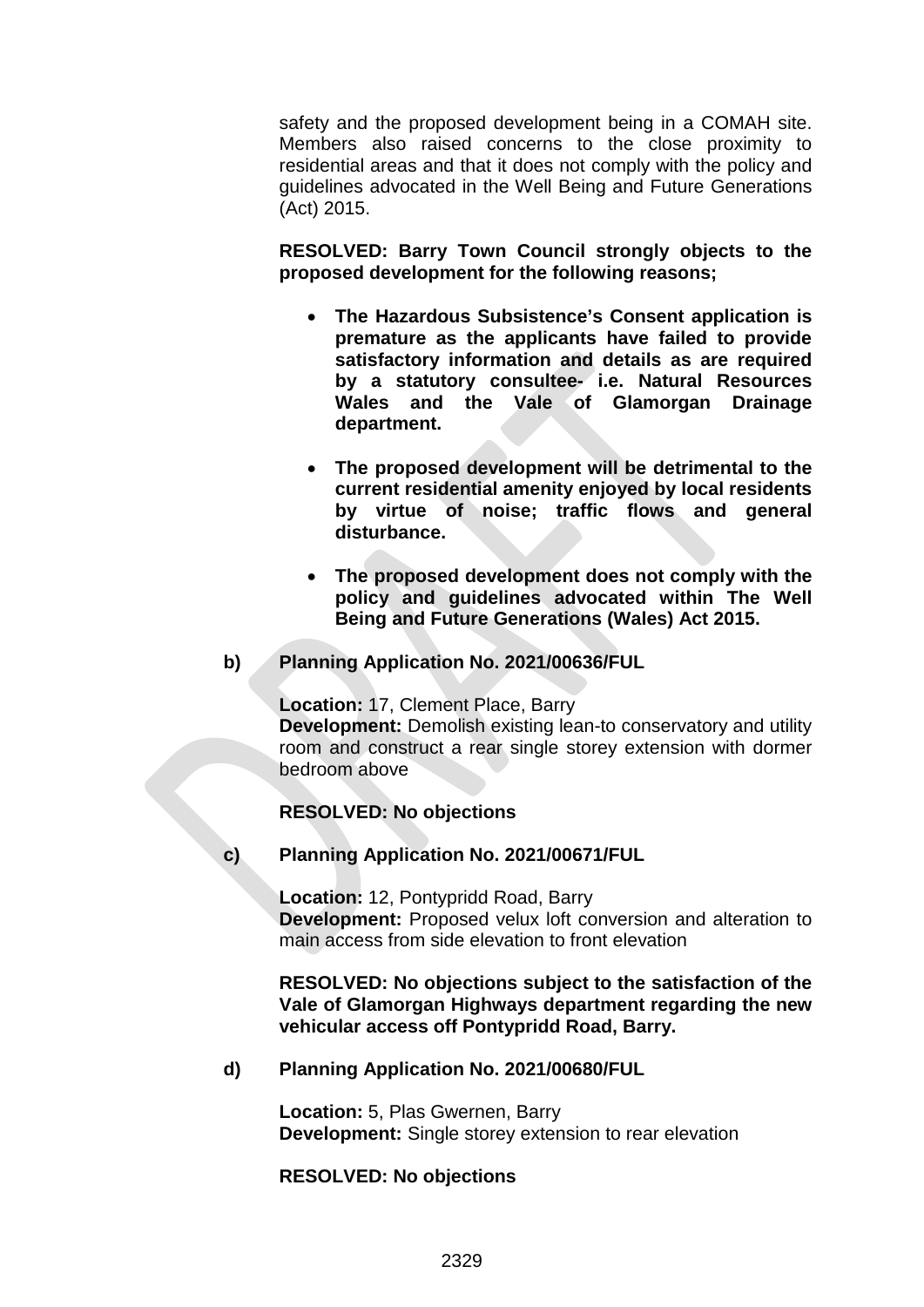#### **e) Planning Application No. 2021/00692/FUL**

**Location:** 9, White House, Barry **Development:** Installation of a wooden shed on a concrete pad at the end of an existing driveway

#### **RESOLVED: No objections**

#### **f) Planning Application No. 2021/00696/FUL**

**Location:** 25, Dudley Place, Barry **Development:** Proposed single storey side extension

**RESOLVED: No objections subject to the development being of matching finishes and materials to that of the existing dwelling.**

## **g) Planning Application No. 2021/00697/FUL**

**Location:** 90, Lakin Drive, Barry **Development:** Proposed single storey side extension

The Planning Officer raised concerns in relation to the visibility splay from the junction of Lakin Drive and Buckingham Place.

**RESOLVED: No objections subject to the satisfaction of the Vale of Glamorgan Highways Department.**

## PL561. **TO CONSIDER PLANNING APPLICATIONS TABLED**

**RESOLVED: None**

## PL562. **LOCAL PLANNING AUTHORITY DECISIONS**

**RESOLVED: That the Local Authority Decisions be received and noted.** 

PL563. **TOWN AND COUNTRY PLANNING (DEVELOPMENT MANAGEMENT PROCEDURE) (WALES) ORDER 2012 CONSULTATION BEFORE APPLYING FOR PLANNING PERMISSION NOTICE UNDER 2D (TO SPECIALIST CONSULTEES, AS DEFINED BY ARTICLE 2(1) OF THE TOPMENT MANAGEMENT PROCEDURE) (WALES) ORDER 2012)**

a) Pre-application Consultation on Court Road Depot, Barry

Members were provided with the details of a proposed new pupil referral unit school.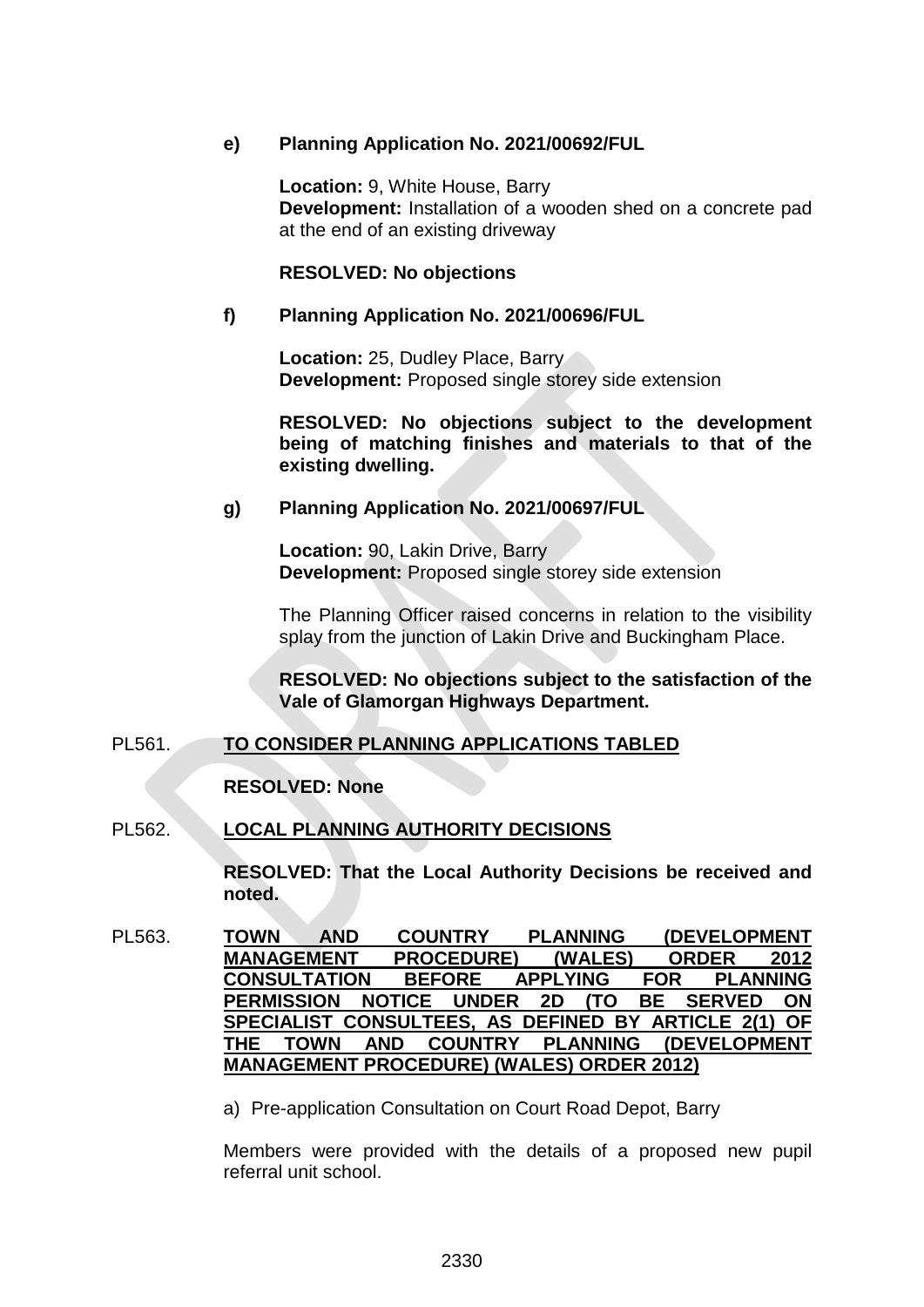Members welcomed the proposed new unit and also raised concerns in relation to the safe entry and exit from the proposed site.

## **RESOLVED: That members had great concerns about**

- **1. The safety of vehicular access/egress to site near the existing traffic lights and**
- **2. The provisions for safe pedestrian access & crossing to and from the site across the busy Barry Road.**

**It is paramount the Vale of Glamorgan Council utilise an efficient highway/pedestrian crossing system to facilitate safe highway & pedestrian movement at this location for the safety of any user of the proposed Pupil Referral Unit and road users in general.**

#### PL564. **APPLICATIONS DEALT WITH UNDER DELEGATED POWERS-FOR INFORMATION ONLY**

**RESOLVED: That members received and noted the applications that had been dealt with under delegated powers between January 2021 to May 2021**

#### PL565. **DATE OF NEXT MEETING**

**RESOLVED: That the date of the next meeting be held on Tuesday 20 July 2021 at 7pm**

Meeting closed at 7.30 pm

Signed ………………………………………….. Dated…………………………

(Chairperson)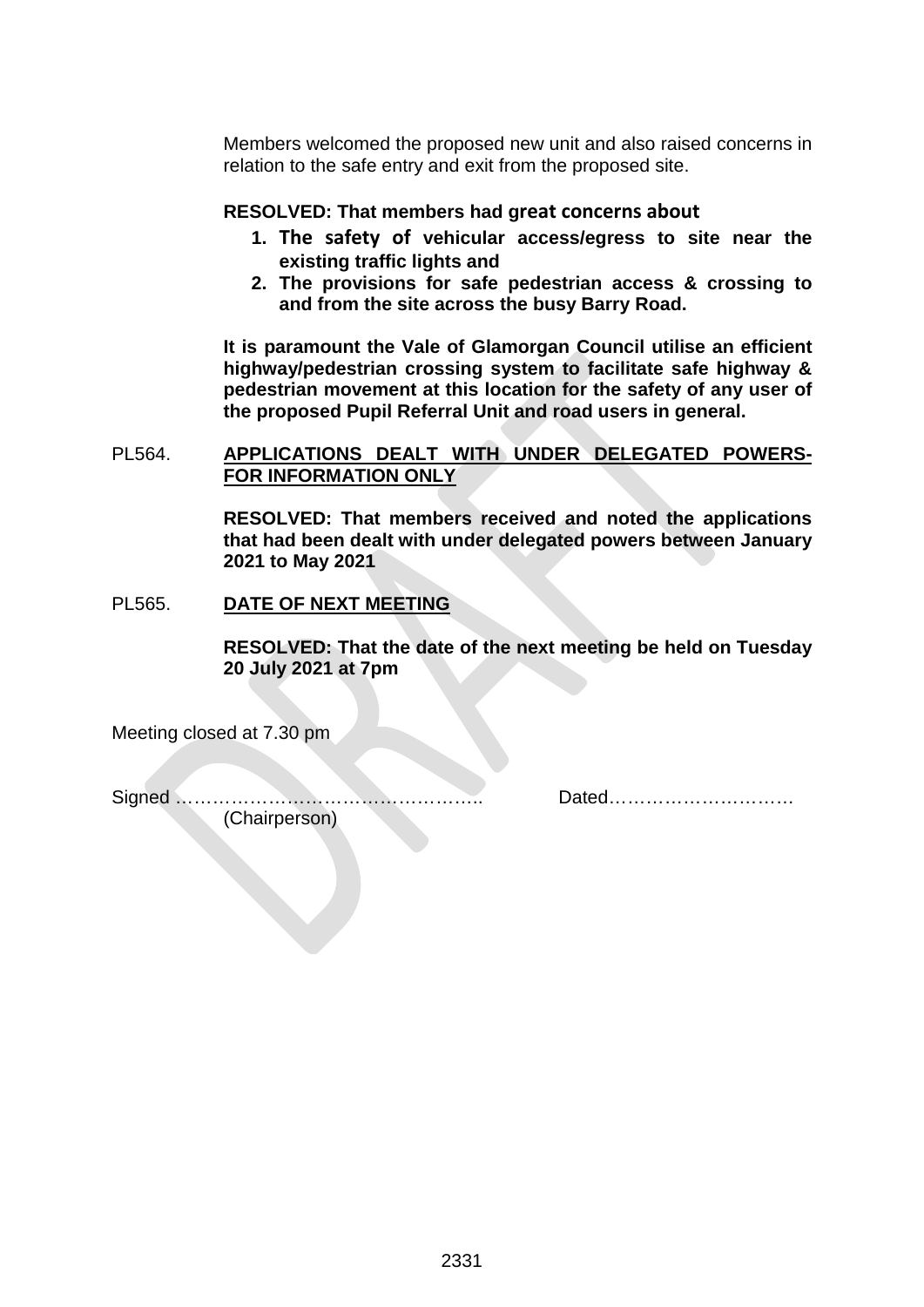## PLANNING COMMITTEE – 20 JULY 2021

## EFFECTIVE DATE OF RECEIPT – 29 JUNE 2021

## COMMENTS DEADLINE – 20 JULY 2021

| <b>APPLICATION NO. (S)</b> | 2021/00156/FUL                                  |
|----------------------------|-------------------------------------------------|
| <b>LOCATION</b>            | 65, Ffordd Pentre, Barry                        |
| <b>WARD</b>                | Baruc                                           |
| <b>APPLICANT</b>           | <b>Mr David Williams</b>                        |
| <b>PROPOSED</b>            |                                                 |
| <b>DEVELOPMENT</b>         | Single storey side extension with balcony above |

## **BACKGROUND**

The planning application site is 65 Ffordd Pentre, Barry; this is located within the Barry Waterfront development and is an of link/terrace property.

## **PROPOSAL**

The proposed development is the construction of a single storey side extension with balcony above.

The submitted plans indicate the following proposals;

- Construction of single storey side extension with balcony above 3.3m depth x 3m width
- Matching materials and finishes
- Utilising railing balustrade and not glazed

The proposed development appears acceptable in scale and design and not to adversely impact upon neighbours. The applicant makes reference to similar extensions within the Barry Waterfront development and it is imperative the proposal meets the satisfaction of the Vale of Glamorgan planning department.

#### **BIODIVERSITY**

There will be no adverse impacts upon the local biodiversity.

## **RECOMMENDATION**

No objections subject to the satisfaction of the Vale of Glamorgan Planning department.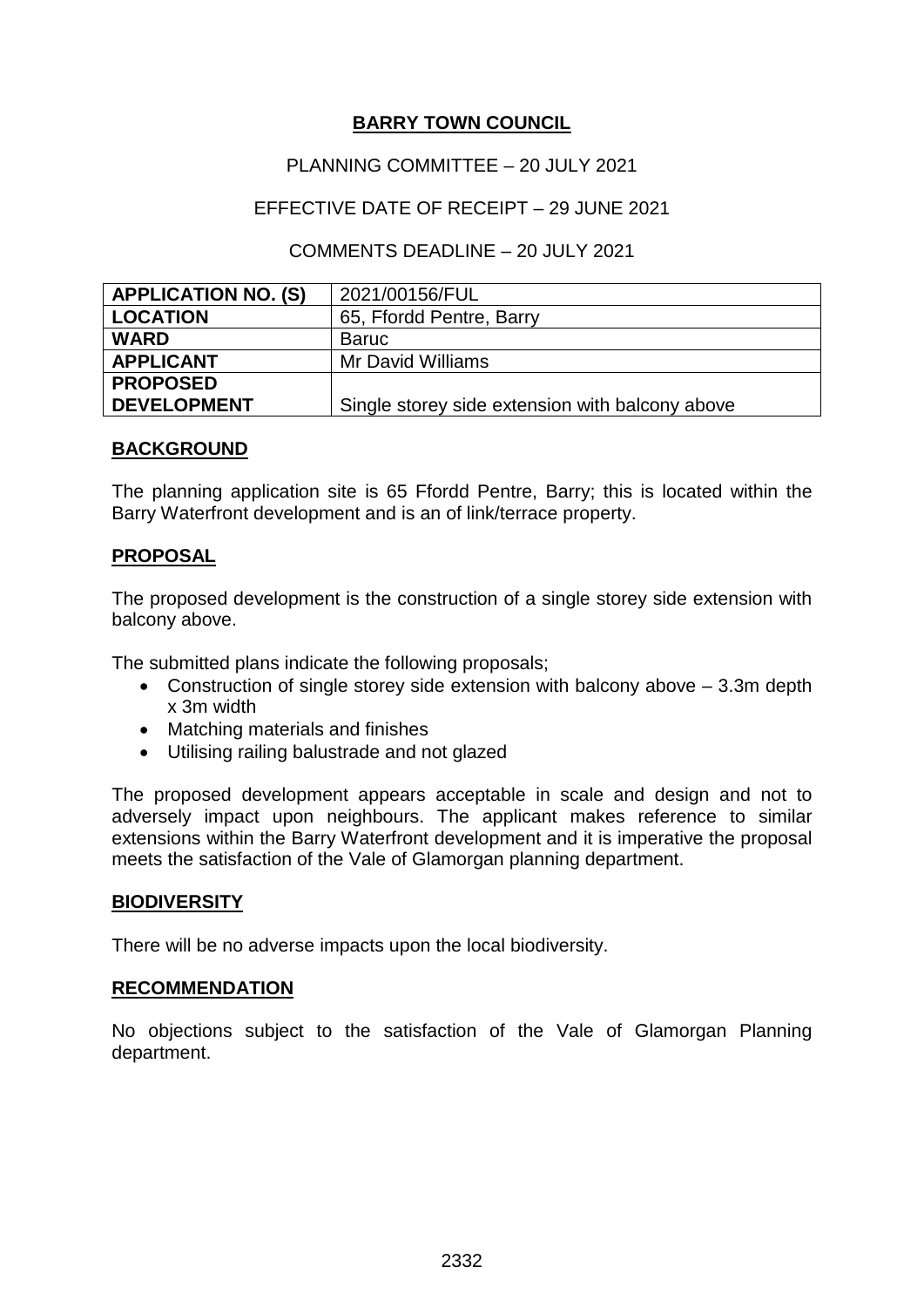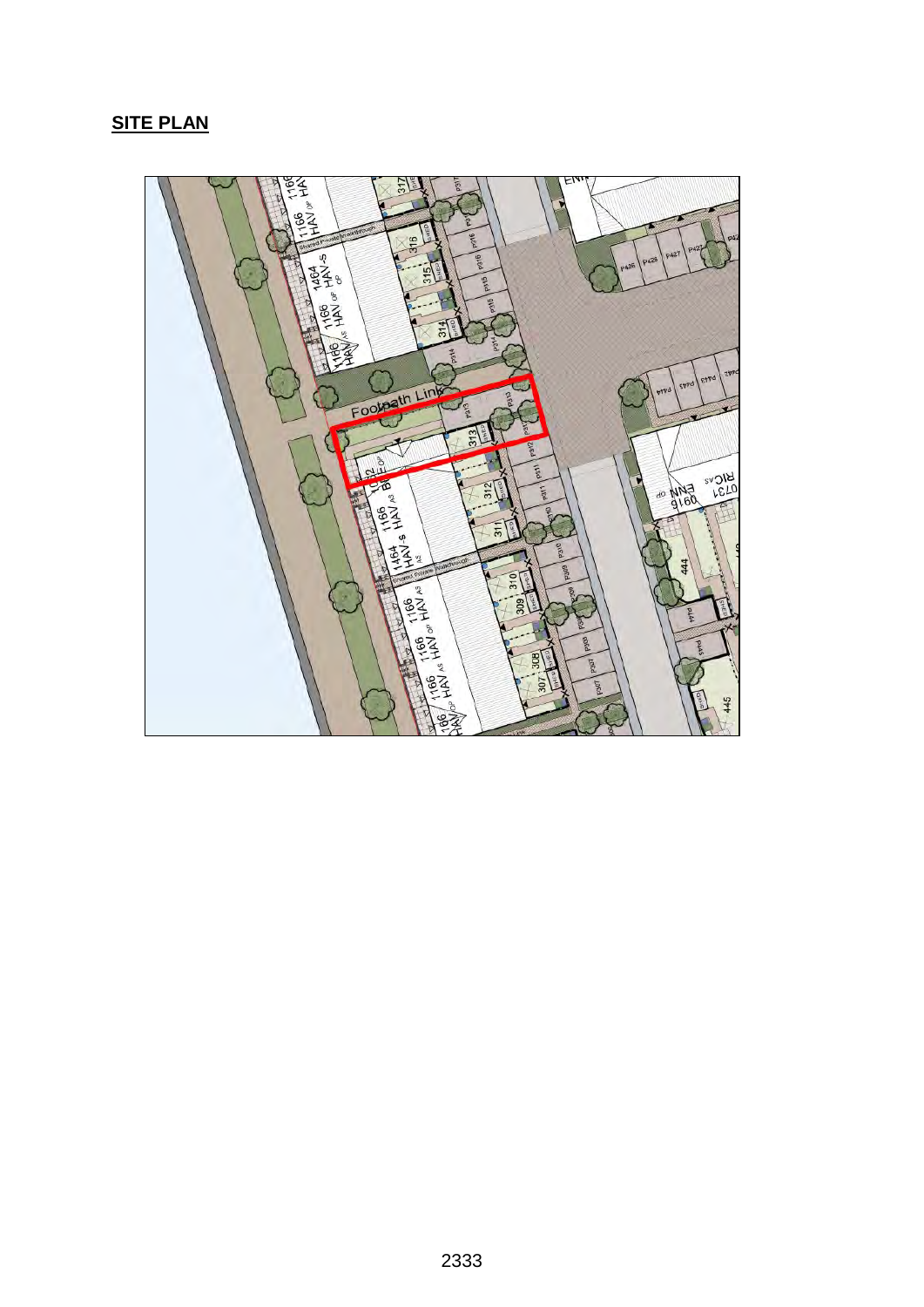## PLANNING COMMITTEE – 20 JULY 2021

## EFFECTIVE DATE OF RECEIPT – 6 JULY 2021

## COMMENTS DEADLINE – 27 JULY 2021

| <b>APPLICATION NO. (S)</b> | 2021/00744/FUL                                            |
|----------------------------|-----------------------------------------------------------|
| <b>LOCATION</b>            | 76, Broad Street, Barry                                   |
| <b>WARD</b>                | <b>Buttrills</b>                                          |
| <b>APPLICANT</b>           | Mr John McAllister                                        |
| <b>PROPOSED</b>            | Renovation of existing outbuilding, including replacement |
| <b>DEVELOPMENT</b>         | of roof damaged in storm.                                 |

## **BACKGROUND**

The planning application site is 76 Broad Street, Barry; this is a residential terraced property.

#### **PROPOSAL Retrospective application.**

The proposed development is the renovation of an existing out building including a replacement roof which was damaged in a storm.

The submitted plans and details indicate the following proposals;

- Refurbish existing outbuilding length 5.4 metres x 2.1 metres width
- Replace the original mono pitched roof to max height of 2.7 metres.
- The outbuilding was damaged by a storm
- The works were started on  $7<sup>th</sup>$  December 2020 and completed 15<sup>th</sup> January 2021.

The retrospective application for the completed works is acceptable in scale and design and the refurbishment appears not adversely impinge upon the amenity and privacy of neighbours.

## **BIODIVERSITY**

There will be no adverse impacts upon the local biodiversity.

## **RECOMMENDATION**

No objections.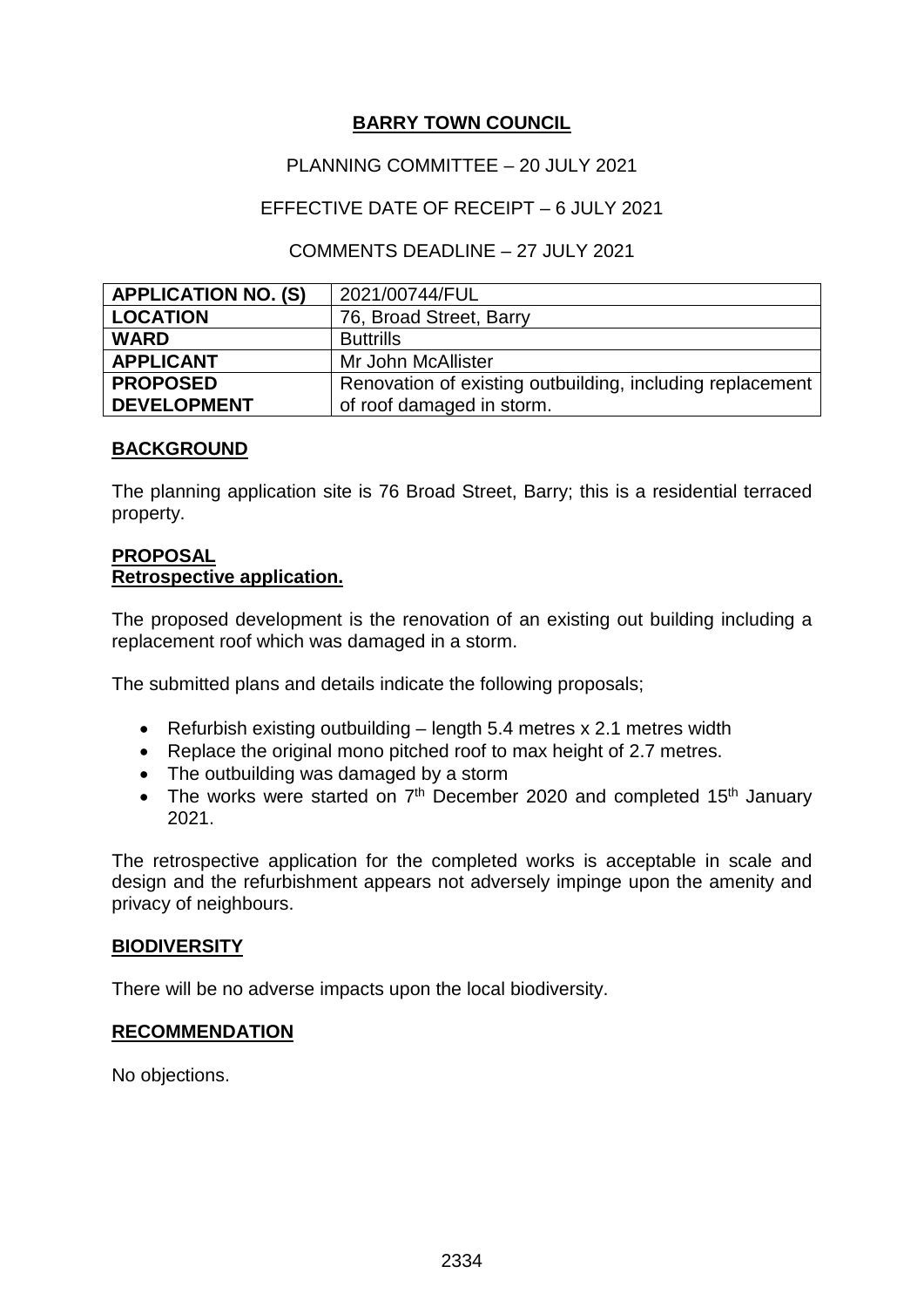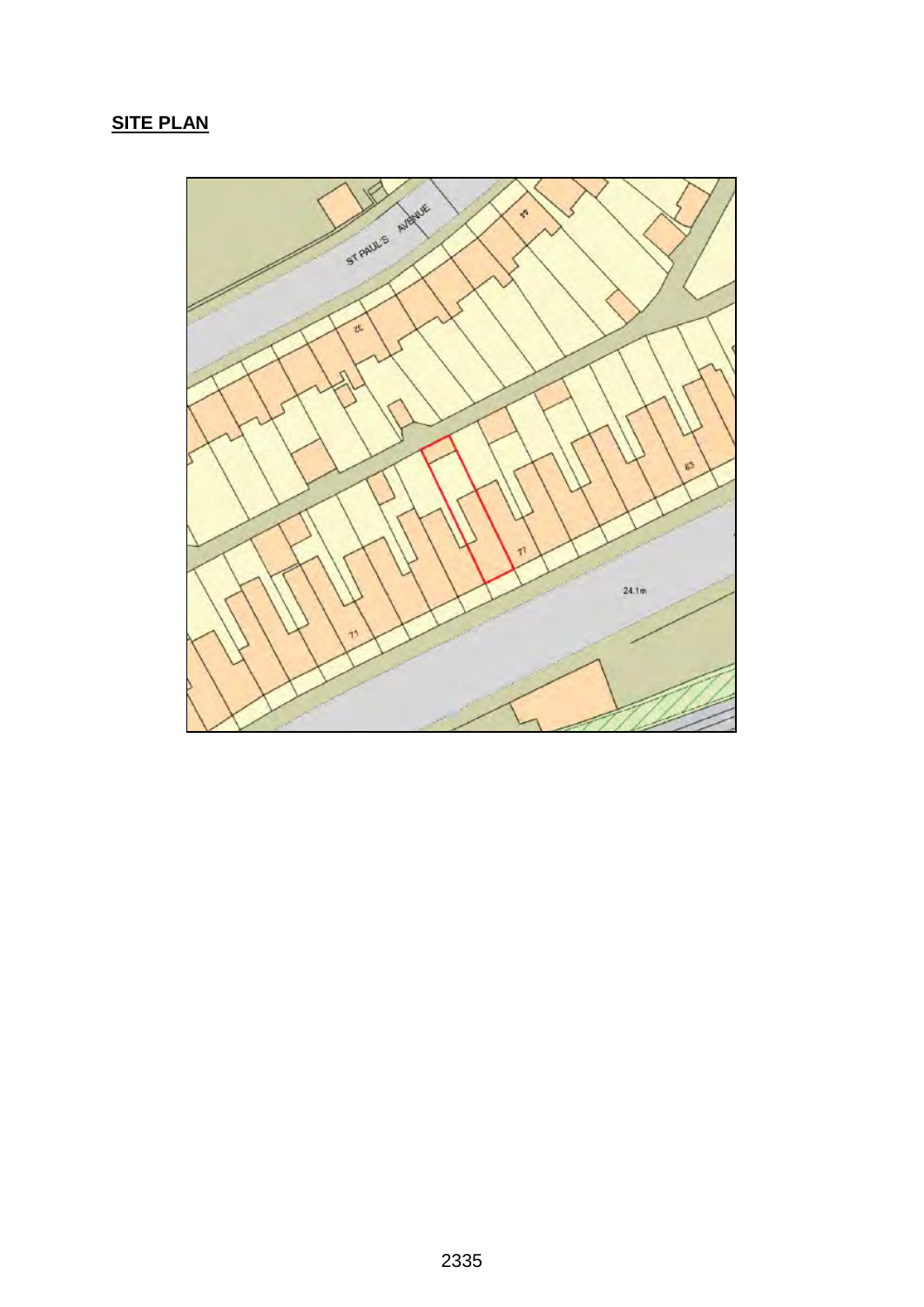## PLANNING COMMITTEE – 20 JULY 2021

## EFFECTIVE DATE OF RECEIPT – 30 JUNE 2021

## COMMENTS DEADLINE – 21 JULY 2021

| <b>APPLICATION NO. (S)</b> | 2021/00753/FUL                                            |
|----------------------------|-----------------------------------------------------------|
| <b>LOCATION</b>            | 72, St. Pauls Avenue, Barry                               |
| <b>WARD</b>                | <b>Buttrills</b>                                          |
| <b>APPLICANT</b>           | Mr. Neil Joseph Torres Davies                             |
| <b>PROPOSED</b>            | Decking and associated structures to the rear of the      |
| <b>DEVELOPMENT</b>         | property – to also include a change of use of land to the |
|                            | rear for use as garden                                    |

## **BACKGROUND**

The planning application site is 72 St. Pauls Avenue, Barry; this is a detached dwelling in a residential area.

## **PROPOSAL**

## **Re-consultation by Vale of Glamorgan Council (VOG)**

Members will recall they considered this planning application under the Schedule of Delegation scheme in late June 2021.

They resolved to offer the following comments;

*No objections in principle but subject to the satisfaction and agreement of the Vale of Glamorgan Planning department.*

The Vale of Glamorgan Planning department have now re-consulted The Council on the proposals but examination of the VOG web page does not indicate any further information or details. It is assumed that the re-consultation is due to an administrative requirement.

## **Members aide-mémoire**

## **Application Recap - Retrospective application**

Members are advised the development was started on 20th February 2021 but to our knowledge has not yet been completed.

The proposed development is the construction of decking and associated structures to the rear garden are of the property.

The submitted plans indicate the following proposals;

• Reconfigure an existing upper decked area - enlarge the decking area and relocate the existing shed to the bottom of the garden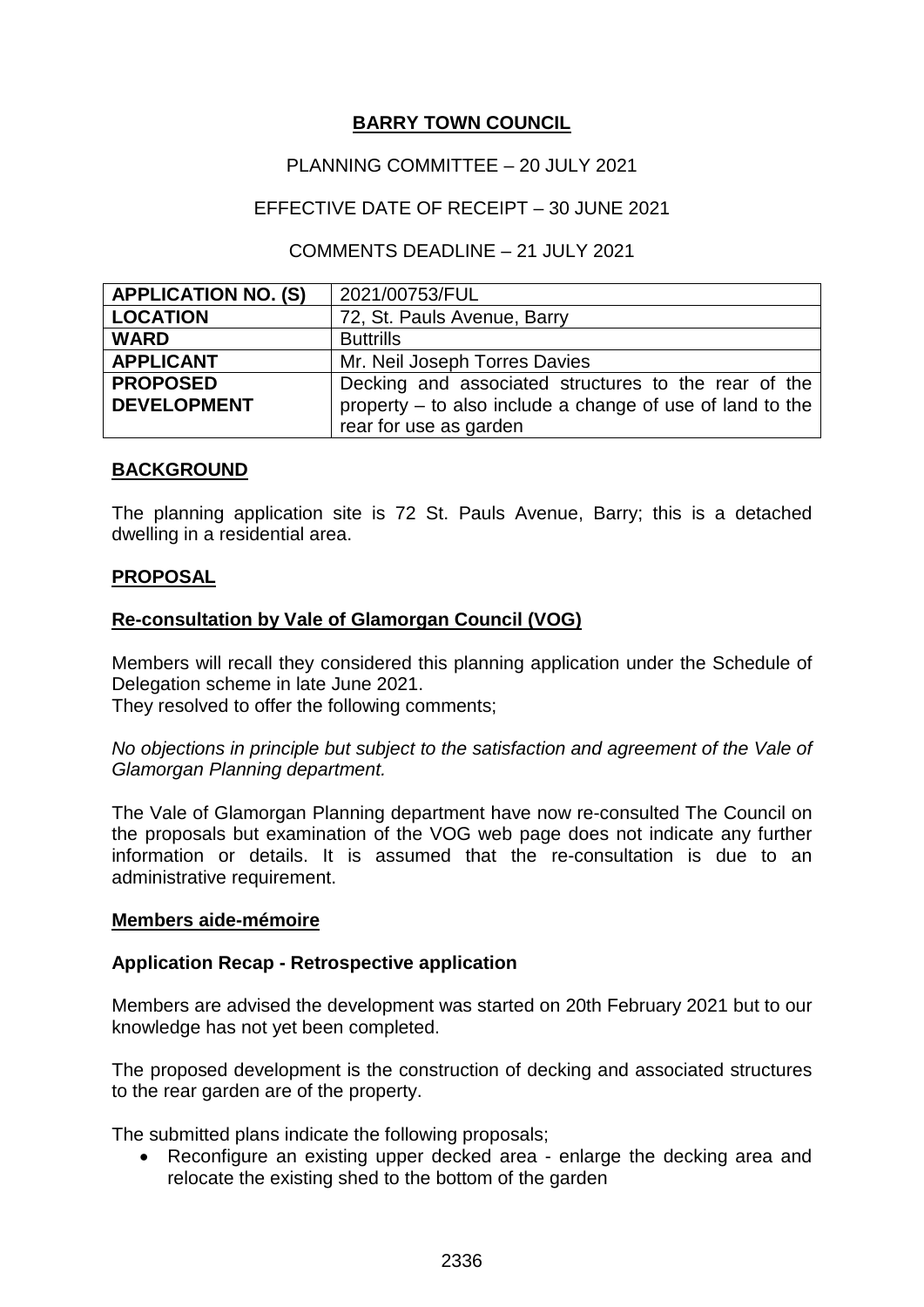- Construct a new decked area in middle of rear garden by reducing the existing lawn area and relocating playhouse to bottom of garden
- Retain the lower lawned area to accommodate the re-sited shed and play house at the bottom of rear garden

No sections or engineering details are provided in the application details which unfortunately means it is not possible to assess the impacts upon the amenity and privacy of neighbours of the new decking areas. Accordingly, it is essential that the Vale of Glamorgan Planning department seek such details and are satisfied with the proposals.

## **BIODIVERSITY**

There will be no adverse impacts upon the local biodiversity.

## **RECOMMENDATION**

Barry Town Council reiterate its original comments dated June 2021; No objections in principle but subject to the satisfaction and agreement of the Vale of Glamorgan Planning department.

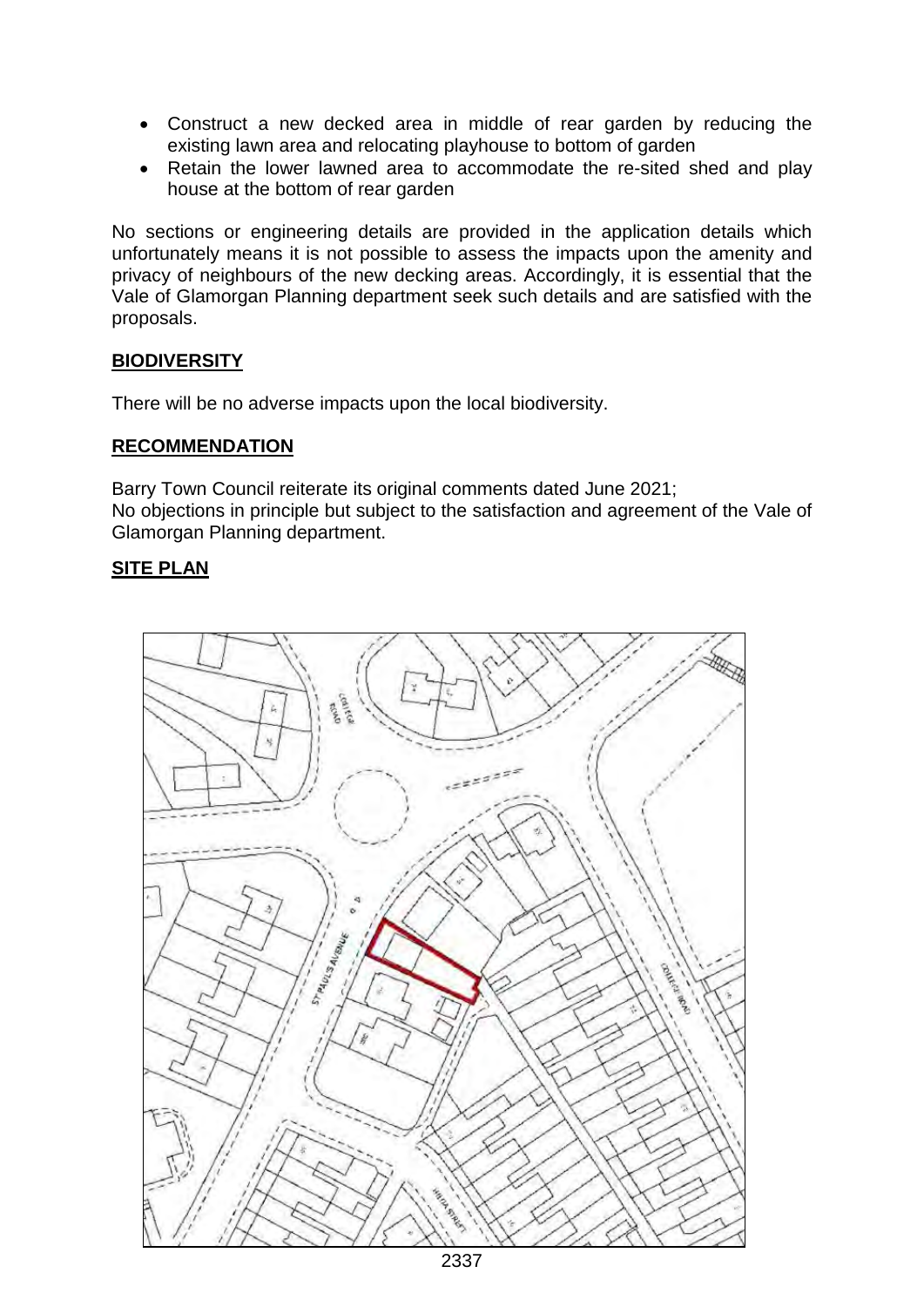## PLANNING COMMITTEE – 20 JULY 2021

## EFFECTIVE DATE OF RECEIPT – 12 JULY 2021

## COMMENTS DEADLINE – 2 AUGUST 2021

| <b>APPLICATION NO. (S)</b> | 2021/00770/RG3                                              |
|----------------------------|-------------------------------------------------------------|
| <b>LOCATION</b>            | Golf Hut, Porthkerry Country Park, Park Road, Barry         |
| <b>WARD</b>                | <b>Baruc</b>                                                |
| <b>APPLICANT</b>           | Mr Stephen Pickering                                        |
| <b>PROPOSED</b>            | Refurbishment of existing golf hut, increasing the height   |
| <b>DEVELOPMENT</b>         | to 5.2m and re-cladding the exterior shell of the building. |
|                            | The building will be used to provide extra tourism          |
|                            | opportunities                                               |

## **BACKGROUND**

The planning application site is The Golf Hut, Porthkerry Country Park, Park Road, Barry; this is a Vale of Glamorgan Council building

## **PROPOSAL**

The proposed development is the refurbishment of the existing golf hut, increasing the height to 5.2m and re-cladding the exterior shell of the building. The building will be used to provide extra tourism opportunities.

The submitted plans and details indicate the following proposals;

- Construction of a sustainable and new design centred around the existing structure
- The fabric of the existing Golf Hut structure will be retained but the new external elevations will be clad in locally sourced cedar shingles.
- The refurbishment will involve constructing an arched roof to a height of 5.2 metres based around a steel framework.
- The building will allow for extra tourism opportunities.

The application indicates the Golf Hut was last used in September 2018 and has been vacant since that date. This scheme and proposed innovative design brings new life to the original structure and will enhance both the character and visitor interest of the Porthkerry Park.

## **BIODIVERSITY**

There will be no adverse impacts upon the local biodiversity.

## **RECOMMENDATION**

No objections.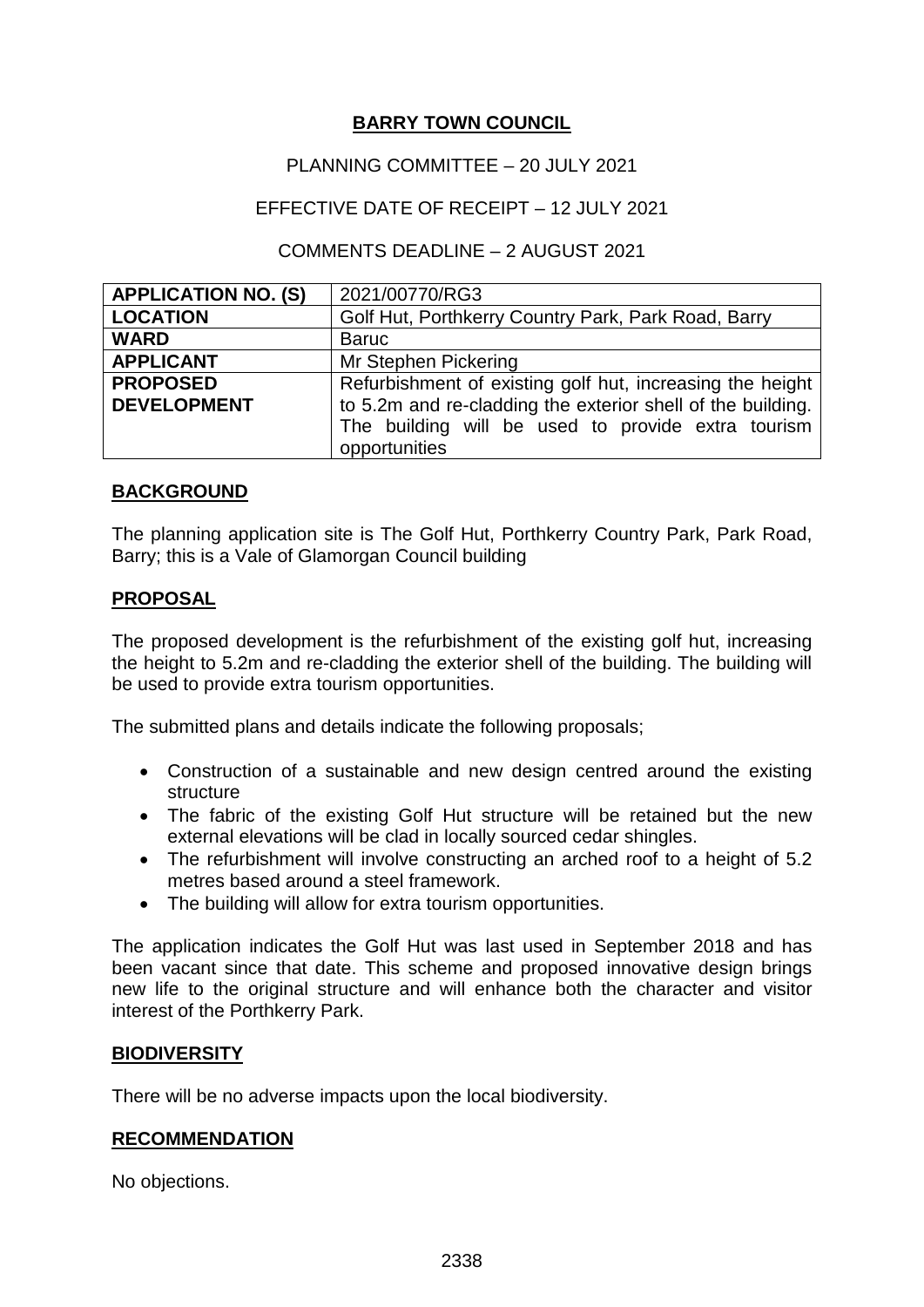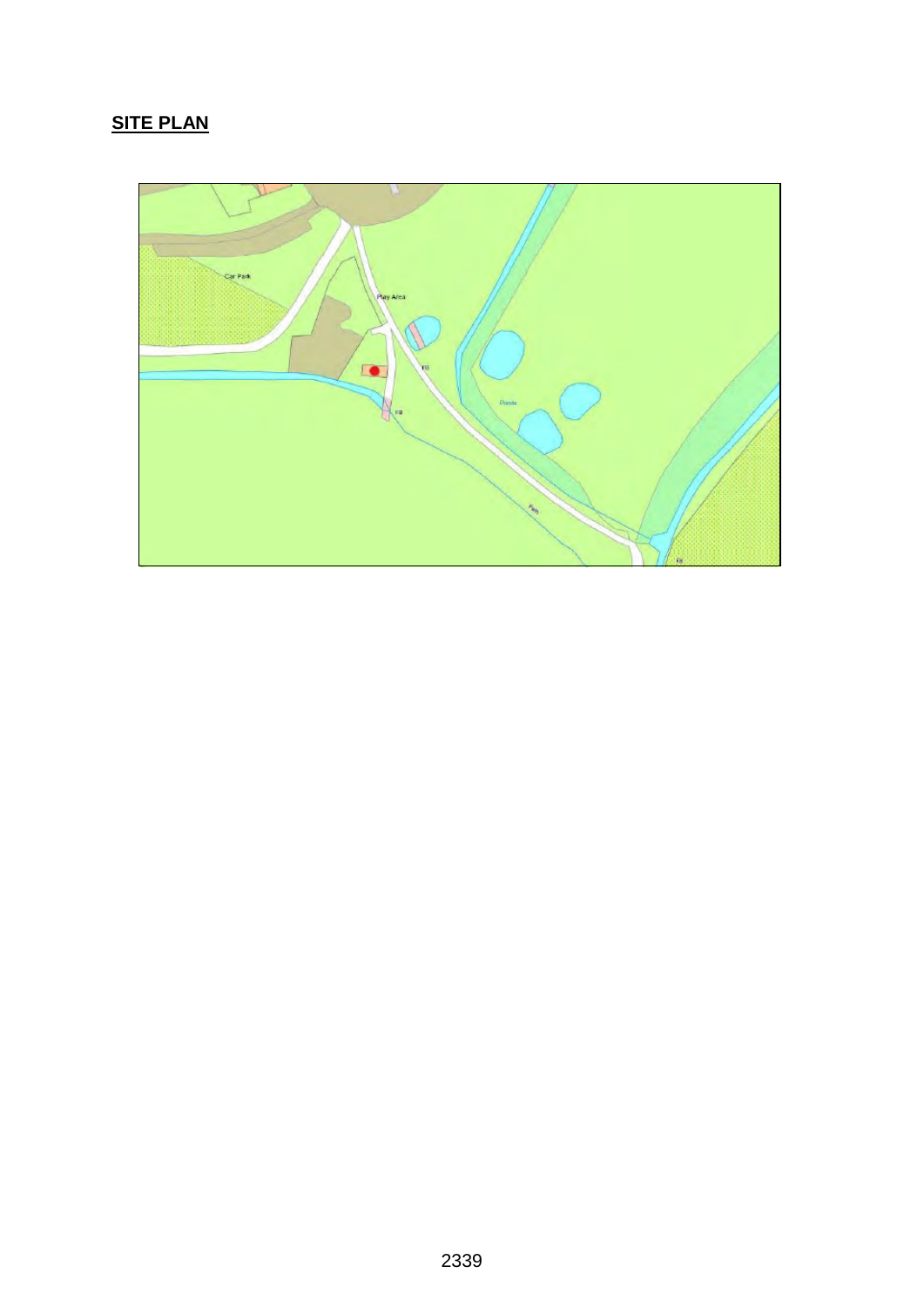## EFFECTIVE DATE OF RECEIPT – 23 JUNE 2021

## COMMENTS DEADLINE – 14 JULY 2021

| <b>APPLICATION NO. (S)</b> | 2021/00819/FUL                                           |
|----------------------------|----------------------------------------------------------|
| <b>LOCATION</b>            | 8, Norwood Crescent, Barry                               |
| <b>WARD</b>                | Cadoc                                                    |
| <b>APPLICANT</b>           | Mr James Payyampallil                                    |
|                            | Single storey rear extension and use of disused garage   |
| <b>PROPOSED</b>            | as part of dwelling and loft conversion with rear dormer |
| <b>DEVELOPMENT</b>         | and external alterations                                 |

#### **BACKGROUND**

The planning application site is 8 Norwood Crescent, Barry; this is a semi-detached dwelling in a residential area.

#### **PROPOSAL**

The proposed development is the construction of a rear single storey extension linked to disused rear garage and loft conversion with rear dormer extension.

The submitted plans indicate the following proposals;

- Construct a rear dormer roof extension to accommodate an extra bedroom with ensuite
- Construct a rear single storey rear extension with mono pitch roof with 2 Velux roof windows
- The rear extension will link up/be integral with part of the existing rear garage
- The rear extension will accommodate an enlarged kitchen/dining area and a new toilet facility
- The remainder of the former garage will be a utility area.

The scale and design of the proposed developments appears satisfactory and will not adversely impact upon the privacy and amenity of neighbours.

#### **BIODIVERSITY**

There will be no adverse impacts upon the local biodiversity.

#### **RECOMMENDATION**

No objections subject to the extensions being of matching materials and finishes to that of the main dwelling.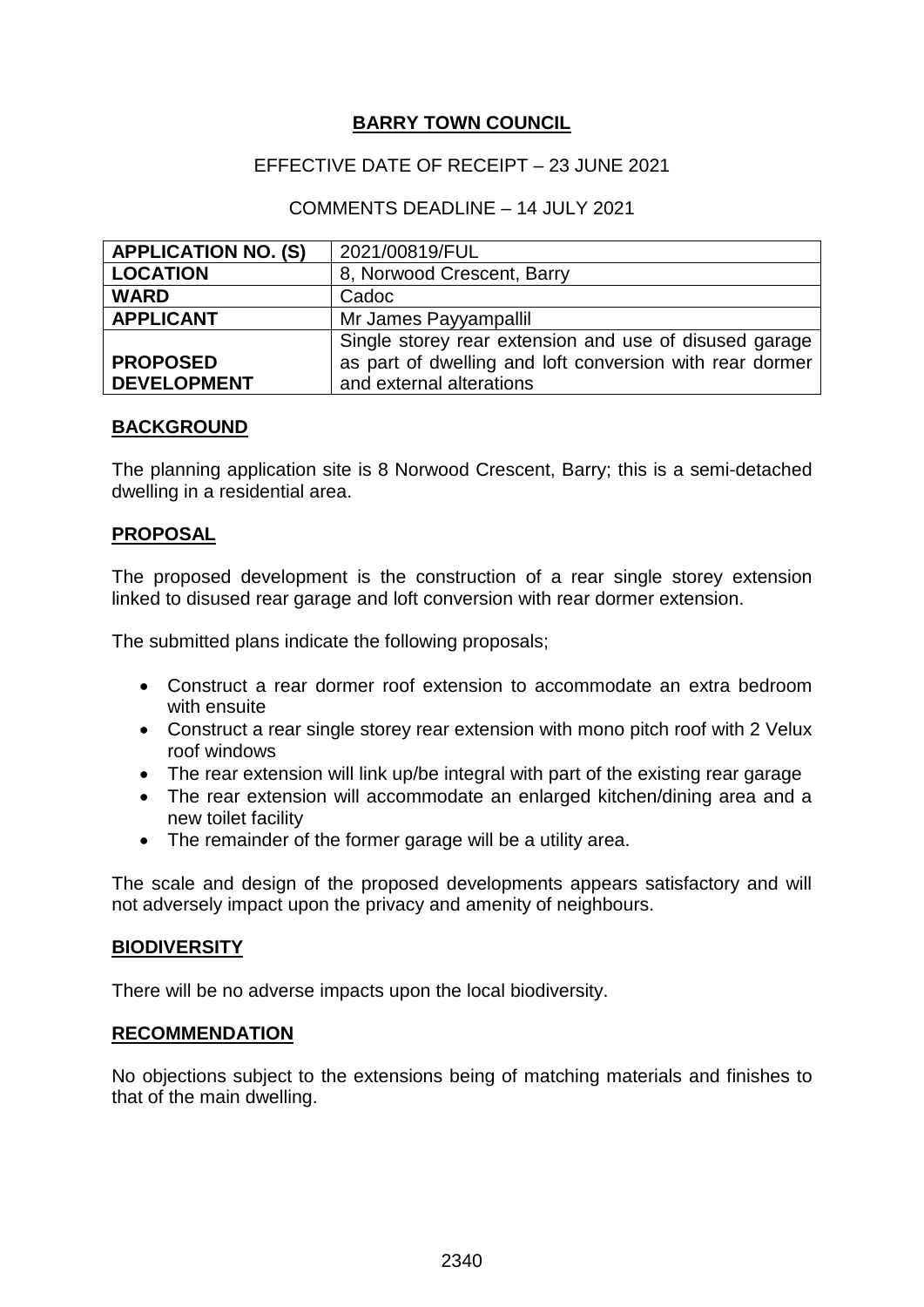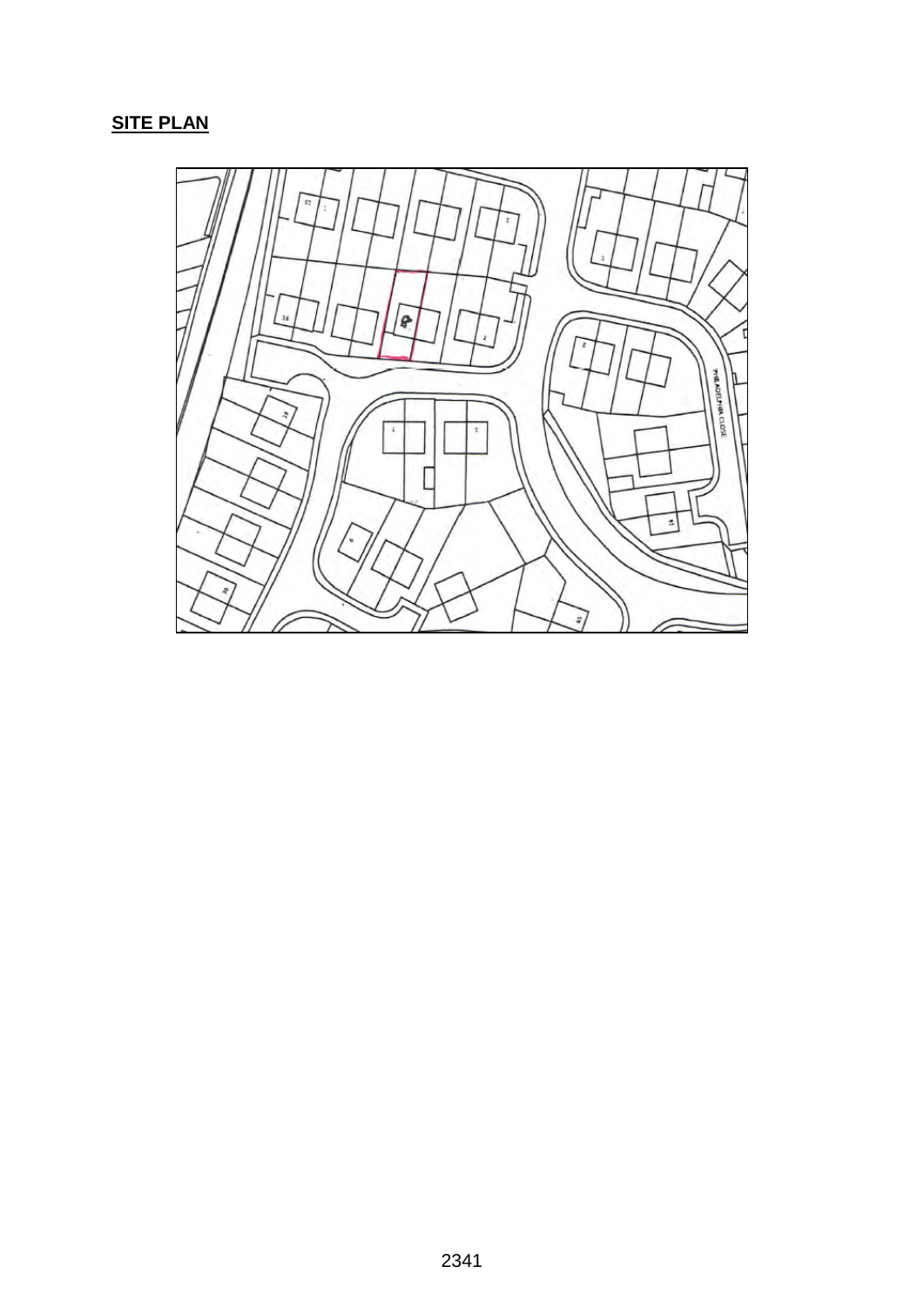## PLANNING COMMITTEE – 20 JULY 2021

## EFFECTIVE DATE OF RECEIPT – 30 JUNE 2021

## COMMENTS DEADLINE – 21 JULY 2021

| <b>APPLICATION NO. (S)</b> | 2021/00822/FUL                                           |
|----------------------------|----------------------------------------------------------|
| <b>LOCATION</b>            | 49, Pontypridd Road, Barry                               |
| <b>WARD</b>                | Illtyd                                                   |
| <b>APPLICANT</b>           | Mr Alex Hinds-Payne                                      |
| <b>PROPOSED</b>            | Alter the flat roof design to get an improved finish     |
| <b>DEVELOPMENT</b>         | between the roof and the main building. French windows   |
|                            | to the upper rear bedrooms. Flat roof as a roof terrace. |
|                            | Retention of a games room at the bottom of the garden    |

## **BACKGROUND**

The planning application site is 49 Pontypridd Road, Barry; this is a semi-detached bungalow in a residential area.

## **PROPOSAL**

The proposed development is the alteration of the flat roof design to get an improved finish between the roof and the main building. French windows to the upper rear bedrooms and use the flat roof as a roof terrace plus the retention of a games room at the bottom of the garden

Members will note that the property was granted a Lawful Certificate (2019/00668) in July 2019 for a single storey rear extension, rear dormer to loft conversion and three Velux windows to front.

The current planning application plans indicate the following proposals;

- Refurbish existing flat roof to the rear single storey extension to create a roof terrace
- Replace existing rear first floor windows with French doors to allow access to proposed roof terrace.
- Erect 1.1 metre privacy screen on boundary with 51 Pontypridd Road and place additional glazed panels on top to ensure privacy
- Erection of a wooden garden shed at the bottom of the rear garden 2.8 metre-high and approx. 6.5 metres square.

The development of both the roof terrace and garden shed are acceptable in principle in terms of scale and design.

The question of privacy between numbers 49 and 51 Pontypridd Road is important and the erection of a privacy screen and glazed panels on the boundary is a positive step towards protecting the privacy of both properties. It is suggested that to ensure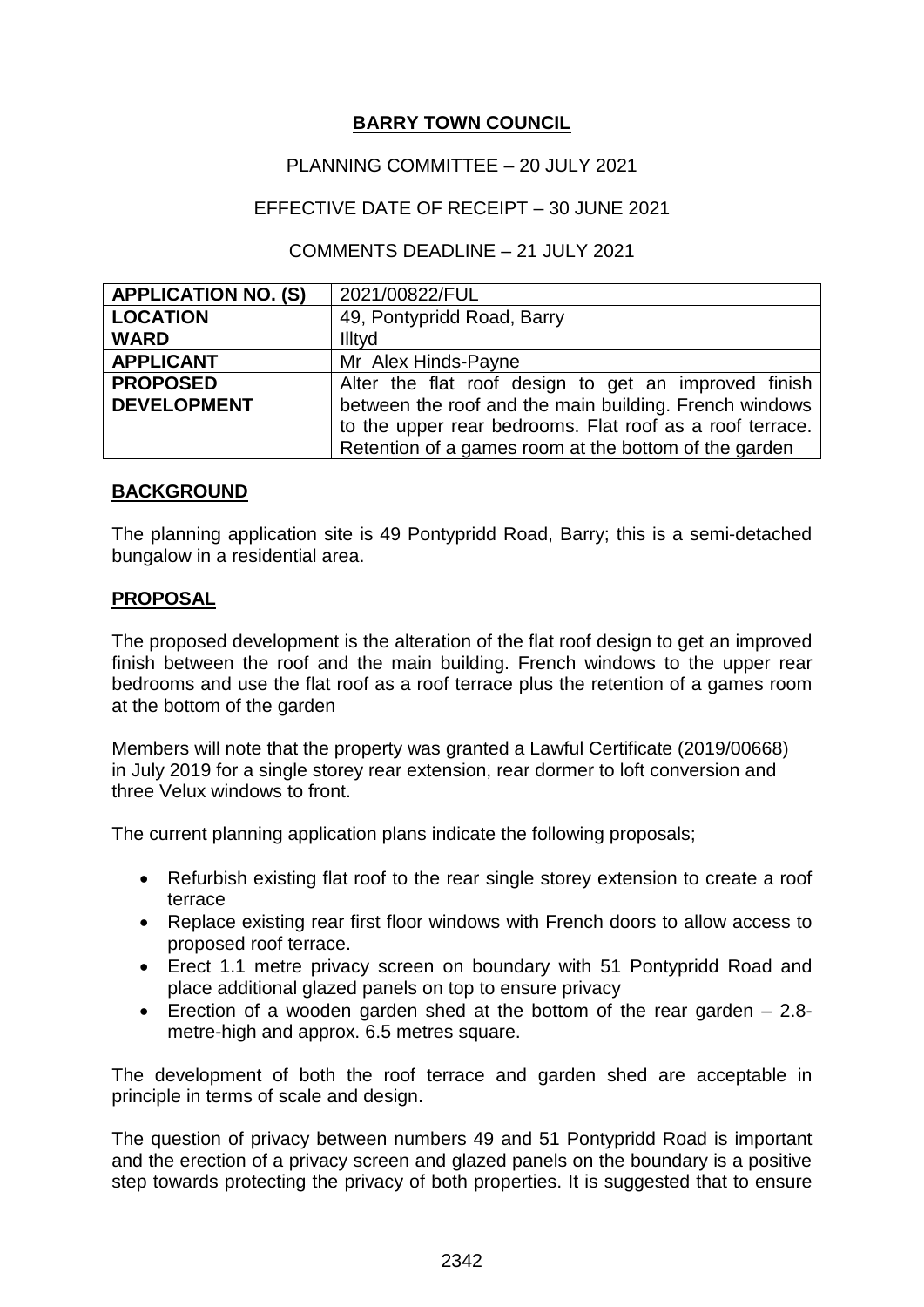appropriate protection the glazed element of the proposed screen be opaque in nature and the details of this feature be approved by the Vale planners.

Members will note that Councillor Janice Charles has commented on the proposals;

*No objections providing it does not interfere with neighbour's privacy or light.*

#### **BIODIVERSITY**

There will be no adverse impacts upon the local biodiversity.

#### **RECOMMENDATION**

No objections subject to the erection of the glazed panels on top of the privacy screen between 49 and 51 Pontypridd Road being opaque in nature and the details of these proposed glazed panels are approved in writing by the Vale of Glamorgan Planning department.

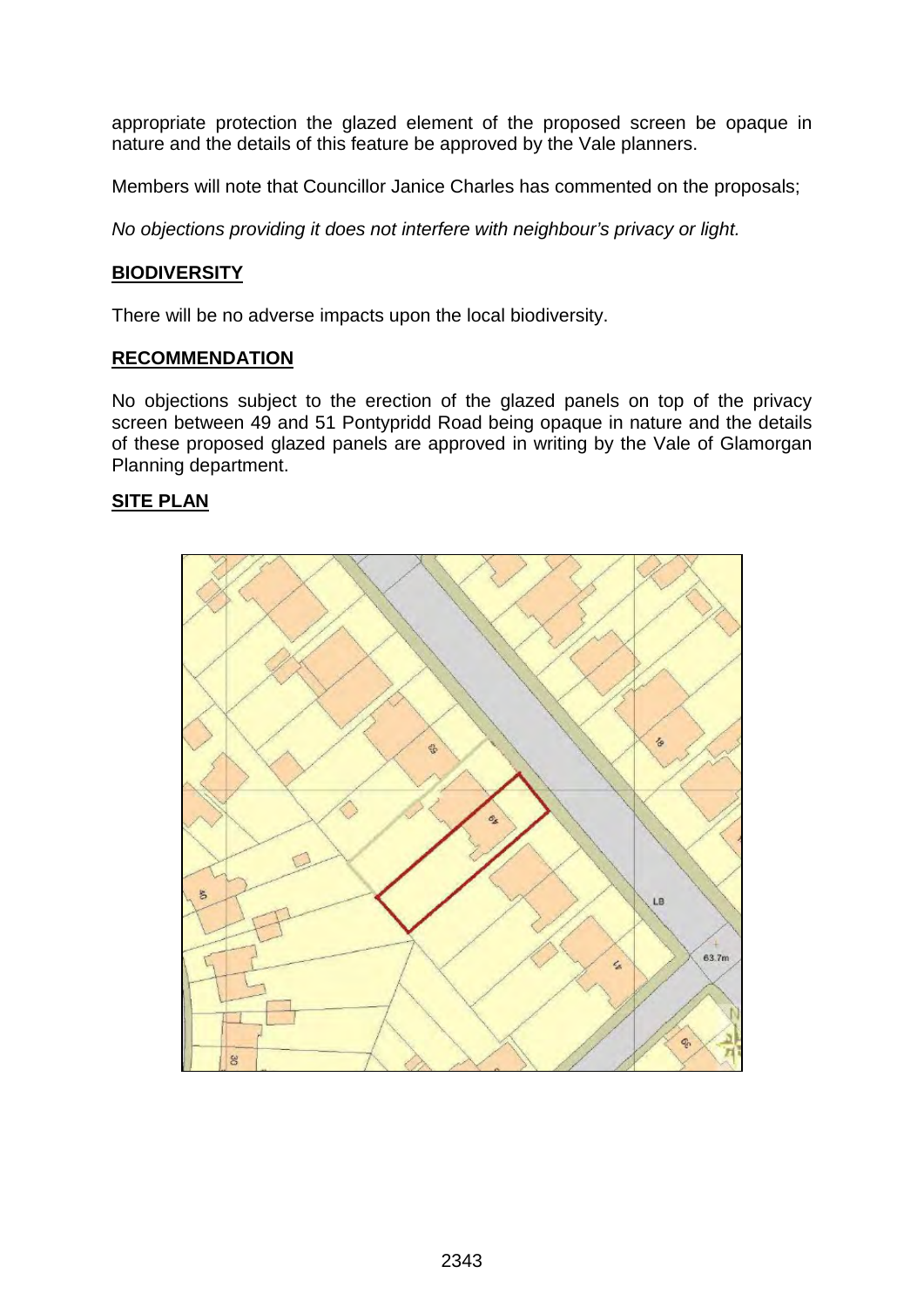## PLANNING COMMITTEE – 20 JULY 2021

## EFFECTIVE DATE OF RECEIPT – 8 JULY 2021

## COMMENTS DEADLINE – 29 JULY 2021

| <b>APPLICATION NO. (S)</b> | 2021/00825/RG3                                              |
|----------------------------|-------------------------------------------------------------|
| <b>LOCATION</b>            | 7, St. Pauls Avenue, Barry                                  |
| <b>WARD</b>                | <b>Buttrills</b>                                            |
| <b>APPLICANT</b>           | The Vale of Glamorgan Council                               |
| <b>PROPOSED</b>            | Change of use from existing dwelling house (C3) into a      |
| <b>DEVELOPMENT</b>         | young person's social care home (C2) - with external        |
|                            | alterations including the formation of a new off-street car |
|                            | parking space                                               |

## **BACKGROUND**

The planning application site is 7 St Pauls Avenue, Barry; this is a detached dwelling located between the High Street Primary school and the former St. Pauls Church complex, now being redeveloped for affordable housing.

## **PROPOSAL**

The proposed development is the change of use from an existing dwelling house (Class C3 - Dwelling houses) into a young person's social care home (Class C2 residential institutions relates to residential care homes, hospitals, nursing homes, boarding schools, residential colleges and training centres) - with external alterations including the formation of a new off-street car parking space.

The submitted plans and details indicate the following proposals;

- Internal reorganisation to create: ground floor; enlarged kitchen/dining area; snug room; lounge and toilet facility
	- first floor; 2 bedrooms and one staff bedroom with ensuite; study area.
- External alterations; one off road car parking space; erect 1.8 metre close board fence along eastern boundary (next to former St. Pauls Church site); improve/refurbish existing front walls.

The planning application states the property is currently vacant and implies it has been for some time. The proposals indicate 2 employees for the development and 2 bedrooms for young persons.

The property lies between the High Street Primary School and former St Pauls Church site being redeveloped and due to its detached nature there are no privacy or amenity issues.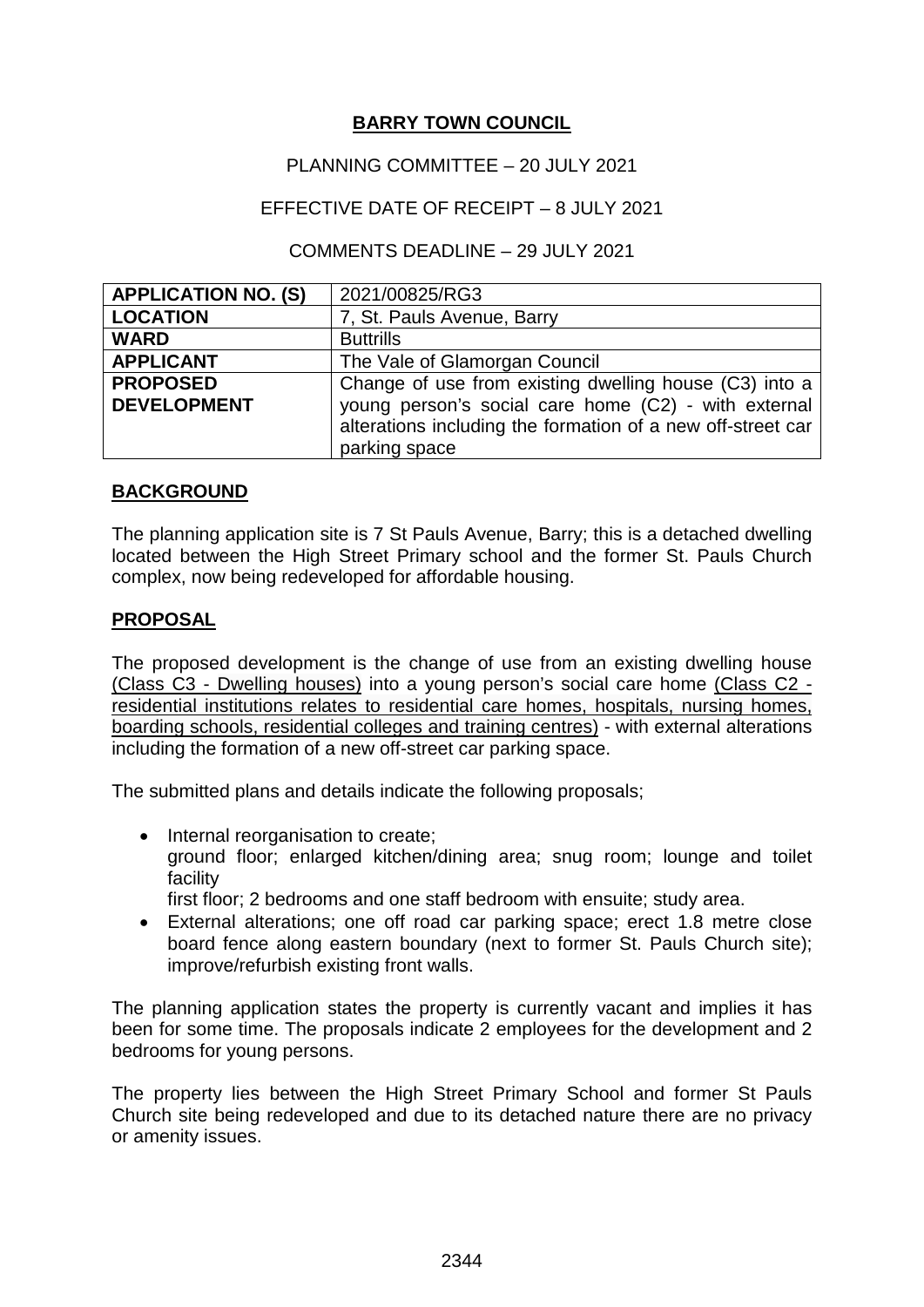The provision of an off road car parking space to the front of the property is beneficial for the site as on street car parking in this area is at a premium. There is also a rear garden area for amenity space.

On balance there are no objections to the proposals.

## **BIODIVERSITY**

There will be no adverse impacts upon the local biodiversity.

## **RECOMMENDATION**

No objections subject to the use being for young person's social care only and no other use under Class C2 of the Town Country Planning (Use Classes) Order 1987 as amended.

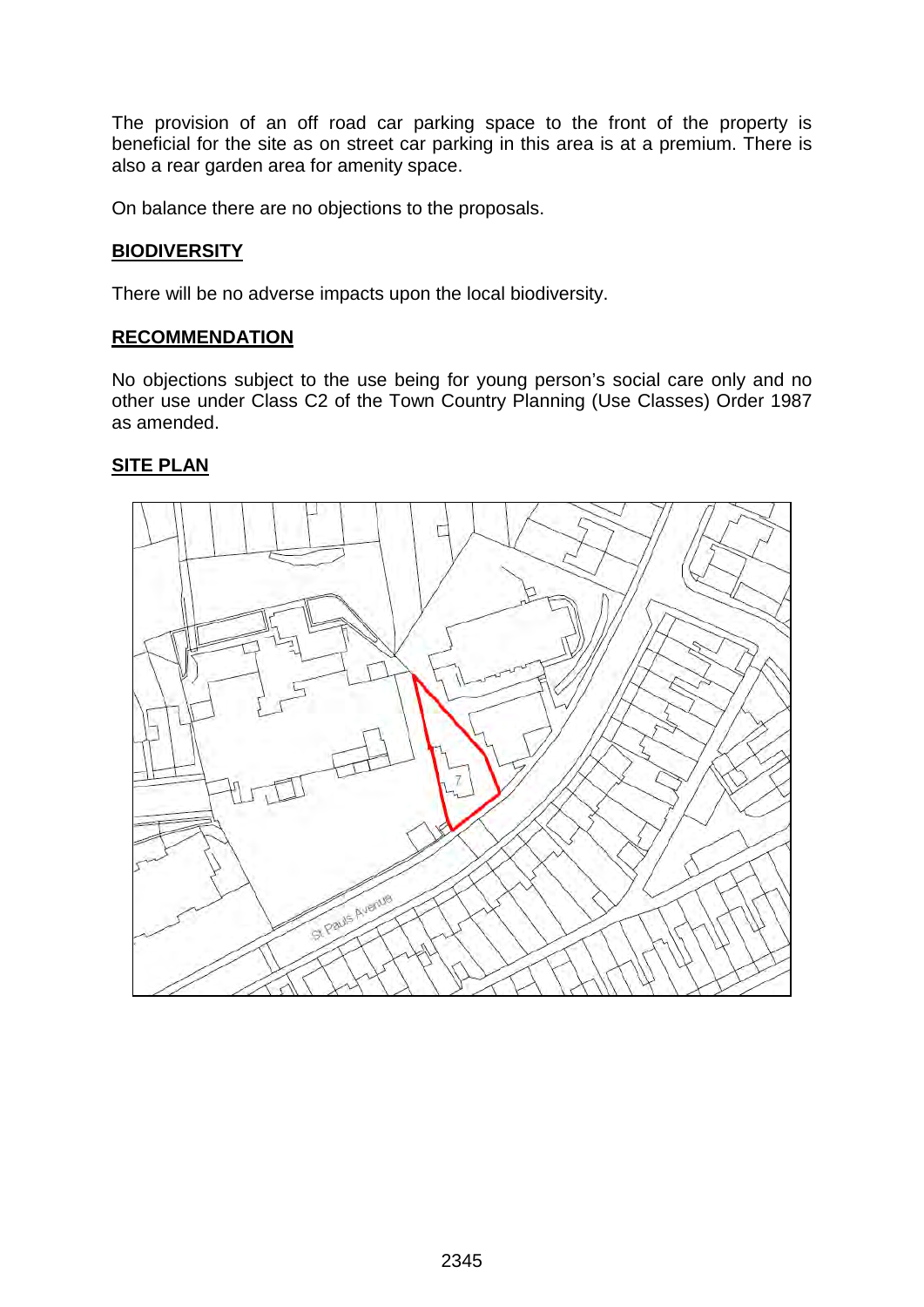## PLANNING COMMITTEE – 20 JULY 2021

## EFFECTIVE DATE OF RECEIPT – 30 JUNE 2021

## COMMENTS DEADLINE – 21 JULY 2021

| <b>APPLICATION NO. (S)</b> | 2021/00870/FUL                                          |
|----------------------------|---------------------------------------------------------|
| <b>LOCATION</b>            | Briscombe Retail Park, Cardiff Road, Barry              |
| <b>WARD</b>                | Cadoc                                                   |
| <b>APPLICANT</b>           | Mr Edward Batten                                        |
| <b>PROPOSED</b>            | Increase the overall parking on site by 7 car parking   |
| <b>DEVELOPMENT</b>         | spaces with the creation of 10 new overflow car parking |
|                            | spaces accessed via the conversion of existing car      |
|                            | parking spaces (losing 3 existing spaces)               |

## **BACKGROUND**

The planning application site is Briscombe Retail Park, Cardiff Road, Barry; this is a commercial site.

## **PROPOSAL**

The proposed development is to Increase the overall parking on site by 7 car parking spaces with the creation of 10 new overflow car parking spaces accessed via the conversion of existing car parking spaces (losing 3 existing spaces).

The submitted planning application form describes the proposals. It states the following;

*It is proposed that we increase the overall parking on site by 7 car parking spaces with the creation of 10 new spaces totalling 95sqm. These overflow spaces will be located on a grass non-landscaped area of the site and will be accessed via the conversion of existing car parking spaces- losing 3 existing spaces to create the new vehicular access way. The spaces will be Grass Crete (permeable concrete base with voids which grass can grow through) – to maintain the local green environment on site.*

*The wider site is retail and business parade occupied by Greggs and CVS Vets. The area earmarked for the overflow car parking on site is non-development area of grass.* 

The submitted plans and details confirm the above proposals.

The proposals appear acceptable and the area required for the overflow car parking is not allocated for other developments.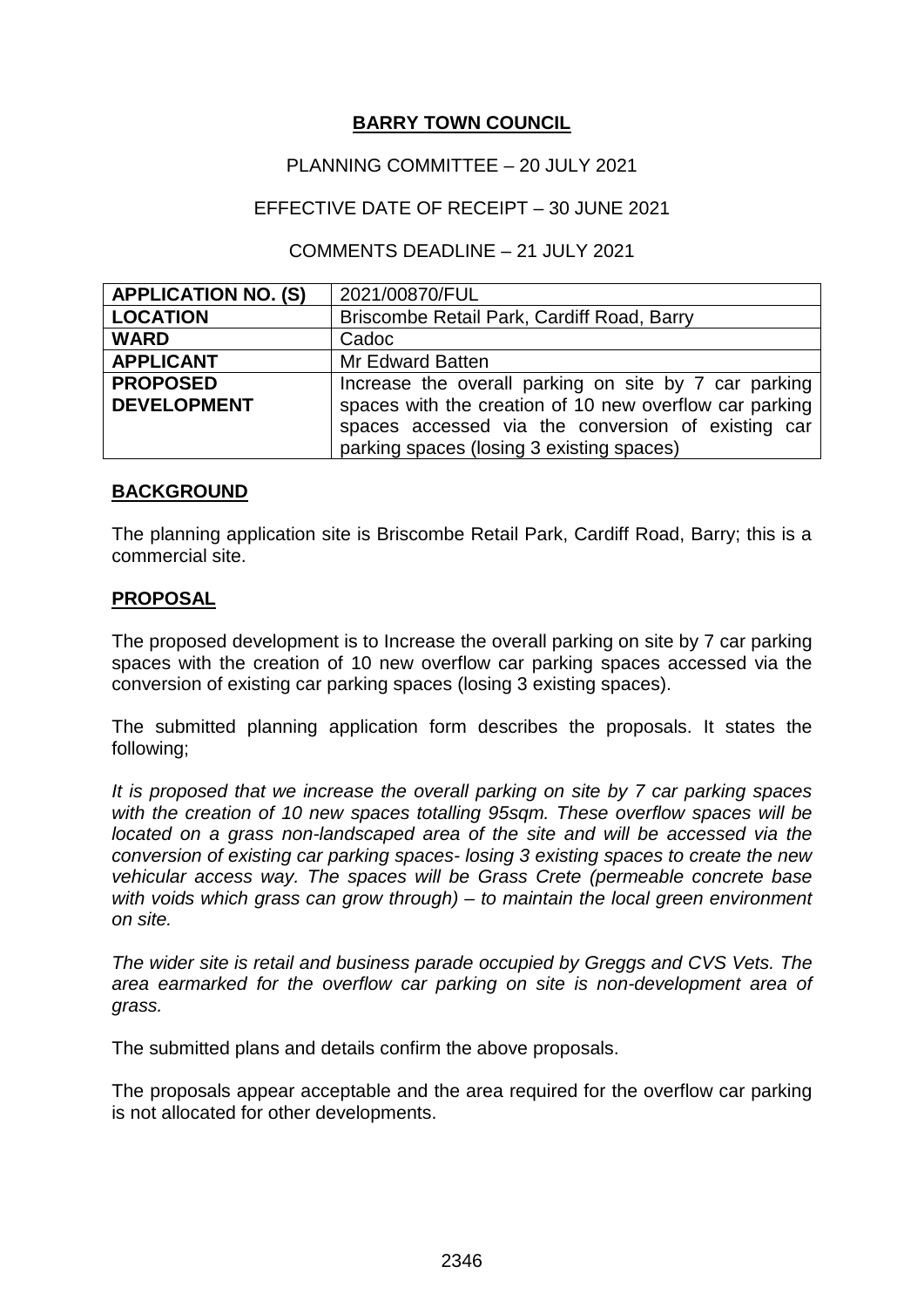# **BIODIVERSITY**

There will be no adverse impacts upon the local biodiversity.

# **RECOMMENDATION**

No objections.

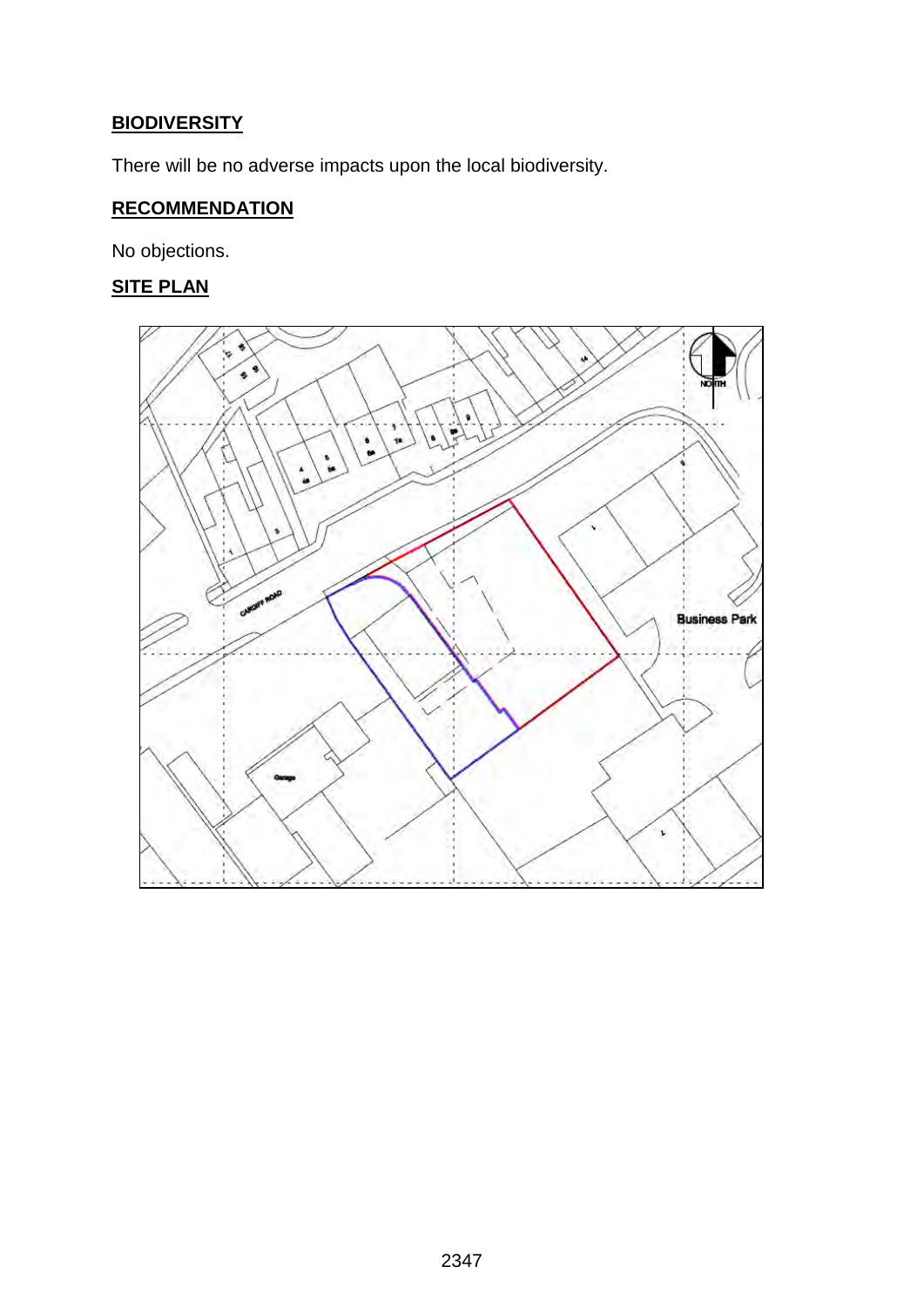## PLANNING COMMITTEE – 20 JULY 2021

## EFFECTIVE DATE OF RECEIPT – 30 JUNE 2021

## COMMENTS DEADLINE – 21 JULY 2021

| <b>APPLICATION NO. (S)</b> | 2021/00871/FUL                                    |
|----------------------------|---------------------------------------------------|
| <b>LOCATION</b>            | 1, Pendoylan Close, Barry                         |
| <b>WARD</b>                | Gibbonsdown                                       |
| <b>APPLICANT</b>           | Mrs Charlotte Anastasi                            |
| <b>PROPOSED</b>            | Proposed two storey extension to side of existing |
| <b>DEVELOPMENT</b>         | domestic dwelling                                 |

## **BACKGROUND**

The planning application site is 1 Pendoylan Close, Barry; this is an end of link dwelling on a residential estate.

## **PROPOSAL**

The proposed development is the construction of a two storey side extension.

The submitted plans indicate the following proposals;

- The construction of a 2 storey side extension with flat roof to accommodate new lounge on ground floor and 2 bedrooms at first floor level
- Matching materials and finishes to that of existing property
- New internal property layout on ground and first floors to accommodate the extra space provided by extension.

No 1 Pendoylan Close lies at the main entrance into the estate off St. Brides Way, Barry. The proposed extension follows/sympathetic to the design of the houses on the estate and its scale is acceptable and there are no privacy or amenity issues with neighbours.

## **BIODIVERSITY**

There are no adverse impacts upon the local biodiversity.

#### **RECOMMENDATION**

No objections.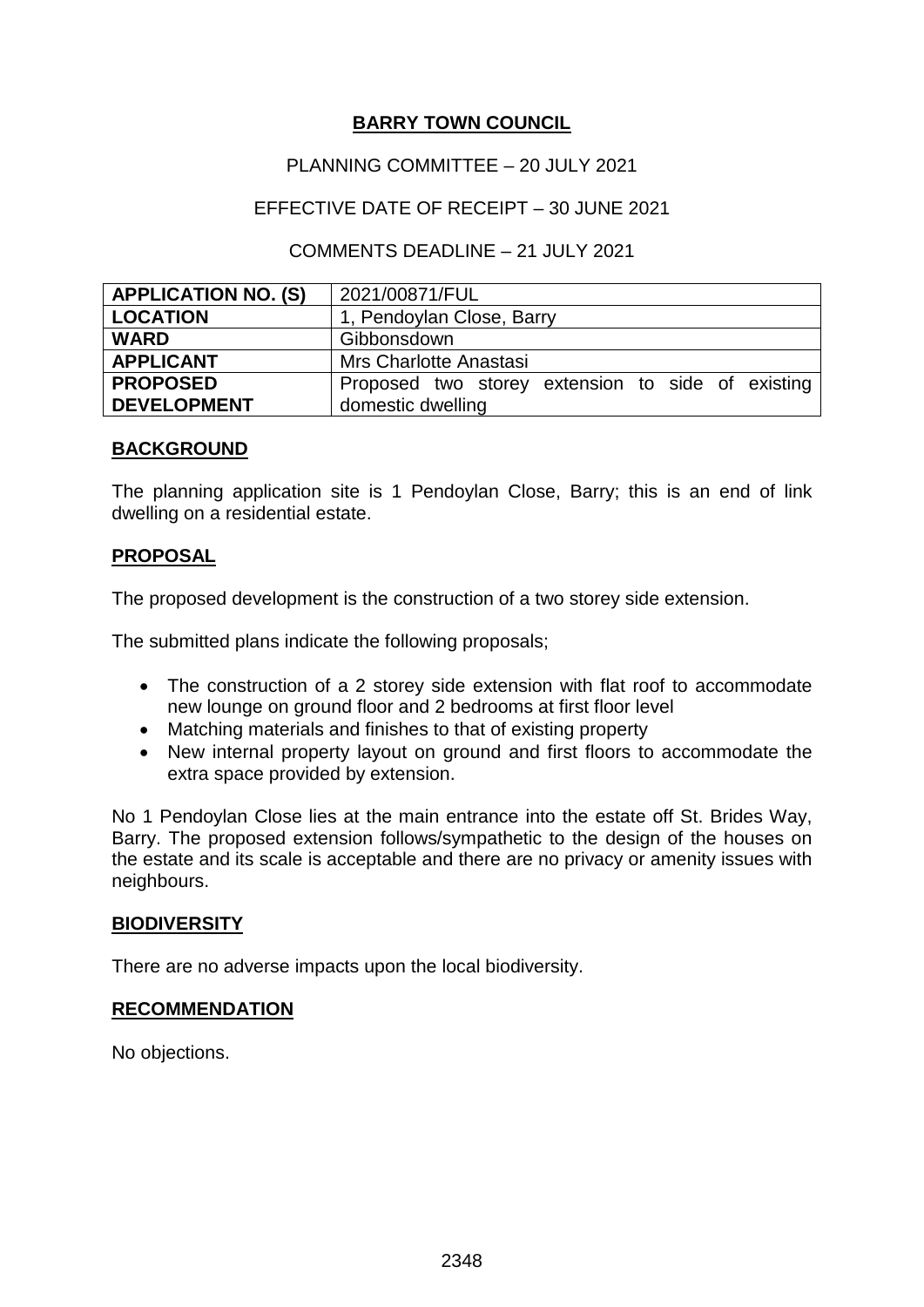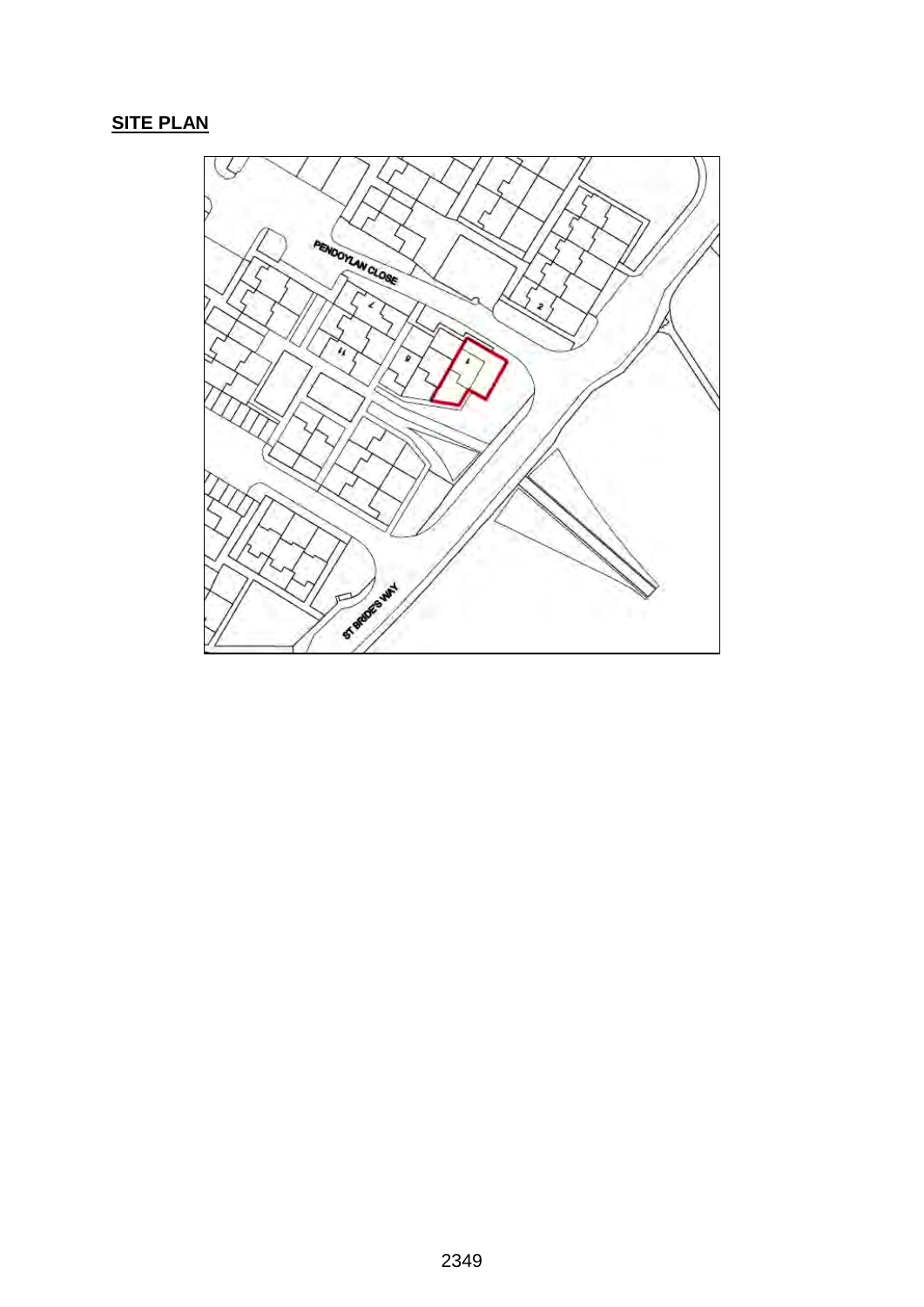## PLANNING COMMITTEE – 20 JULY 2021

## EFFECTIVE DATE OF RECEIPT – 9 JULY 2021

## COMMENTS DEADLINE – 30 JULY 2021

| <b>APPLICATION NO. (S)</b> | 2021/00874/FUL                                    |
|----------------------------|---------------------------------------------------|
| <b>LOCATION</b>            | 17, Whitmore Park Drive, Barry                    |
| <b>WARD</b>                | Illtyd                                            |
| <b>APPLICANT</b>           | Mr Tom Hughes                                     |
| <b>PROPOSED</b>            | Single storey side extension for utility area and |
| <b>DEVELOPMENT</b>         | downstairs WC                                     |

#### **BACKGROUND**

The planning application site is 17 Whitmore Park Drive Barry; this is a semidetached dwelling on a residential estate.

## **PROPOSAL**

The proposed development is the construction of a single storey side extension for an utility area and toilet facility.

The submitted plans indicate the following proposals;

- The construction of a single storey side extension with a mono pitched roof to accommodate an utility area and toilet.
- The side extension runs the length of the dwelling 7.6metres and 2 metres width.
- Matching finishes and materials.

The property lies at the head of a cul de sac and its appearance and design will not impinge upon the integrity of the street scene and nor set an undesirable precedent. Additionally, due to the orientation of the dwelling the proposals will not impinge upon the privacy and amenity of neighbours.

## **BIODIVERSITY**

There will be no adverse impacts upon the local biodiversity.

## **RECOMMENDATION**

No objections.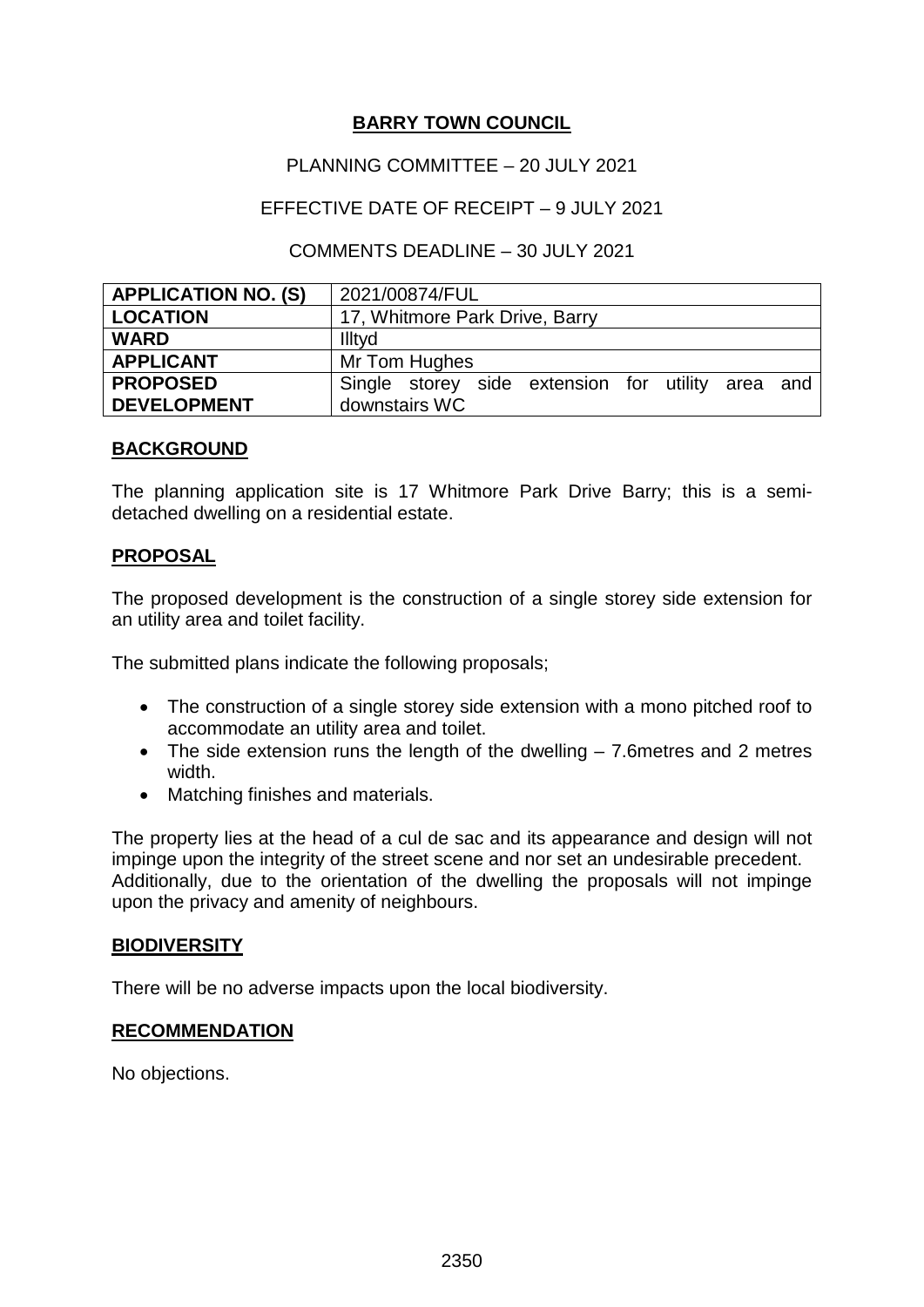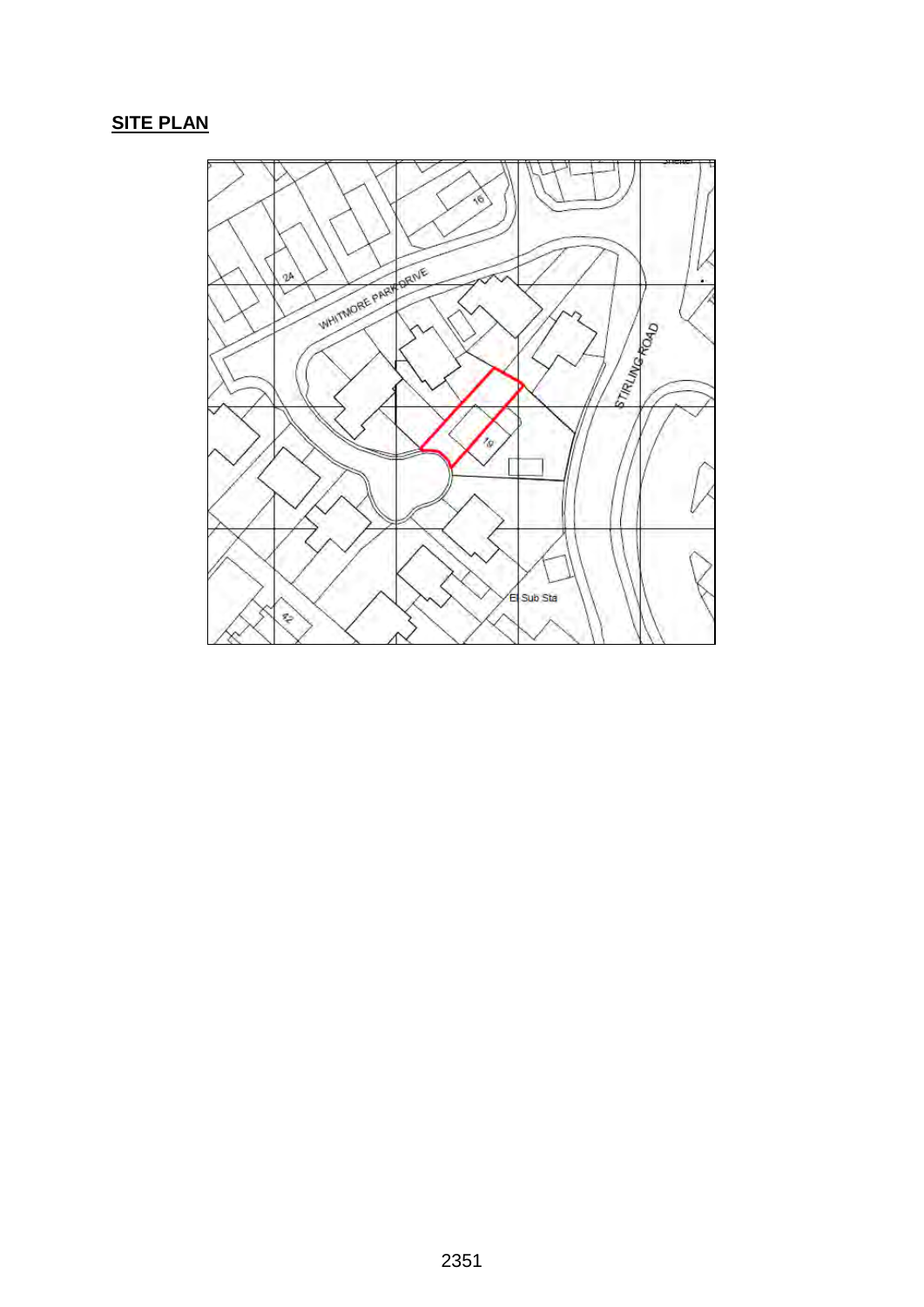## PLANNING COMMITTEE – 20 JULY 2021

## EFFECTIVE DATE OF RECEIPT – 30 JUNE 2021

## COMMENTS DEADLINE – 21 JULY 2021

| <b>APPLICATION NO. (S)</b> | 2021/00878/FUL                                        |
|----------------------------|-------------------------------------------------------|
| <b>LOCATION</b>            | 34A, Tynewydd Road, Barry                             |
| <b>WARD</b>                | <b>Buttrills</b>                                      |
| <b>APPLICANT</b>           | Mr Ihbasheh                                           |
| <b>PROPOSED</b>            | Proposed single storey side extension, with change of |
| <b>DEVELOPMENT</b>         | use from garage to B1 office use with associated      |
|                            | external works                                        |

## **BACKGROUND**

The planning application site is 43a Tynewydd Road, Barry; this is an end of terrace building and the application relates to a rear detached garage.

## **PROPOSAL**

The proposed development is the conversion of an existing rear single detached garage with a new side extension to Class B1 office use.

**Members information.** Class B1 Business – Uses which can be carried out in a residential area without detriment to its amenity – including offices.

The submitted plans and details indicate the following proposals;

- The conversion of an existing rear single garage into a Class B1 office accommodation
- The construction of a single storey side extension to the existing single garage to accommodate extra office space
- The projected staffing levels 3 staff
- Office hours 09:00 to 17:00 Monday to Friday. Closed weekends.
- No off street parking

The existing garage is located to the extreme rear of 43a Tynewydd Road and faces/lies on the residential area of Maes Y Cwm Street, Barry.

The planning application indicates the proposed office accommodation will be for an accountancy practice, DBA Accounting Solutions.

The application site lies within an area subject to restricted on street car parking and local residents permit parking provision. The site itself offers no street parking provision and there is no reference to potential visitor parking requirements. The proposed development could adversely impact upon the residential amenity of the area due to disturbance and parking issues.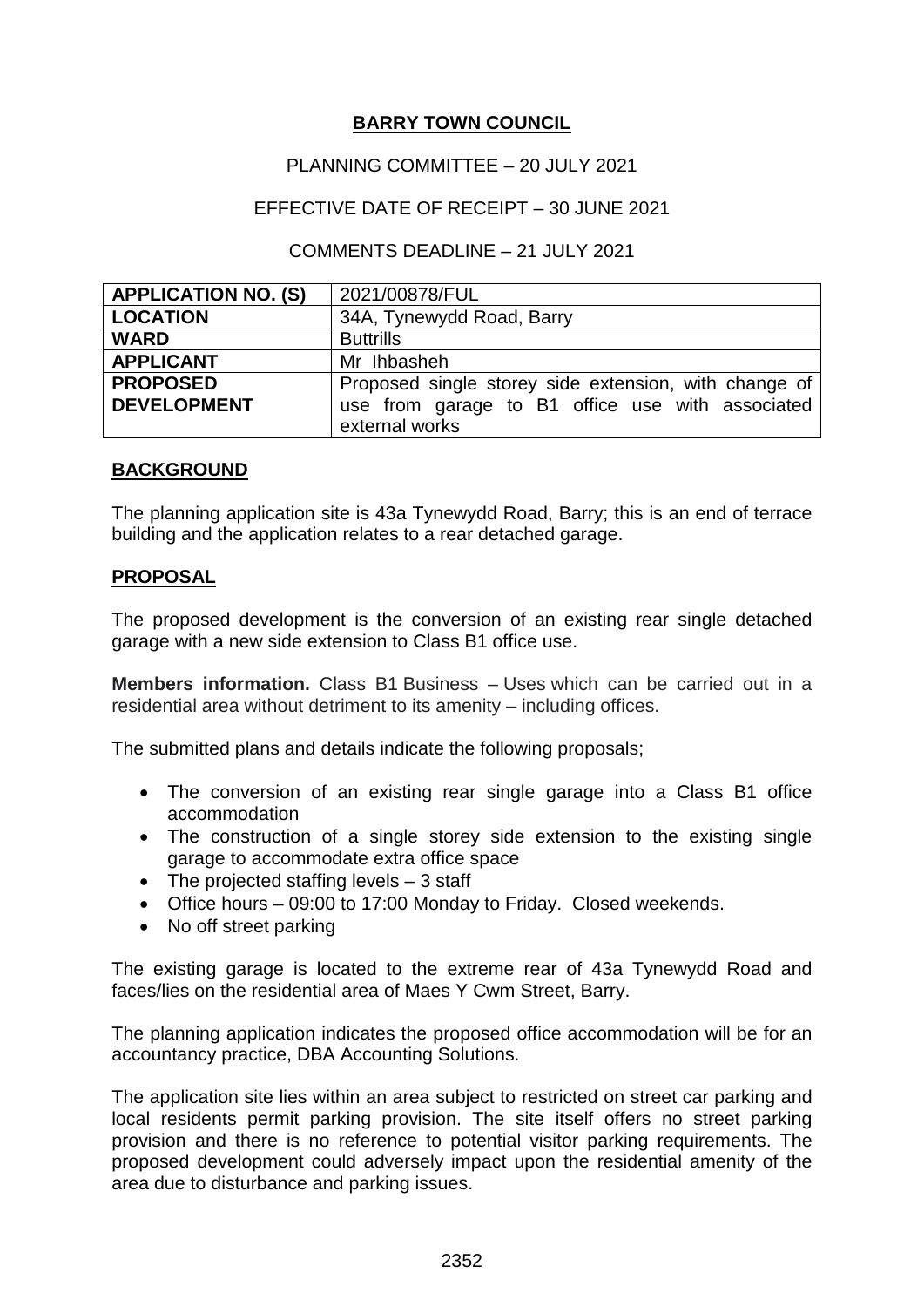The proposal appears inappropriate for the primarily residential area and it is assumed that due to the ongoing economic situation with people working from home and the resultant empty office space, there is every possibility of alternative available existing office accommodation already within the Barry area.

## **BIODIVERSITY**

There will be no adverse impacts upon the local biodiversity.

## **RECOMMENDATION**

Barry Town Council objects to the proposals for the following reasons;

• The conversion and extension of the existing single garage to office accommodation appears inappropriate for the area due to the detrimental impact upon the amenity of local residents; the lack of off street parking and probable existence of suitable alternative existing office accommodation within the Barry area.

![](_page_32_Figure_7.jpeg)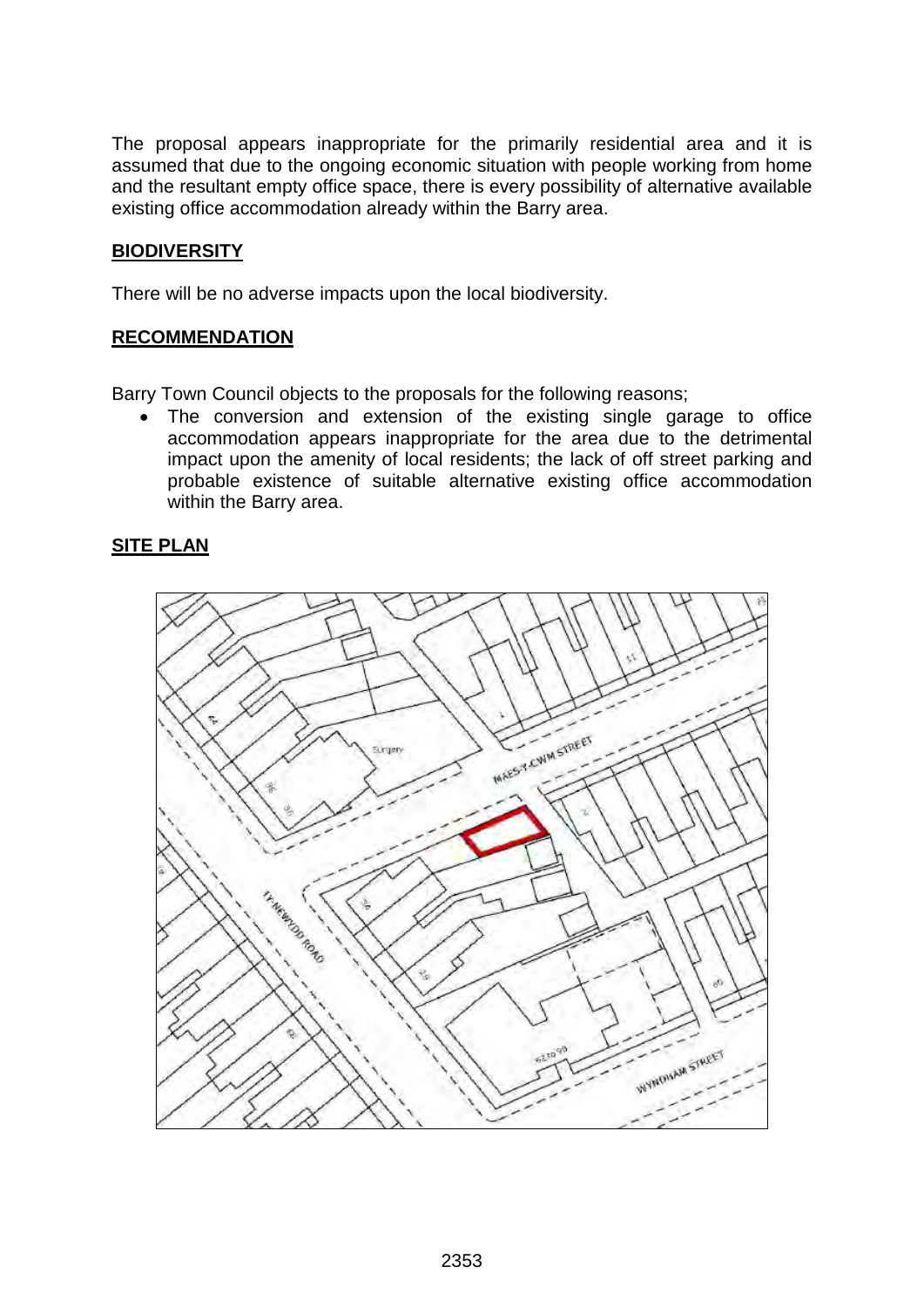## PLANNING COMMITTEE – 20 JULY 2021

## EFFECTIVE DATE OF RECEIPT – 2 JULY 2021

## COMMENTS DEADLINE – 23 JULY 2021

| <b>APPLICATION NO. (S)</b> | 2021/00925/FUL                                          |
|----------------------------|---------------------------------------------------------|
| <b>LOCATION</b>            | 11 Dyfrig Street, Barry                                 |
| <b>WARD</b>                | <b>Baruc</b>                                            |
| <b>APPLICANT</b>           | Mr Lee Todd                                             |
| <b>PROPOSED</b>            |                                                         |
| <b>DEVELOPMENT</b>         | Proposed rear extension and rear dormer loft conversion |

#### **BACKGROUND**

The planning application site is 11 Dyfrig Street, Barry; this is a semi-detached dwelling in a residential area.

## **PROPOSAL**

The proposed development is a rear single storey extension and rear dormer roof conversion.

The submitted plans indicate the following proposals;

- Construct a rear single storey extension with flat roof (with roof-light)
- Extension is approx. 9 m width x 1.9 m depth to accommodate enlarged kitchen area and new toilet facility.
- Matching materials and finishes
- Construct rear dormer loft conversion to accommodate an extra bedroom and bathroom
- Insert 2 Velux windows in front roof elevation

The proposed development is satisfactory in scale and design and will not impinge upon the privacy and amenity of neighbours.

## **BIODIVERSITY**

There will be no adverse impacts upon the local biodiversity.

## **RECOMMENDATION**

No objections.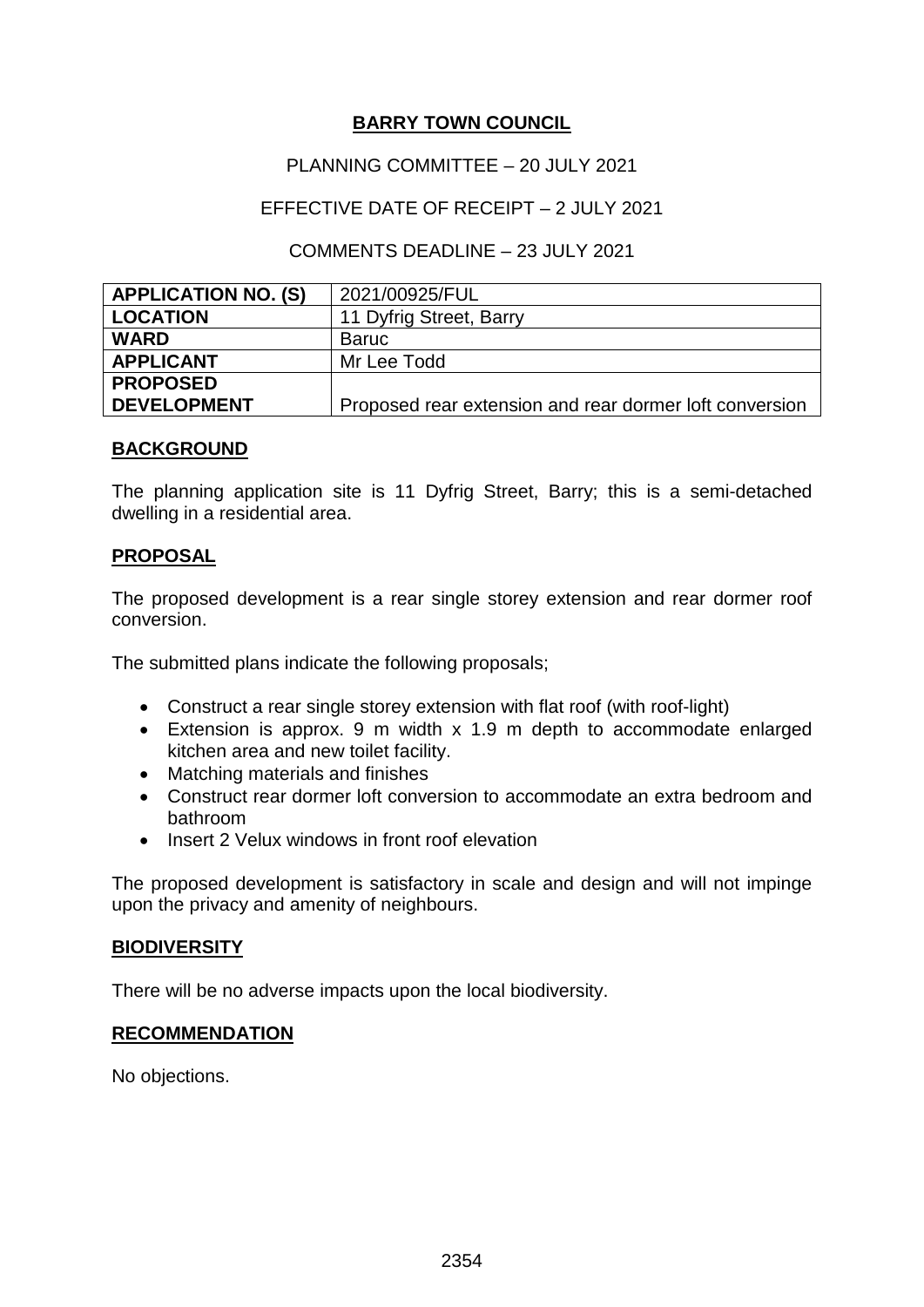![](_page_34_Figure_1.jpeg)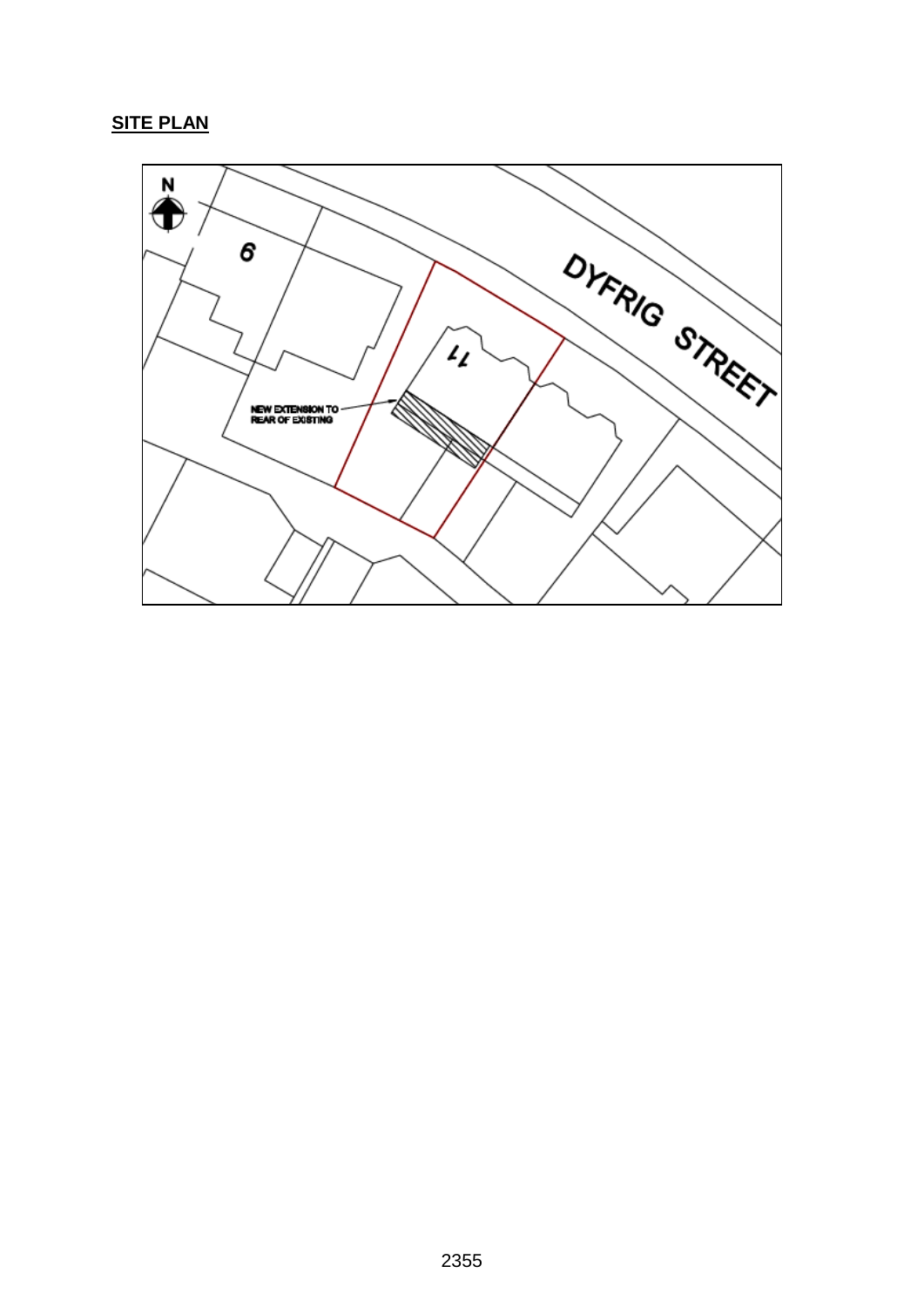## PLANNING COMMITTEE – 20 JULY 2021

## EFFECTIVE DATE OF RECEIPT – 12 JULY 2021

## COMMENTS DEADLINE – 2 AUGUST 2021

| <b>APPLICATION NO. (S)</b> | 2021/00931/FUL                                         |
|----------------------------|--------------------------------------------------------|
| <b>LOCATION</b>            | Ty Creigiau, 1 Cwrt Dyfed, Barry                       |
| <b>WARD</b>                | Cadoc                                                  |
| <b>APPLICANT</b>           | <b>Racheal Llewellyn</b>                               |
| <b>PROPOSED</b>            | Single storey side and first floor side extensions and |
| <b>DEVELOPMENT</b>         | replacement canopy.                                    |

## **BACKGROUND**

The planning application site is Ty Creigiau, 1 Cwrt Dyfed, Barry; this is a detached dwelling in a small cul de sac, on a residential estate.

## **PROPOSAL**

The proposed development is the construction of a single storey side extension and a first floor extension and replacement canopy to front elevation.

The submitted plans indicate the following proposals;

- The construction of a side extension with pitched roof to accommodate a new playroom and study - timber cladding on walls and zinc cladding to roof
- Construction of a first floor extension with pitched roof (lower than existing) over the existing garage to accommodate 2 bedrooms, one ensuite – the walls to be timber clad
- Replacement canopy over main entrance/front elevation with zinc cladding to roof

The scale and design of the proposed development is acceptable in principle and will not adversely impact upon the privacy and amenity of neighbours.

However, the use of both timber cladding and zinc cladding to the elevational treatment of the new extensions is not aesthetically pleasing nor sympathetic to the predominant use of traditional brick and tile within this part of the estate. There appears ample justification for the Vale planners to review this aspect of the proposed development.

## **BIODIVERSITY**

There will be no adverse impacts upon the local biodiversity.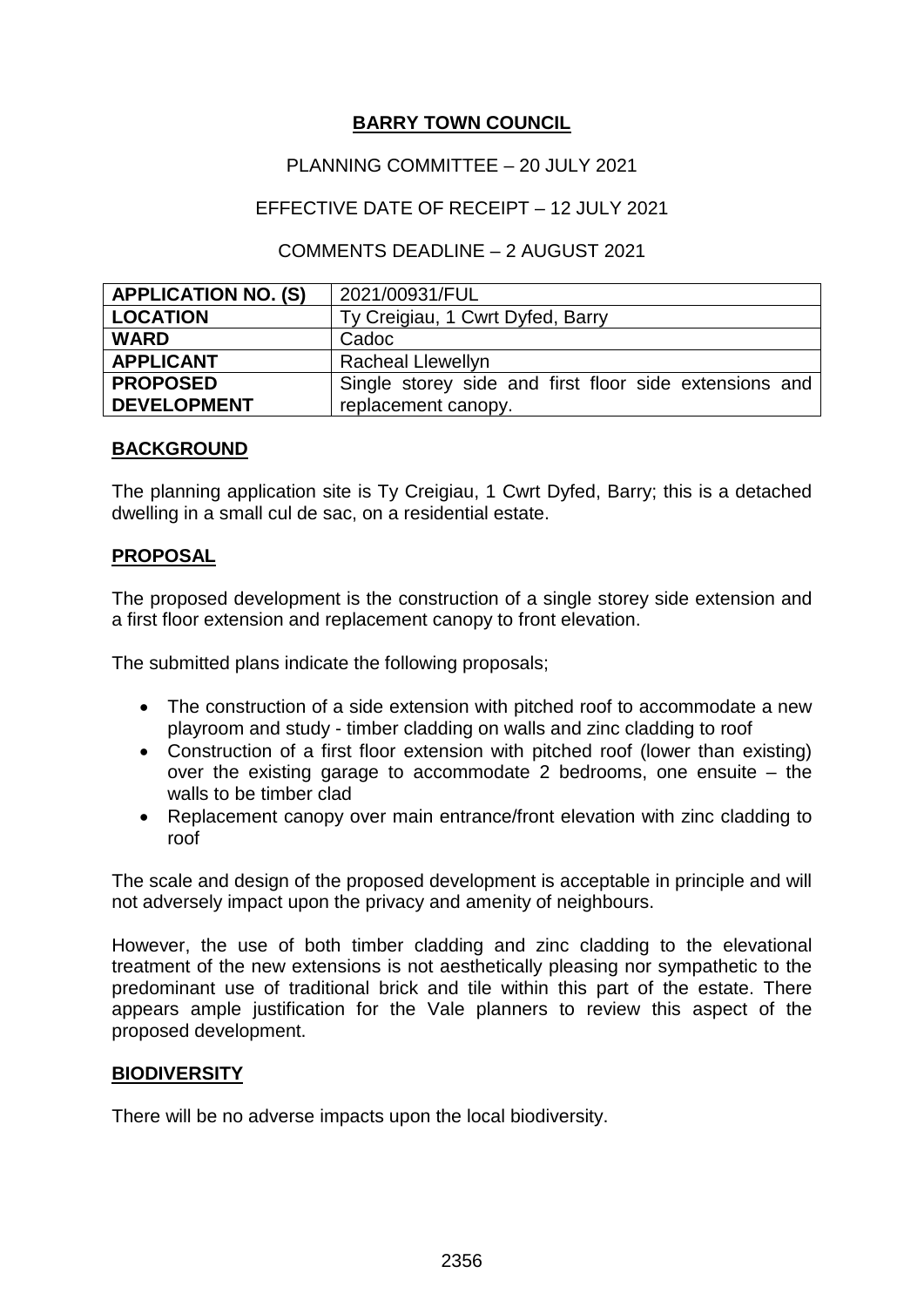# **RECOMMENDATION**

Barry Town Council objects to the development and requests the Vale of Glamorgan Planning department review the proposed finishes and materials to the elevational treatment of the new extensions which are not aesthetically pleasing nor sympathetic to the predominant use of traditional brick and tile within this part of the estate.

![](_page_36_Figure_3.jpeg)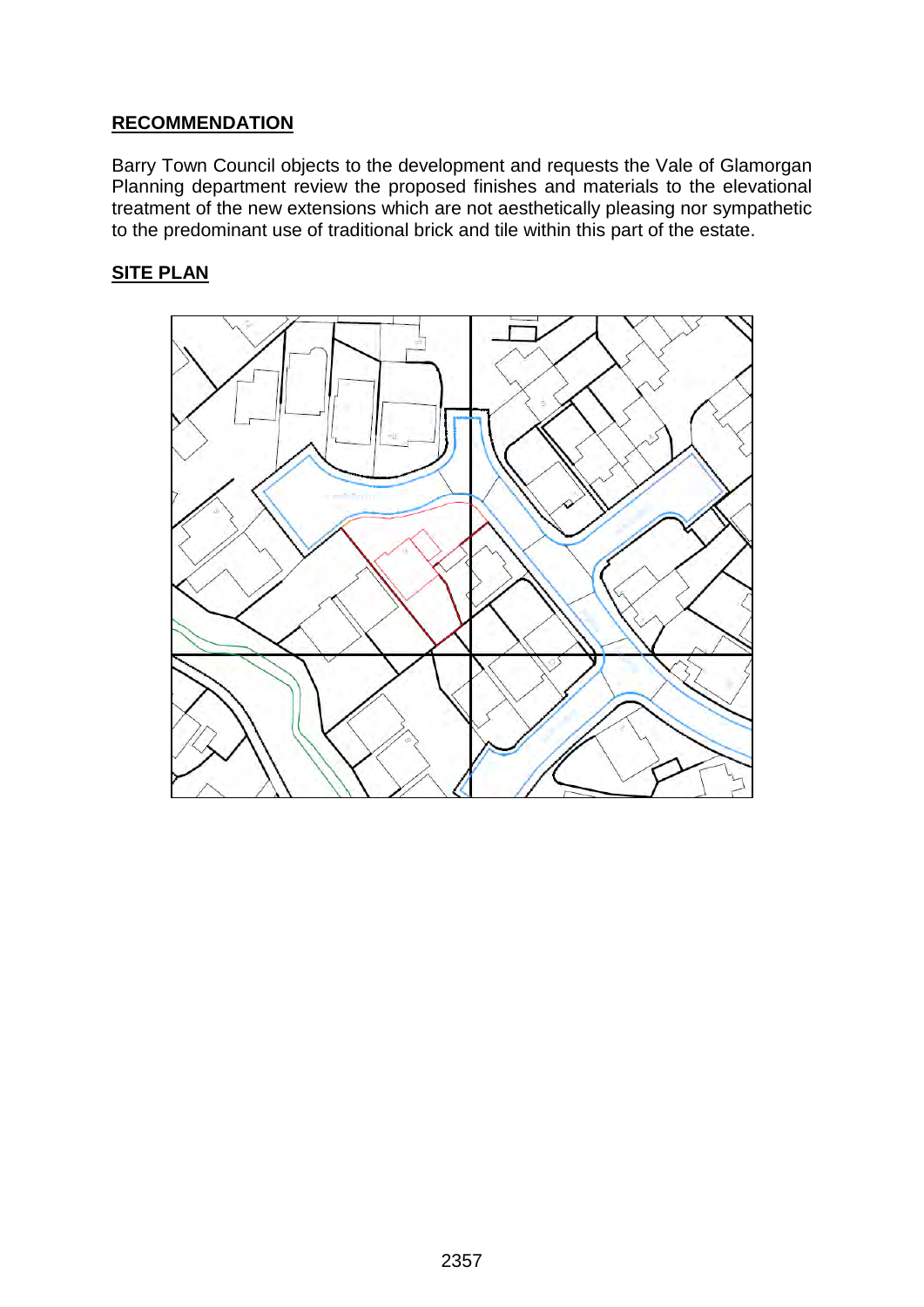## PLANNING COMMITTEE – 20 JULY 2021

## EFFECTIVE DATE OF RECEIPT – 12 JULY 2021

## COMMENTS DEADLINE – 2 AUGUST 2021

| <b>APPLICATION NO. (S)</b> | 2021/00932/FUL                                           |
|----------------------------|----------------------------------------------------------|
| <b>LOCATION</b>            | 46, Clos Yr Wylan, Barry                                 |
| <b>WARD</b>                | <b>Baruc</b>                                             |
| <b>APPLICANT</b>           | <b>Gary Mickelsen</b>                                    |
| <b>PROPOSED</b>            | Retrospective application for a timber outbuilding, used |
| <b>DEVELOPMENT</b>         | as a home gymnasium, located at the rear of the          |
|                            | property                                                 |

## **BACKGROUND**

The planning applications site is 46 Clos Yr Wylan, Barry; this is a semi-detached dwelling on a residential estate.

## **PROPOSAL Retrospective application.**

Members are advised this is a retrospective planning application for a timber outbuilding used as a home gymnasium located at the rear of the property.

The construction of the outbuilding was started in 19<sup>th</sup> December 2020 and completed on 24<sup>th</sup> December 2020.

The submitted plans indicate the following proposals;

- A wooden log cabin/outbuilding measuring 5 metre width x 2.5 metre depth and 2.4 metres to roof ridge level.
- The outbuilding used as a home gym
- The building located in the rear garden area.

The applicant states the following in the application;

*The outbuilding replaces a summer house, which was in a similar position for 5+ years (dimensions were 2400mm(W) x 2000mm (D) x 2000(H)). The summer house was removed just prior to the new outbuilding being built.*

*The new outbuilding was purchased from Dunster Homes and the design is known as the 'Severn Log Cabin'. The log cabin walls are built up from precision cut tongue and groove 45mm thick timber. These logs are planed, leaving a smooth finish to give an aesthetically pleasing and strong product.*

*It is built on a solid grid base, on top of prepared flat ground with pressure treated bearers treated against rot, decay and insect infestation for up to 10 years.*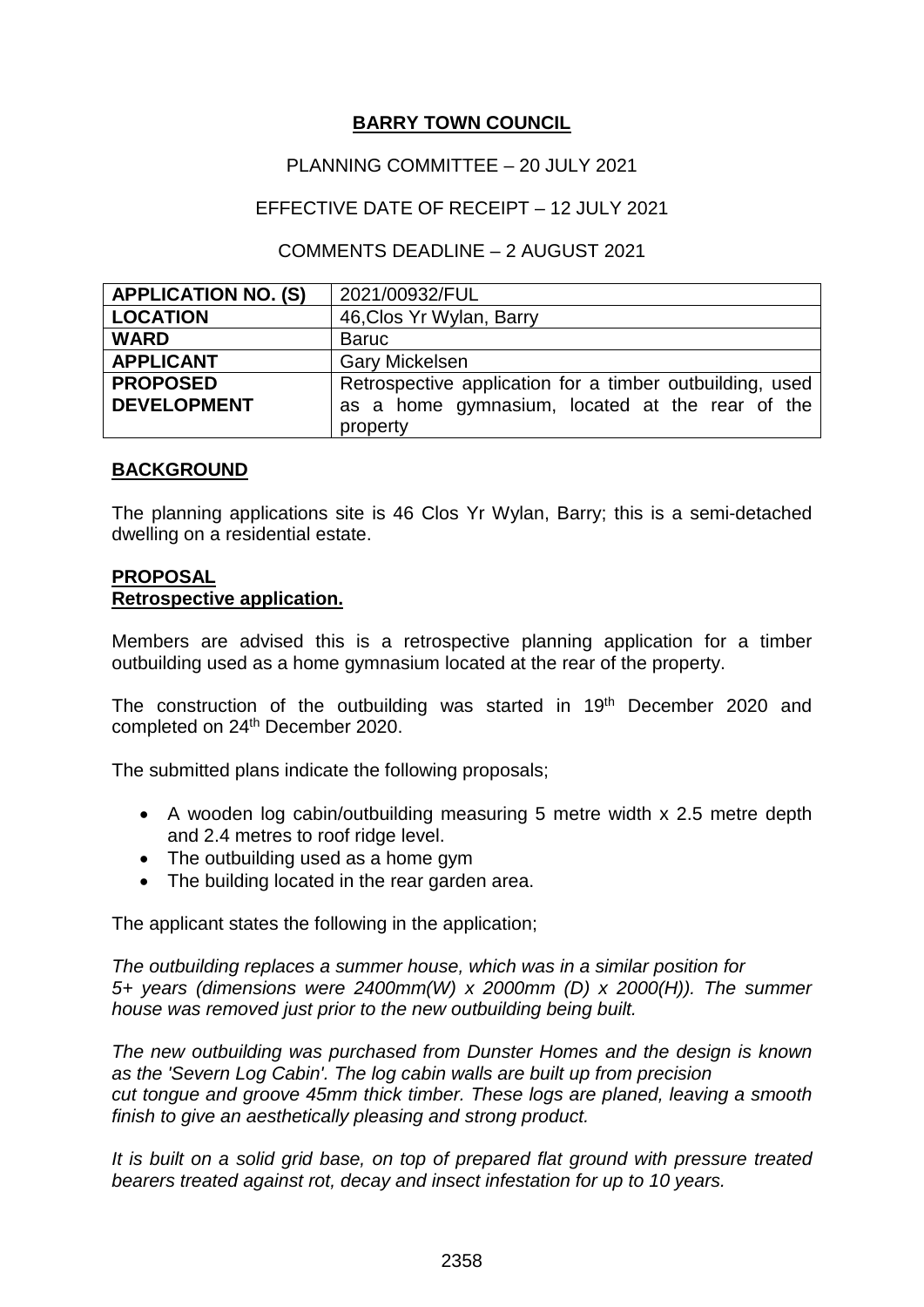*The roof is made up of 19mm tongue & groove roof boards slotted together creating a strong surface, with a grey shingle covering.*

*The base dimensions are 5000mm (W) x 2500mm(D). The max height is 2450mm. The rear wall of the building runs in parallel to an existing boundary fence, with a small space between the rear wall and fence (of approx. 100mm). The height of the central ridge (the highest point) of the building stands at 2450mm from the ground level, which is just 500mm higher than the existing boundary fence. The outside eaves stand at 2100mm, which is just 150mm higher than the existing boundary fence.*

*This outbuilding is being used as a gymnasium for personal use by the family - as quiet space for exercising & relaxing outside of the house. As this is a retrospective application, the building has already become invaluable to the family during the lockdown period, for physical & mental health purposes.*

*The position has been chosen not obscure views from any neighboring properties or block natural light to neighbouring properties.* 

The outbuilding appears to be acceptable in scale and location and do not impinge upon the privacy and amenity of neighbours.

## **BIODIVERSITY**

There will be no adverse impacts upon the local biodiversity.

## **RECOMMENDATION**

No objections subject to the gym being for personal and family use only.

![](_page_38_Picture_10.jpeg)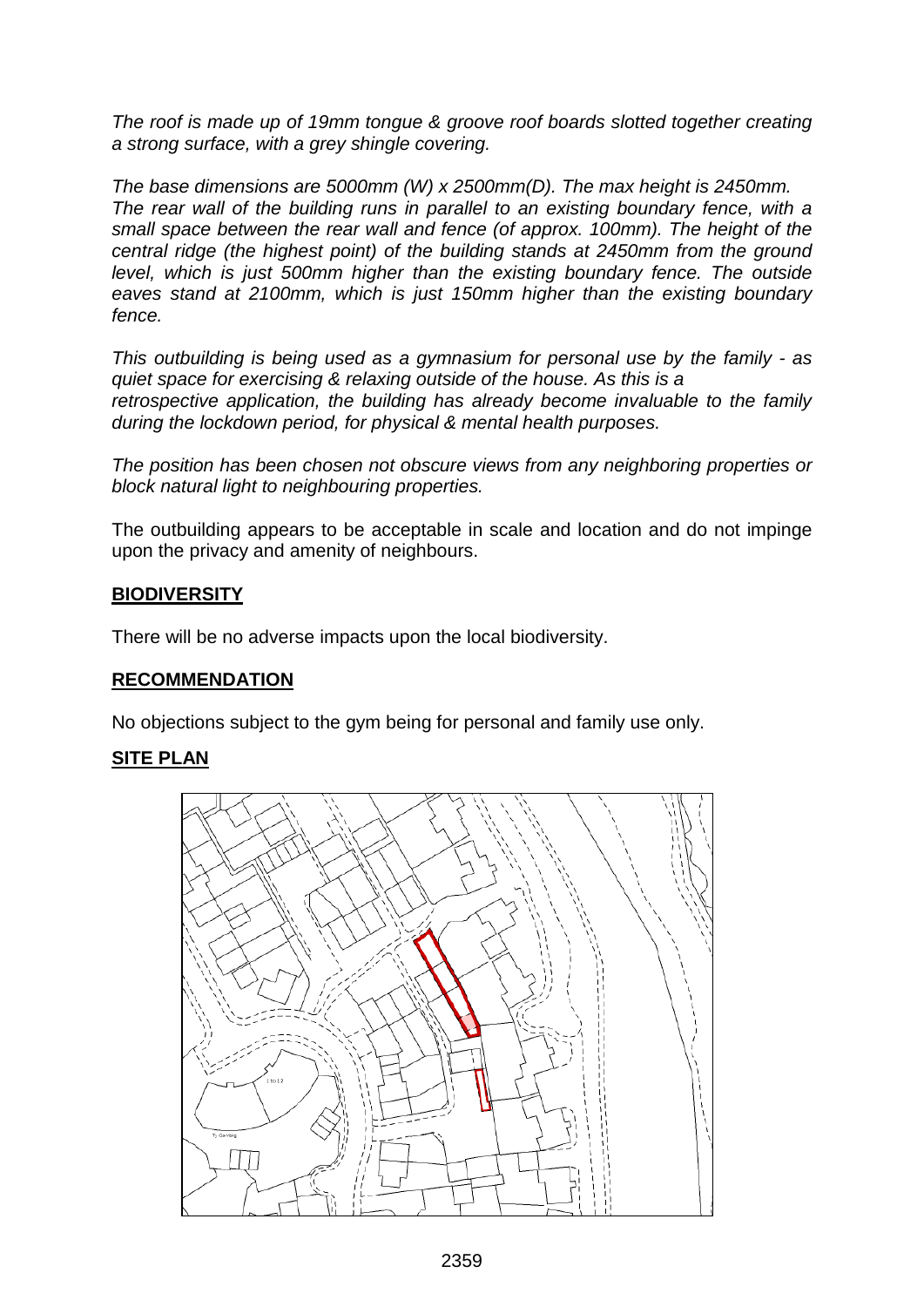**PLANNING COMMITTEE 20 JULY 2021 AGENDA ITEM: 7** 

## **DECISIONS TAKEN BY THE LOCAL PLANNING AUTHORITY ON RELEVANT PLANNING APPLICATIONS**

## **Purpose of Report**

The purpose of this report is to advise Councillors of the outcome of various planning applications determined by the Vale of Glamorgan Council as Local Planning Authority. The applications and decisions on each one are listed below in tabular form, for ease of reference.

## **Recommendation**

The Committee is recommended to receive and note the contents of the information set out below in relation to each application considered by the Town Council's Planning Committee at a previous meeting, and the Local Planning Authority's decision in each case.

| <b>Application No.</b> | <b>Development</b><br><b>Address</b><br>and<br><b>Proposed</b>                                                                                                               | LPA's<br><b>Decision</b> | <b>Barry Town</b><br><b>Councils</b><br><b>Observation</b> |
|------------------------|------------------------------------------------------------------------------------------------------------------------------------------------------------------------------|--------------------------|------------------------------------------------------------|
|                        | Change hip to gable and form                                                                                                                                                 | Approved                 |                                                            |
|                        | dormer loft conversion at<br>109,                                                                                                                                            | 02/06/21                 |                                                            |
| 2021/00552/FUL         | Pontypridd Road, Barry                                                                                                                                                       |                          | No objections                                              |
|                        | Single Storey rear Extension at 1,<br>Llys Y Coed, Barry                                                                                                                     | Approved<br>07/06/21     |                                                            |
| 2021/00573/FUL         |                                                                                                                                                                              |                          | No objections                                              |
|                        | First floor side extension to create<br>bedroom<br>extend<br>existing<br>and<br>family bathroom at 2, St. Brides                                                             | Approved<br>07/06/21     |                                                            |
| 2021/00233/FUL         | Way, Barry                                                                                                                                                                   |                          | Objection                                                  |
|                        | Proposed 2 storey side extension<br>and single storey rear extension at<br>66, Brookfield Avenue, Barry                                                                      | Approved<br>07/06/21     |                                                            |
| 2021/00353/FUL         |                                                                                                                                                                              |                          | No objections                                              |
|                        | Aluminium composite sign tray to<br>be face laminated with company<br>logo and contact details<br>at<br>Triangle Building (Former Tourist<br>Information Centre), 11A, Paget | Approved<br>08/06/21     |                                                            |
| 2021/00284/ADV         | Road, Barry                                                                                                                                                                  |                          | No objections                                              |
|                        | Erect conservatory to rear of the<br>property at 34, Heol Eryr Mor,                                                                                                          | Approved<br>08/06/21     |                                                            |
| 2021/00365/FUL         | <b>Barry</b>                                                                                                                                                                 |                          | No objections                                              |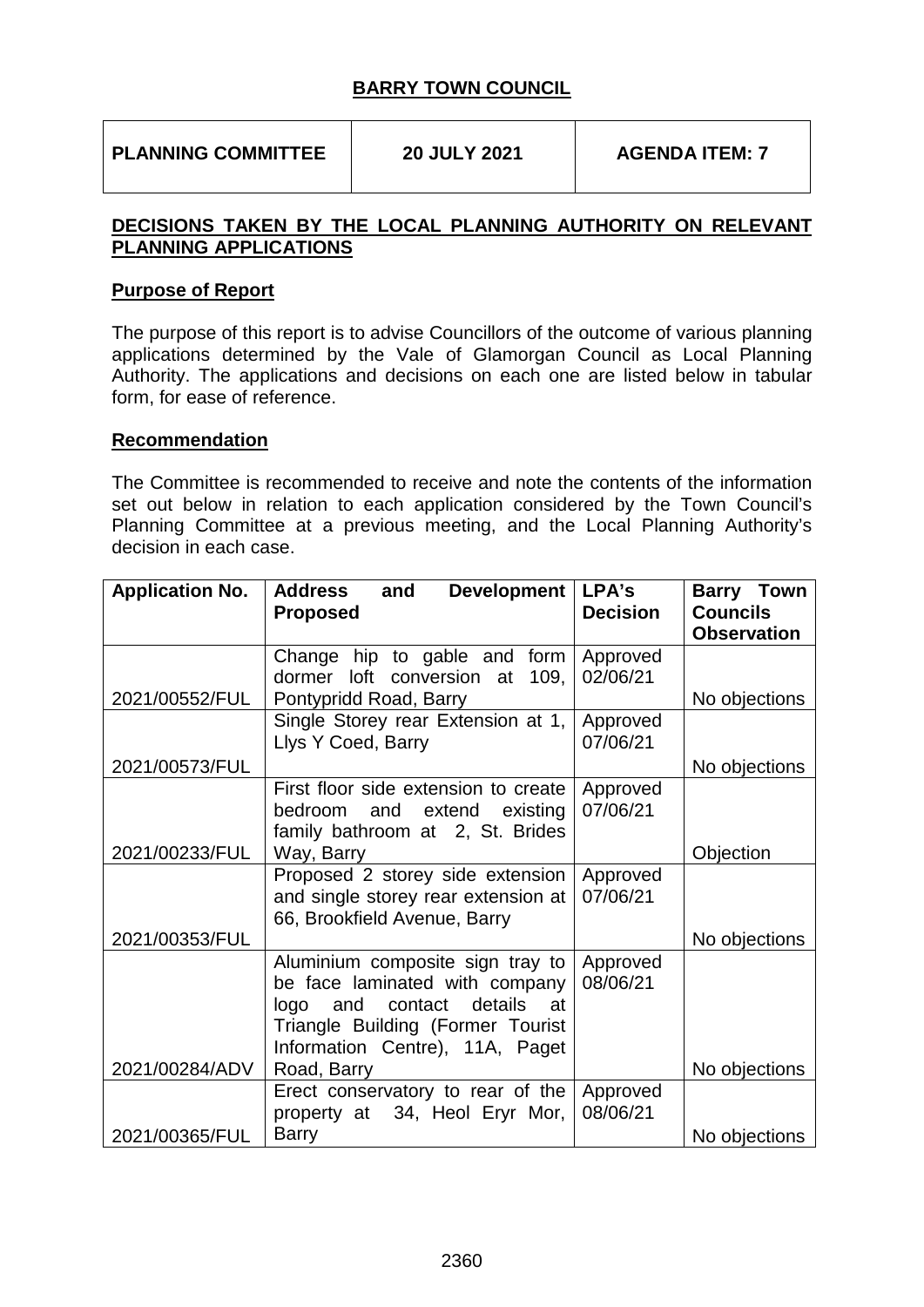|                | Single storey extension to the rear                                  | Approved   |               |
|----------------|----------------------------------------------------------------------|------------|---------------|
|                | of the property to create a living                                   | 08/06/21   |               |
|                | room/ playroom. The proposed                                         |            |               |
|                | materials will match the existing                                    |            |               |
|                | wherever possible at 31, Bramble                                     |            |               |
| 2021/00538/FUL | Avenue, Barry                                                        |            | No objections |
|                | Single storey extension to the front                                 | Approved   |               |
|                | elevation<br>Single<br>at<br>storey                                  | 10/06/21   |               |
| 2021/00452/FUL | extension to the front elevation                                     |            | No objection  |
|                | Proposed rear single storey kitchen                                  | Approved   |               |
|                | extension extended to proposed                                       | 10/06/21   |               |
|                | single<br>storey<br>side<br>extension                                |            |               |
|                | incorporating kitchen and shower                                     |            |               |
|                | room. Sizes and areas correspond<br>the<br>Welsh<br>Government<br>to |            |               |
|                | householders permitted guidelines                                    |            |               |
| 2021/00091/FUL | at 41, Park Road, Barry                                              |            | No objection  |
|                | Change of Use to create 1.no self-                                   | Approved   |               |
|                | contained 2 bed apartment and                                        | 10/06/21   |               |
|                | associated alterations at Former                                     |            |               |
|                | White<br>Lightning Launderette,                                      |            |               |
|                | Ground Floor, 59, Vere Street,                                       |            |               |
| 2021/00564/FUL | <b>Barry</b>                                                         |            | No objection  |
|                | Double extension to the side, loft                                   | Approved   |               |
|                | conversion with rear dormer and                                      | 15/06/2021 |               |
|                | single storey extension to the back                                  |            |               |
|                | property at 17, Hinchsliff<br>οf                                     |            |               |
| 2021/00627/FUL | Avenue, Barry                                                        |            | Objection     |
|                | Proposed velux loft conversion and                                   | Approved   |               |
|                | alteration to main access from side                                  | 15/06/21   |               |
|                | elevation to front elevation at 12,                                  |            |               |
| 2021/00671/FUL | Pontypridd Road, Barry                                               |            | No objection  |
|                | Demolish existing lean to single                                     | Approved   |               |
|                | storey rear extension and build                                      | 16/06/21   |               |
|                | new flat roof, single storey rear                                    |            |               |
| 2021/00341/FUL | extension and small garage at 7,<br>St. Lythans Road, Barry          |            | No objection  |
|                | side<br>Proposed two<br>storey                                       | Refused    |               |
|                | extension<br><b>Brookfield</b><br>60,<br>at                          | 17/06/21   |               |
| 2021/00361/FUL | Avenue, Barry                                                        |            | No objection  |
|                | Demolition of former petrol filling                                  | Approved   |               |
|                | station at Former Petrol Filling                                     | 17/06/21   |               |
| 2021/00645/PND | Station, Palmerston Road, Barry                                      |            | No objection  |
|                | Replacement<br>of<br>conservatory.                                   | Approved   |               |
|                | Conservatory pitched roof to flat                                    | 17/06/21   |               |
| 2021/00468/FUL | roof at 37, Ffordd Cwm Cidi, Barry                                   |            | No objection  |
|                | Proposed single storey extension                                     | Approved   |               |
|                | to replace existing to side elevation                                | 21/06/21   |               |
|                | and new integrated porch to front                                    |            |               |
| 2021/00614/FUL | at 51, Hinchsliff Avenue, Barry                                      |            | No objection  |
|                |                                                                      |            |               |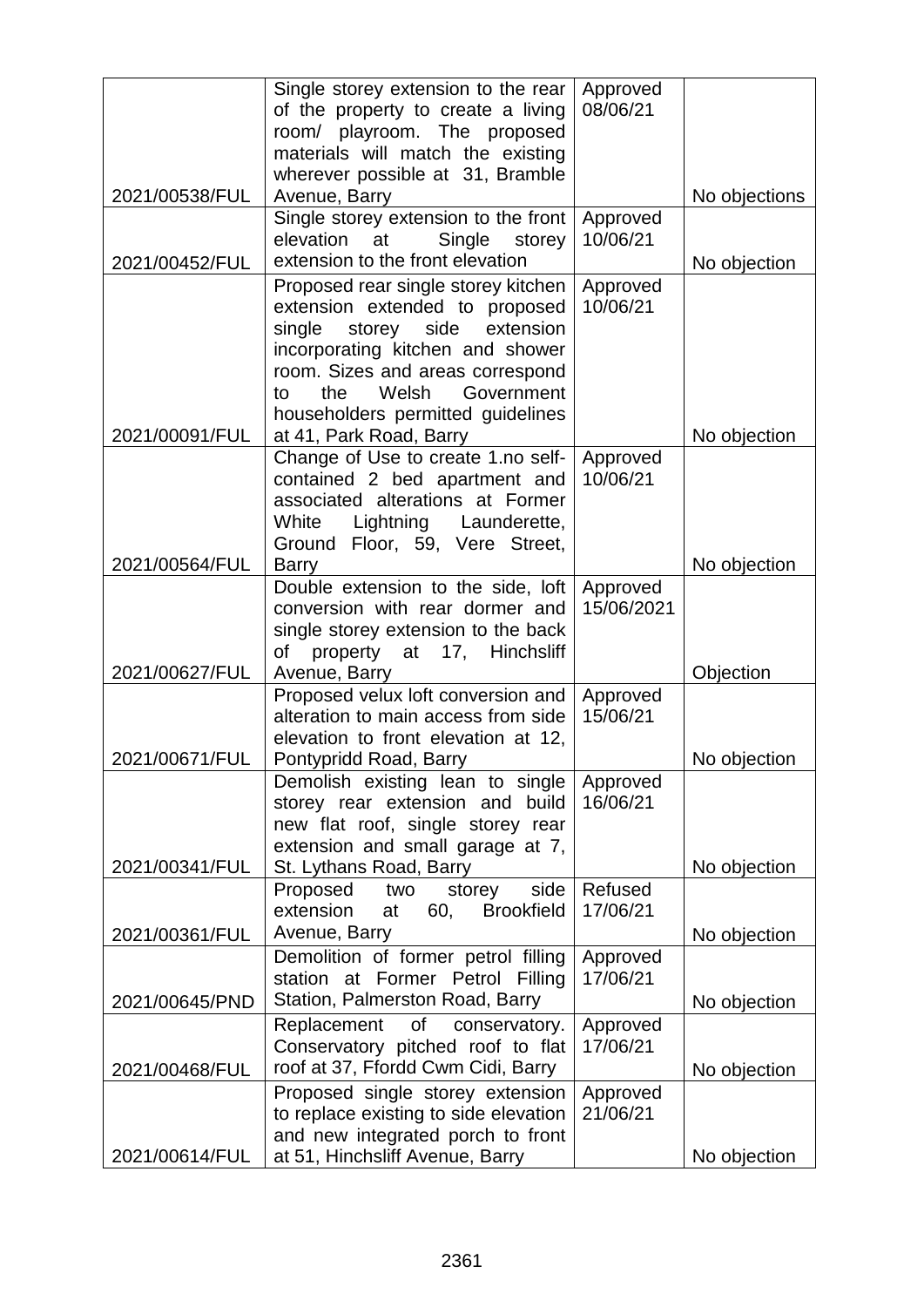|                | Proposed single storey<br>rear                                            | Approved             |              |
|----------------|---------------------------------------------------------------------------|----------------------|--------------|
|                | extension at 57, Baruc Way, Barry                                         | 21/06/21             |              |
| 2021/00615/FUL | single<br>Proposed<br>storey<br>rear                                      | Approved             | No objection |
|                | extension sun room at 43, Porth Y                                         | 18/06/21             |              |
| 2021/00535/FUL | Castell, Barry                                                            |                      | No objection |
|                | Chalet style shed located at the                                          | Approved             |              |
|                | bottom of the garden at 33, Clos Y                                        | 22/06/21             |              |
| 2021/00491/FUL | Rheilffordd, Barry                                                        |                      | No objection |
|                | Single storey porch and bathroom                                          | Approved             |              |
|                | extension to front and side of<br>Increase the<br>size<br>property.<br>of | 24/06/21             |              |
|                | existing<br>driveway<br>at<br>25,                                         |                      |              |
| 2021/00541/FUL | Sandringham Close, Barry                                                  |                      | No objection |
|                | Demolish existing lean-to                                                 | Approved             |              |
|                | conservatory and utility room and                                         | 24/06/21             |              |
|                | construct a rear single storey                                            |                      |              |
|                | extension with dormer bedroom                                             |                      |              |
| 2021/00636/FUL | above at 17 Clement Place, Barry                                          |                      | No objection |
|                | Timber fencing to rear garden.<br>Retention of existing fence with        | Approved<br>28/06/21 |              |
|                | height reduced from existing to                                           |                      |              |
|                | 2.15m above ground level at 29,                                           |                      |              |
| 2021/00762/FUL | <b>Clos Peiriant, Barry</b>                                               |                      | No objection |
|                | Redevelopment of existing<br>flat                                         | Refused              |              |
|                | internally to give more rooms and                                         | 28/06/21             |              |
|                | externally with an<br>extension,<br>updated roof and new cladding         |                      |              |
|                | finishes. New<br>external<br>metal                                        |                      |              |
|                | staircase<br>and<br>balcony.<br>The                                       |                      |              |
|                | redesign looks to use the space                                           |                      |              |
|                | from the first floor of the adjacent                                      |                      |              |
|                | building (address The Willows, 29                                         |                      |              |
|                | Park Road, CF62 6NX) at First                                             |                      |              |
| 2021/00589/FUL | Floor Flat, 29, Park Road, Barry<br>1)<br>Window<br>replacement           | Approved             | Objection    |
|                | throughout:<br>Replacement<br>of                                          | 29/06/21             |              |
|                | original wooden windows<br>with                                           |                      |              |
|                | <b>UPVu</b><br>sash and/or casement                                       |                      |              |
|                | windows (white) of similar design.                                        |                      |              |
|                | Intent is to install clear glass                                          |                      |              |
|                | without lead detail. Replacement                                          |                      |              |
|                | of wooden framed stained glass<br>units with UPVc casement, stained       |                      |              |
|                | glass retained and refurbished and                                        |                      |              |
|                | encapsulated in double glazed                                             |                      |              |
|                | 2) New composite main<br>units                                            |                      |              |
|                | entrance door 3) Complete roof                                            |                      |              |
|                | replacement, installation of six to                                       |                      |              |
| 2021/00355/FUL | the property at 11, Porth Y Castell,<br><b>Barry</b>                      |                      | No objection |
|                |                                                                           |                      |              |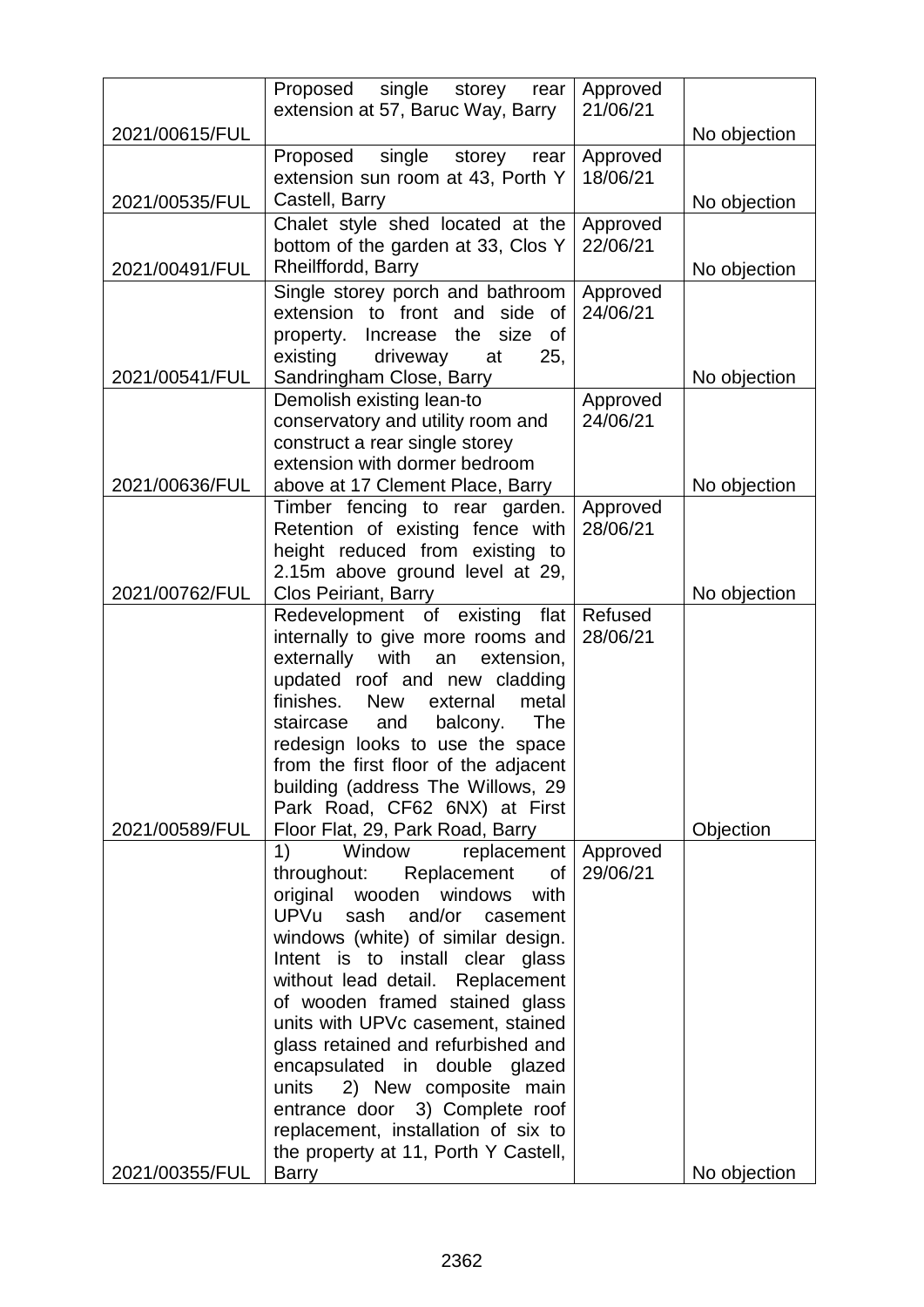|                | Single storey rear extension that Approved                               |          |               |
|----------------|--------------------------------------------------------------------------|----------|---------------|
|                | would ordinarily fall under<br>permitted<br>development<br>but           | 03/06/21 |               |
|                | requiring planning approval due to                                       |          |               |
|                | Nells Point original development                                         |          |               |
|                | planning conditions/ covenants at                                        |          |               |
| 2021/00747/FUL | 3, Clos Yr Wylan, Barry                                                  |          | No objection  |
|                | First floor extension on top of                                          | Approved |               |
|                | existing<br>extension<br>33 <sub>1</sub><br>at<br>Pontypridd Road, Barry | 30/06/21 |               |
| 2021/00752/FUL | Proposed two storey extension to                                         | Approved | No objection  |
|                | side and new porch to front of                                           | 01/07/21 |               |
|                | existing domestic dwelling at 4,                                         |          |               |
| 2021/00672/FUL | Hinchsliff Avenue, Barry                                                 |          | Objection     |
|                | Single storey extension to rear                                          | Approved |               |
|                | elevation at 5, Plas Gwernen,                                            | 05/07/21 |               |
| 2021/00680/FUL | <b>Barry</b>                                                             |          | No objection  |
|                | Proposed single storey side                                              | Approved |               |
| 2021/00697/FUL | extension at 90, Lakin Drive, Barry                                      | 05/07/21 | No objection  |
|                | Demolition of existing garage.                                           | Approved |               |
|                | storey<br>Proposed<br>two<br>side                                        | 07/07/21 |               |
|                | extension to form a garage, and                                          |          |               |
|                | hallway with 2 bedrooms and                                              |          |               |
|                | bathroom at first floor. Single                                          |          |               |
|                | storey rear extension to form an                                         |          |               |
|                | open plan living and kitchen area                                        |          |               |
|                | together with existing kitchen and<br>dining area extended to the main   |          |               |
| 2021/00585/FUL | house at 91, Port Road East, Barry                                       |          | No objection  |
|                | Drop kerb to enable off road                                             | Approved |               |
|                | parking at 190, Colcot Road, Barry                                       | 10/07/21 |               |
| 2021/00320/FUL |                                                                          |          | No objection  |
|                | Installation of a wooden shed on a                                       | Approved |               |
|                | concrete pad at the end of an                                            | 08/07/21 |               |
| 2021/00692/FUL | existing driveway at 9, White<br>House, Barry                            |          | No objection  |
|                | Proposed property conversion to                                          | Approved |               |
|                | form 3no self-contained flats with                                       | 09/07/21 |               |
|                | associated external works at 44,                                         |          |               |
| 2021/00568/FUL | Dock View Road, Barry                                                    |          | Objection     |
|                | story<br>side<br>Proposed single                                         | Approved |               |
|                | extension at 25, Dudley Place,                                           | 09/07/21 |               |
| 2021/00696/FUL | <b>Barry</b><br>To erect and operate a ride,                             | Approved | No objections |
|                | named Speed 32, to replace an                                            | 13/07/21 |               |
|                | existing ride within the Pleasure                                        |          |               |
|                | Park to replace an existing ride at                                      |          |               |
|                | Barry Island Pleasure Park, Friars                                       |          |               |
| 2021/00041/FUL | Road, Barry                                                              |          | No objection  |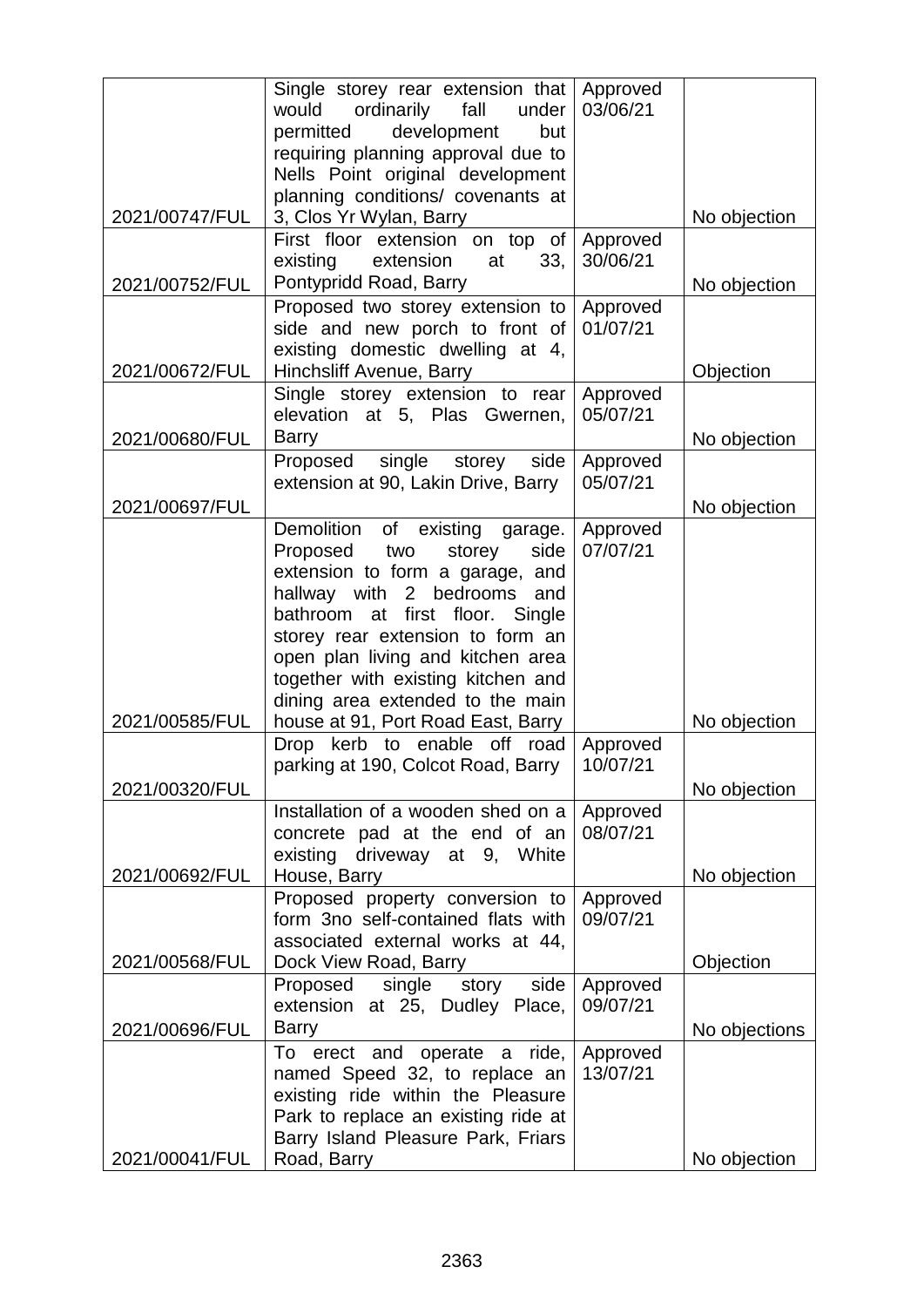|                | Proposed single storey side Approved   |  |  |               |
|----------------|----------------------------------------|--|--|---------------|
|                | extension to form a store and 13/07/21 |  |  |               |
|                | playroom / home working                |  |  |               |
| 2021/00869/FUL | extension at 22, Coed Bach, Barry      |  |  | No objections |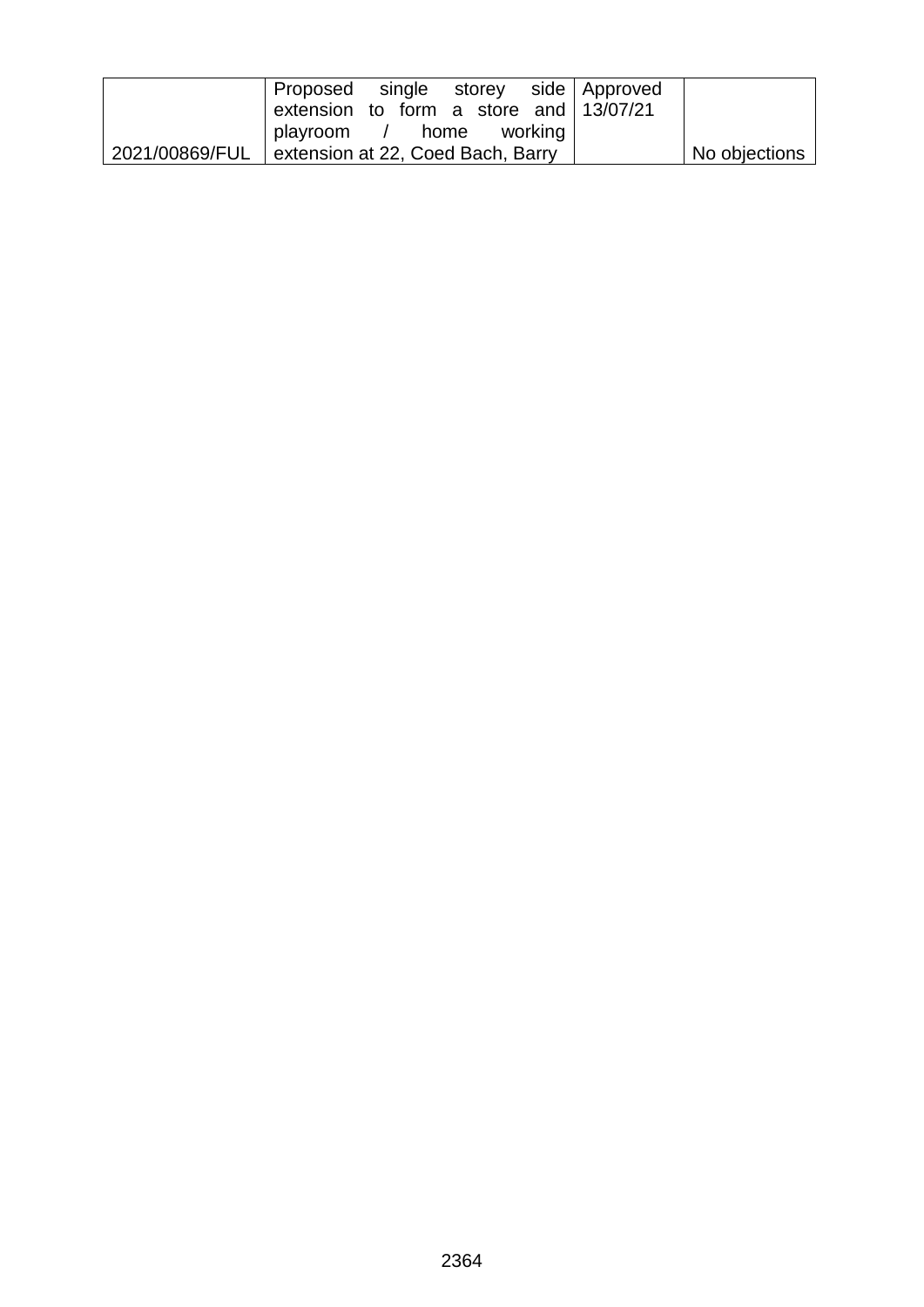## **Becky Blackwell**

| From:<br>Sent: | Brook, Katie L <klbrook@valeofglamorgan.gov.uk><br/>14 July 2021 12:10</klbrook@valeofglamorgan.gov.uk> |                                            |
|----------------|---------------------------------------------------------------------------------------------------------|--------------------------------------------|
| To:            | Hampton, Anthony (Cllr); Wright,<br>BarryTC Information                                                 | Marguerita (Cllr); Charles, Janice (Cllr); |
| Subject:       | Premises Licence Application - 96 High Street Barry                                                     |                                            |

# **Application for a Premises Licence – 96 High Street, Barry, CF62 7DY The Licensing Act 2003**

This Department has received an application for a Premises Licence for the above named premises under the Licensing Act 2003. This form was received by my office on  $13<sup>th</sup>$  July 2021.

The application seeks permission for;

Sale of Alcohol (for consumption ON the premises)

10:00 to 23:00 Monday to Sunday

Any observations in respect of this application must therefore be made in writing to the Licensing Department on/by 10<sup>th</sup> August 2021 to be taken into consideration.

![](_page_44_Picture_8.jpeg)

**Katie Brook | Licensing Enforcement Officer / Swyddog Gorfodaeth Trwyddedu** Shared Regulatory Services / Gwasanaethau Rheoliadol a Rennir Bridgend, Cardiff and the Vale of Glamorgan / Pen-y-bont ar Ogwr, Caerdydd a Bro Morgannwg Phone / Ffôn: 01446 709105 Email / Ebost: Licensing@valeofglamorgan.gov.uk Website / Gwefan: http://www.srs.wales | http://www.grhr.cymru

The Council welcomes correspondence in English and Welsh and we will ensure that we communicate with you in the language of your choice, whether that's English, Welsh or bilingual as long as you let us know which you prefer. Corresponding in Welsh will not lead to any delay.

Mae'r Cyngor yn croesawu gohebiaeth yn Gymraeg a Saesneg a byddwn yn sicrhau ein bod yn cyfathrebu â chi yn eich dewis iaith boed yn Gymraeg, yn Saesneg neu'n ddwyieithog dim ond i chi roi gwybod i ni pa un sydd well gennych. Ni fydd gohebu yn Gymraeg yn creu unrhyw oedi.

Consider the environment. Please don't print this e-mail unless you really need to. Ystyriwch yr amgylchedd. Peidiwch ag argraffu'r neges hon oni bai fod gwir angen.

This email has been scanned for spam & viruses. If you believe this email should have been stopped by our filters, click here to report it.